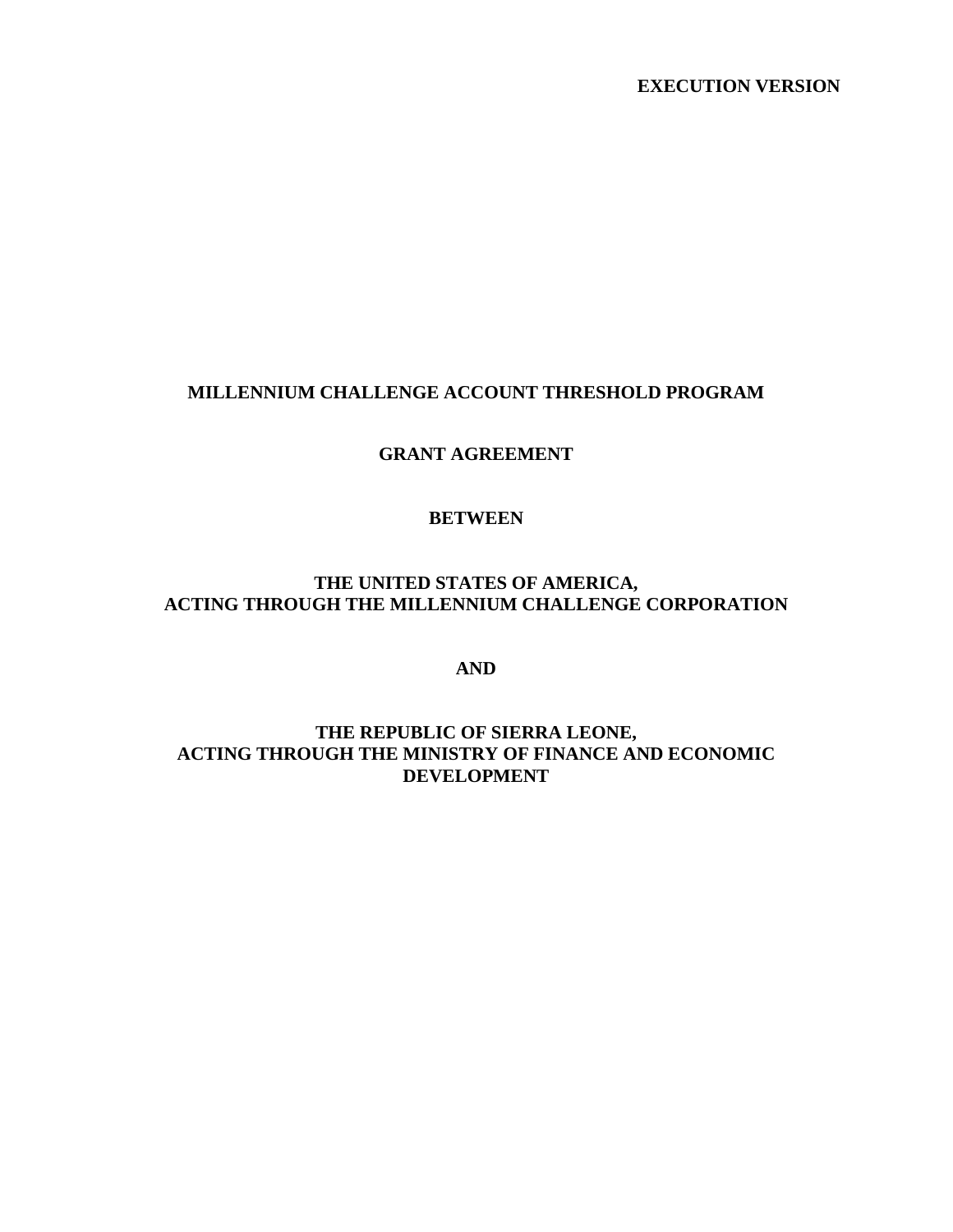# **TABLE OF CONTENTS**

| Article 1.                                                                                                                                          |  |
|-----------------------------------------------------------------------------------------------------------------------------------------------------|--|
| Section 1.1<br>Section 1.2<br>Section 1.3                                                                                                           |  |
| Article 2.                                                                                                                                          |  |
| Section 2.1<br>Section 2.2<br>Section 2.3<br>Section 2.4<br>Section 2.5                                                                             |  |
| Article 3.                                                                                                                                          |  |
| Section 3.1<br>Section 3.2                                                                                                                          |  |
| Article 4.                                                                                                                                          |  |
| Section 4.1<br>Section 4.2<br>Section 4.3<br>Section 4.4<br>Section 4.5<br>Section 4.6<br>Section 4.7<br>Section 4.8<br>Section 4.9<br>Section 4.10 |  |
| Article 5.                                                                                                                                          |  |
| Section 5.1<br>Section 5.2<br>Section 5.3                                                                                                           |  |
| Article 6.                                                                                                                                          |  |
| Section 6.1<br>Section 6.2<br>Section 6.3                                                                                                           |  |
| Article 7.                                                                                                                                          |  |
| Section 7.1<br>Section 7.2<br>Section 7.3<br>Section 7.4                                                                                            |  |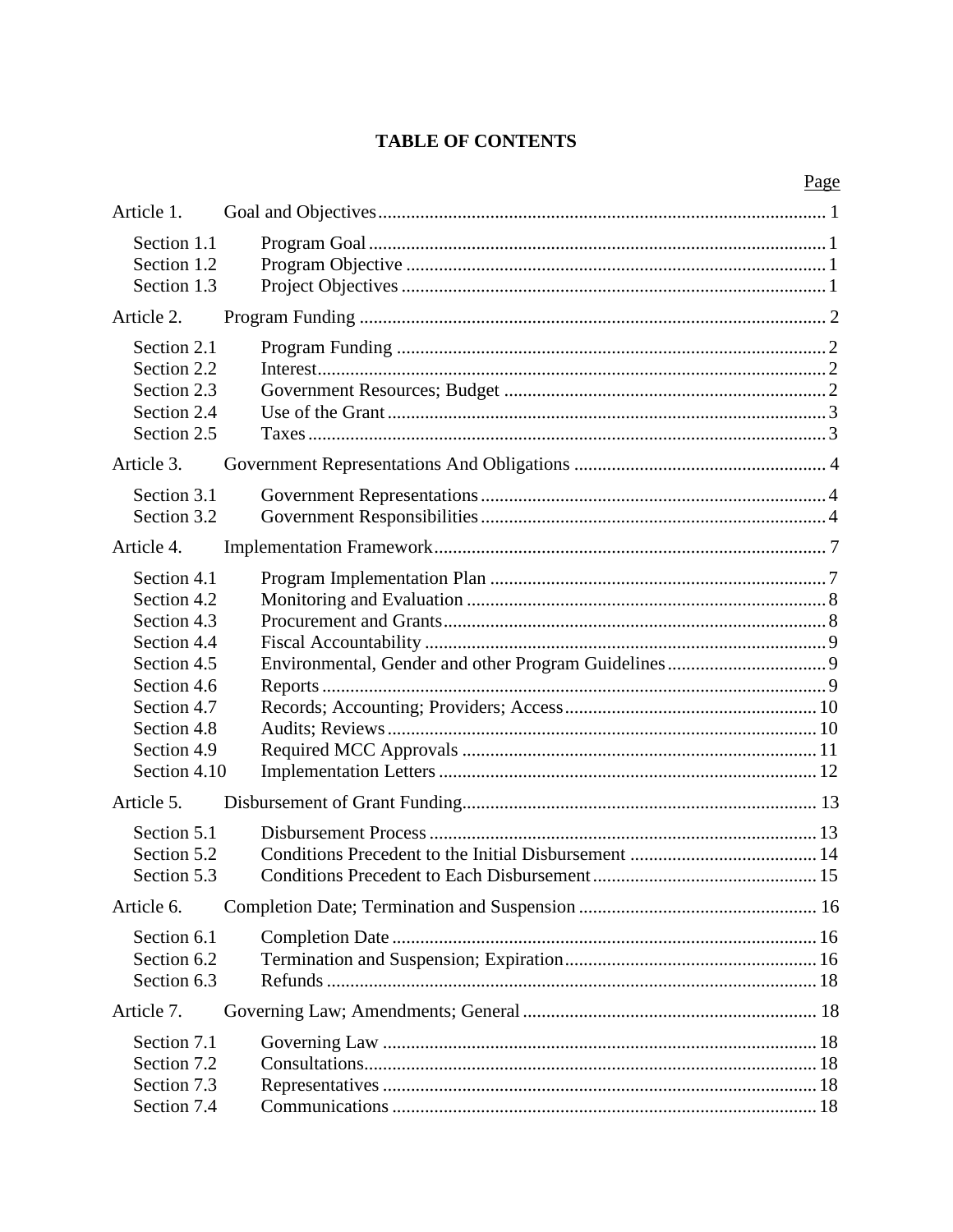| Section 7.6<br>Section 7.7 |  |
|----------------------------|--|
|                            |  |
|                            |  |
| Section 7.8                |  |
| Section 7.9                |  |
| Section 7.10               |  |
| Section 7.11               |  |
| Section 7.12               |  |
|                            |  |

| Annex I:   | <b>Program Description</b>         |                                              |
|------------|------------------------------------|----------------------------------------------|
|            | Schedule A to Annex I:             | Indicators                                   |
| Annex II:  |                                    | <b>Conditions Precedent to Disbursements</b> |
| Annex III: | <b>Allocation of Grant Funding</b> |                                              |
| Annex IV:  | Definitions                        |                                              |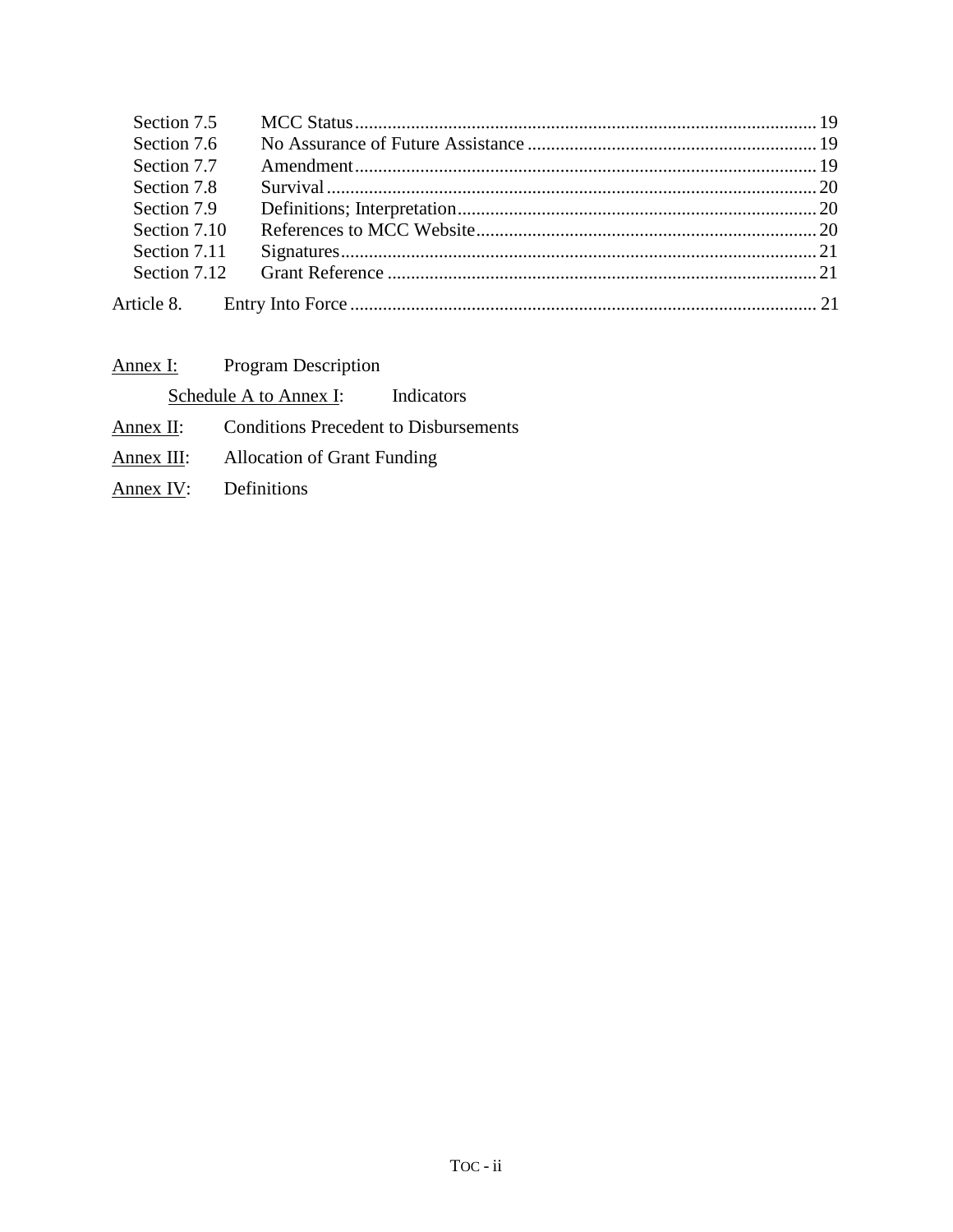#### **THRESHOLD PROGRAM GRANT AGREEMENT**

This THRESHOLD PROGRAM GRANT AGREEMENT (this "*Agreement*"), dated November 17, 2015, is made between the United States of America, acting through the Millennium Challenge Corporation ("*MCC*"), and the Republic of Sierra Leone ("*Sierra Leone*"), acting through the Ministry of Finance and Economic Development (the "*Government*", and, collectively with MCC, the "*Parties*" and each, individually, a "*Party*").

#### **RECITALS**

WHEREAS, MCC has authorized a program to provide assistance under Section 616 of the Millennium Challenge Act of 2003, as amended, to selected candidate countries that have demonstrated a commitment to strengthening good governance, economic freedom and investments in people in order to assist such countries to become eligible for a Millennium Challenge Compact (the "*Threshold Program*"); and

WHEREAS, MCC has selected Sierra Leone as eligible for the Threshold Program; and

WHEREAS, the Parties wish to implement the program described herein to achieve the goals and objectives described herein (as such program description and objectives may be amended from time to time in accordance with the terms hereof, the "*Program*");

NOW, THEREFORE, the Parties agree as follows:

### <span id="page-3-0"></span>**ARTICLE 1.**

#### <span id="page-3-2"></span><span id="page-3-1"></span>**GOAL AND OBJECTIVES**

Section 1.1 Program Goal. The goal of this Agreement is to assist Sierra Leone to become eligible for a Millennium Challenge Compact by supporting the implementation of critical institutional and policy reforms that address binding constraints to economic growth in Sierra Leone (the "*Program Goal*"). MCC's assistance will be provided in a manner that strengthens good governance, economic freedom and investments in the people of Sierra Leone

Section 1.2 Program Objective. The objective of the Program (the "*Program Objective*") is to establish a foundation for the more effective and financially-sustainable provision of water and electricity services in greater Freetown by establishing independent regulation, strengthening key institutions improving and expanding customer service, and increasing transparency and accountability in the provision of these services in order to improve service delivery and limit opportunities for corruption. The Program consists of the projects described in Annex I (each, a "*Project*" and collectively, the "*Projects*").

<span id="page-3-3"></span>Section 1.3 Project Objectives. The objective of each of the Projects (each, a "*Project Objective*" and collectively, the "*Project Objectives*") is as follows: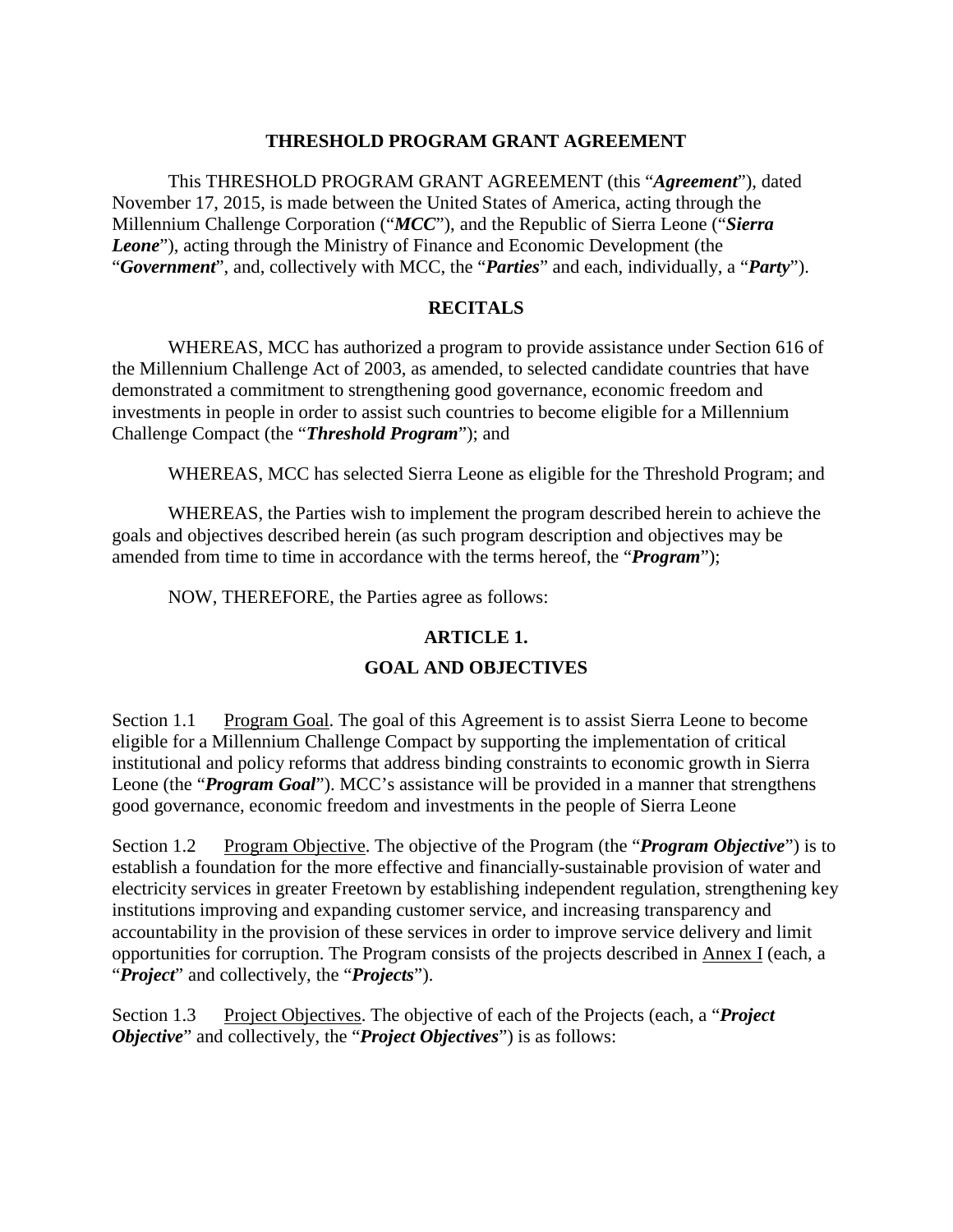(a) The objective of the Regulatory Strengthening Project is to support the Government in its efforts to operationalize and build core capacities at the Electricity and Water Regulatory Commission in order to ensure transparency, support the long-term financial sustainability of the water and electricity sectors, and improve overarching sector governance.

(b) The objective of the Water Sector Reform Project is to support Government efforts to (i) improve water sector coordination; (ii) strengthen commercial practices, operational independence, and planning capacity at the Guma Valley Water Company; and (iii) enhance transparency, accountability and customer service practices through improved community, consumer, and customer engagement, as well as the establishment and utilization of new accountability mechanisms.

(c) The objective of the Electricity Sector Reform Project is to support Government efforts to (i) operationalize the emerging institutional framework and market structure in Sierra Leone's electricity sector; (ii) improve integrated planning capacity; and (iii) strengthen operational efficiency and corporate governance at targeted electricity sector institutions, particularly the Electricity Generation and Transmission Company.

### <span id="page-4-0"></span>**ARTICLE 2.**

### <span id="page-4-1"></span>**PROGRAM FUNDING**

Section 2.1 Program Funding.

(a) MCC hereby grants to the Government, subject to the terms of this Agreement, an amount not to exceed forty-four million four hundred thousand United States dollars (US\$44,400,000) (the "*Grant*") to support implementation of the Program, as such Program is described in greater detail in Annex I.

(b) The Grant will be disbursed from time to time (each, a "*Disbursement*") in accordance with the terms of this Agreement, including any conditions to disbursement contained in this Agreement.

(c) The Grant will be allocated as described in Annex III, or as otherwise agreed in accordance with this Agreement.

<span id="page-4-2"></span>Section 2.2 Interest. Unless MCC agrees otherwise, to the extent that any interest or other earnings may accrue on the Grant before such funding is used for a Program purpose, the Government will pay or transfer such amounts to MCC, in accordance with this Agreement.

<span id="page-4-3"></span>Section 2.3 Government Resources; Budget.

(a) The Government will provide all funds and other resources, and will take all actions, that are necessary to carry out the Government's responsibilities and obligations under this Agreement.

(b) The Government will use its best efforts to ensure that the amount of the Grant that it receives or is projected to receive in each of its fiscal years is fully accounted for in its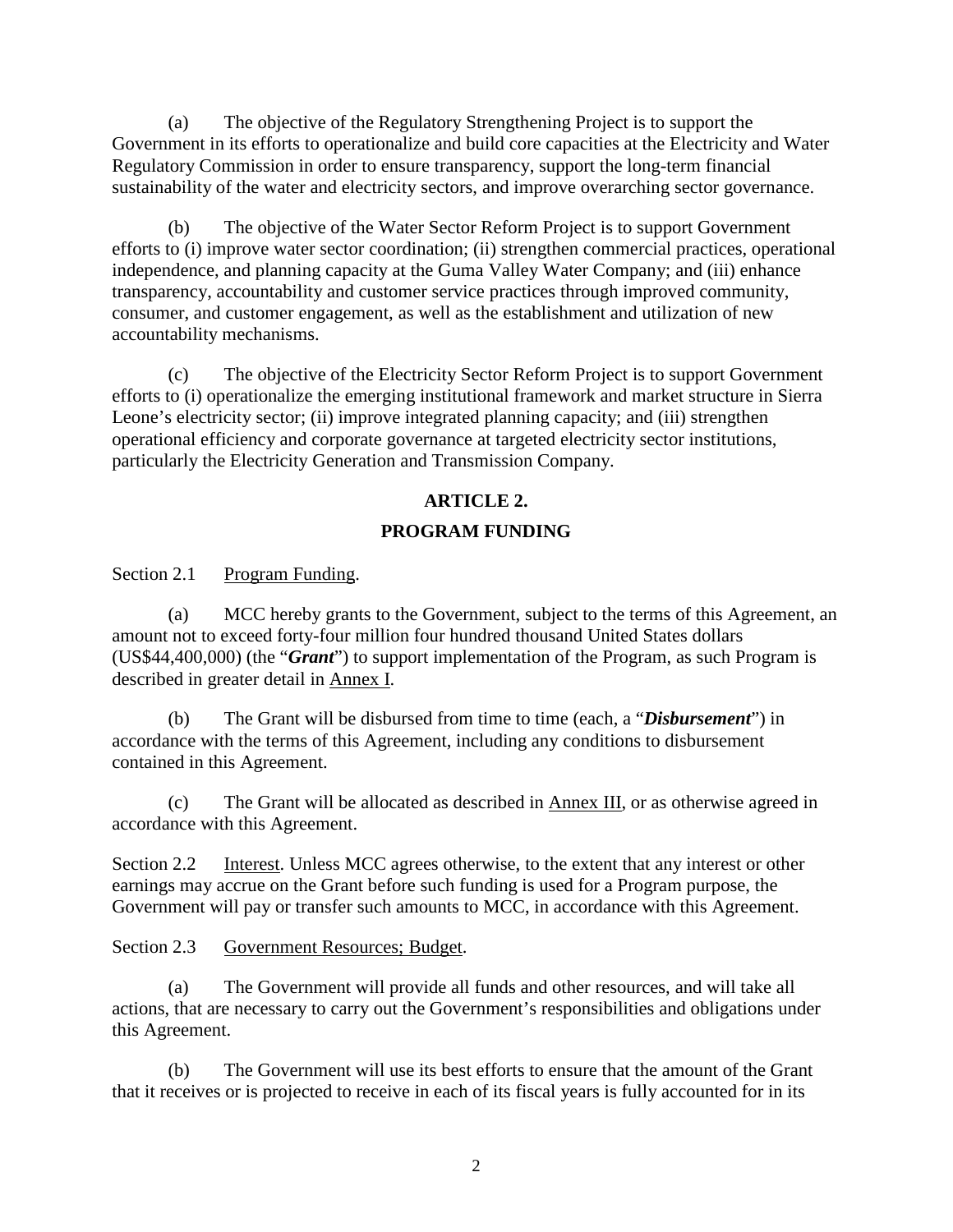annual budget.

(c) Unless the Government discloses otherwise to MCC in writing, the Grant will be in addition to the resources that the Government would otherwise receive or budget for the activities implemented under the Program.

<span id="page-5-0"></span>Section 2.4 Use of the Grant.

(a) The Government will ensure that the Grant and any assets or services funded by the Grant, in whole or in part, will be used solely in furtherance of this Agreement and the Program.

(b) The Government also will ensure that no Grant funding will be used for any purpose that would violate United States law or policy, as specified in this Agreement or as further notified to the Government in writing by MCC, including but not limited to the following purposes:

(i) for assistance to, or training of, the military, police, militia, national guard or other quasi-military organization or unit;

(ii) for any activity that is likely to cause a substantial loss of United States jobs or a substantial displacement of United States production;

(iii) to undertake, fund or otherwise support any activity that is likely to cause a significant environmental, health or safety hazard, as further described in the "MCC Environmental Guidelines" posted at www.mcc.gov (the "*MCC Website*") or otherwise made available by MCC to the Government ("*MCC Environmental Guidelines*") (to the extent applicable to the Threshold Program and as may be further instructed by MCC from time to time); or

(iv) to pay for the performance of abortions as a method of family planning or to motivate or coerce any person to practice abortions, to pay for the performance of involuntary sterilizations as a method of family planning or to coerce or provide any financial incentive to any person to undergo sterilizations or to pay for any biomedical research which relates, in whole or in part, to methods of, or the performance of, abortions or involuntary sterilization as a means of family planning.

<span id="page-5-1"></span>Section 2.5 Taxes.

(a) Unless the Parties agree otherwise, the Government will ensure that the Grant is free from the payment or imposition of any existing or future taxes, duties, levies, contributions or other similar charges (but not fees or charges for services that are generally applicable in Sierra Leone, reasonable in amount and imposed on a non-discriminatory basis) ("*Taxes*") of or in Sierra Leone (including any such Taxes imposed by a national, regional, local or other governmental or taxing authority of or in Sierra Leone). Specifically, and without limiting the generality of the foregoing, the Grant will be free from the payment of (i) any tariffs, customs duties, import taxes, export taxes and other similar charges on any goods, works or services introduced into Sierra Leone in connection with the Program; (ii) sales tax, goods and services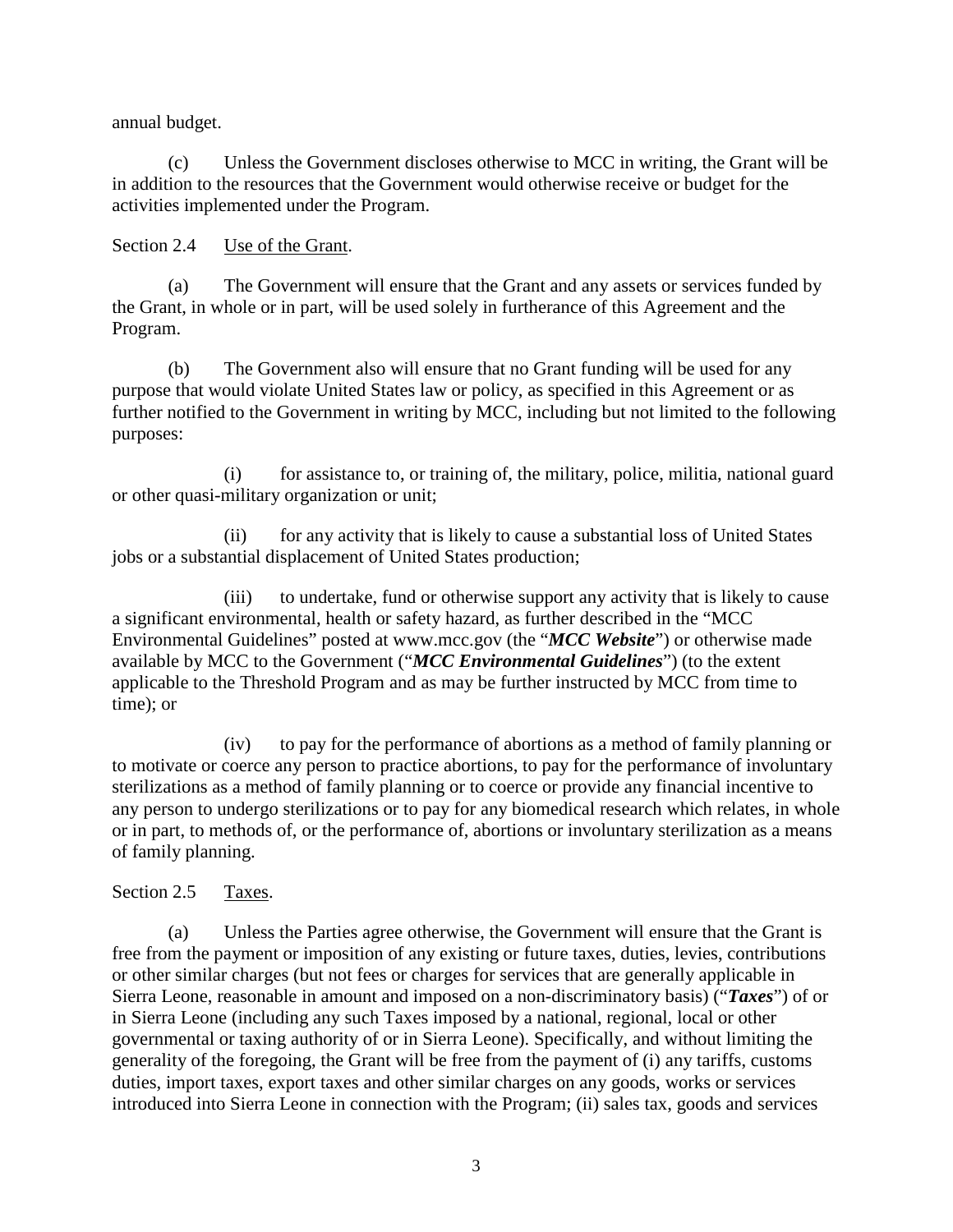tax, value-added tax, excise tax, property transfer tax and other similar charges on any transactions involving goods, works or services in connection with the Program; (iii) taxes and other similar charges on ownership, possession or use of any property in connection with the Program; and (iv) taxes and other similar charges on income, profits or gross receipts attributable to work performed in connection with the Program and related social security taxes and other similar charges on all natural or legal persons performing work in connection with the Program except (A) natural persons who are citizens or permanent residents of Sierra Leone; and (B) legal persons formed under the laws of Sierra Leone (but excluding the Accountable Entity and any other entity formed for the purpose of implementing the Government's obligations hereunder).

(b) The Government and MCC may enter into one or more agreements setting forth the mechanisms that the Government will use to implement the tax exemption required by this Section 2.5. Such mechanisms may include exemptions from the payment of Taxes that have been granted in accordance with applicable law, refund or reimbursement of Taxes by the Government to MCC, the Accountable Entity or to the taxpayer, or payment by the Government to the Accountable Entity or MCC, for the benefit of the Program, of an agreed amount representing any collectible Taxes on the items described in this Section 2.5. The Parties understand that an agreement pursuant to this Section 2.5(b) may be entered into by the Government without the need for further action by the Government (including any parliamentary action), or satisfaction of any additional domestic requirements of Sierra Leone.

(c) If a Tax has been paid contrary to the requirements of this Section 2.5, the Government will refund promptly to MCC (or to another party designated by MCC) the amount of such Tax in United States dollars or the currency of Sierra Leone within thirty days (or such other period as may be agreed in writing by the Parties) after the Government is notified in writing (whether by MCC or the Accountable Entity) that such Tax has been paid.

(d) The Grant, including any proceeds thereof or Program Assets, may not be applied by the Government in satisfaction of its obligations under this Section 2.5.

### <span id="page-6-2"></span><span id="page-6-1"></span><span id="page-6-0"></span>**ARTICLE 3.**

#### **GOVERNMENT REPRESENTATIONS AND OBLIGATIONS**

Section 3.1 Government Representations. The Government hereby represents to MCC that the information provided to MCC by or on behalf of the Government in the course of reaching this Agreement is true, correct, and complete in all material respects.

Section 3.2 Government Responsibilities.

(a) Principal Responsibility. The Government is responsible for overseeing and managing the implementation of the Program.

(b) Accountable Entity. The Government hereby establishes the Millennium Challenge Coordinating Unit ("*MCCU*") in the Office of the President as an independent entity with legal personality pursuant to the terms and conditions of this Agreement, and hereby designates the Millennium Challenge Coordinating Unit to implement the Program and to exercise and perform the Government's right and obligation to oversee, manage and implement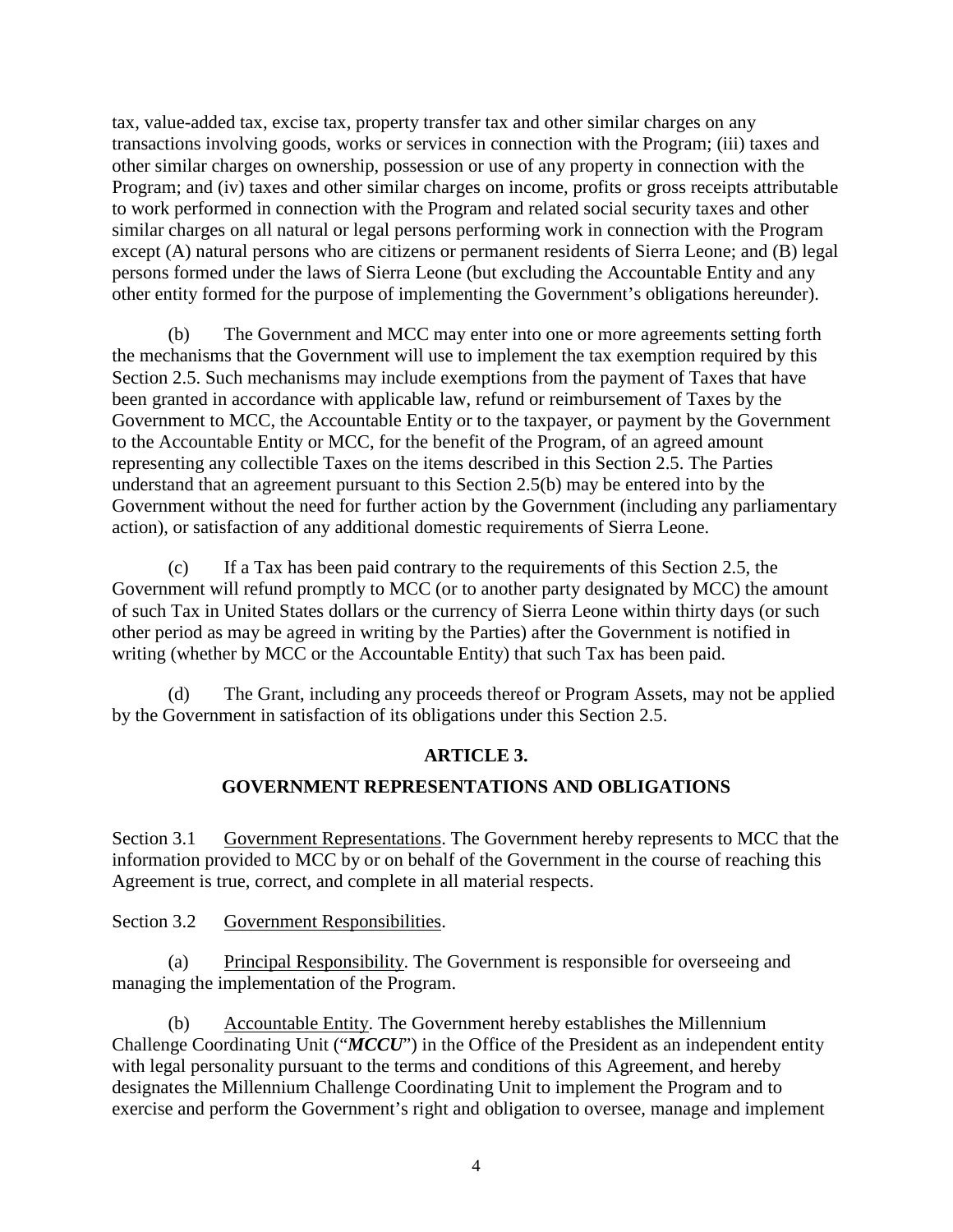the Program, including without limitation, managing the implementation of the Projects, allocating resources and managing procurements. Such entity will: (i) be referred to herein as the "*Accountable Entity*"; (ii) have the authority to bind the Government with regard to the Program (including, without limitation, the legal authority to execute contracts, grants, cooperative agreements or other, similar arrangements); and (iii) act in accordance with MCC's "Guidelines for Accountable Entities and Implementation Structures" provided by MCC or posted on the MCC Website (the "*MCC Governance Guidelines*") (to the extent applicable to the Threshold Program and as may be further instructed by MCC from time to time). The designation of the Accountable Entity contemplated by this Section 3.2(b) will not relieve the Government of any obligations or responsibilities hereunder or under any related agreement, for which the Government remains fully responsible. MCC hereby acknowledges and consents to the designation in this Section 3.2(b). With the prior written consent of MCC, the Government may designate one or more additional entities to implement the Program and to exercise and perform the Government's right and obligation to oversee, manage and implement the Program.

(c) Policy Performance. In addition to undertaking the specific policy, legal and regulatory reform commitments identified in Annex I, Annex II or elsewhere in this Agreement (if any), the Government will seek to maintain and to improve its level of performance under the policy criteria identified in Section 607 of the Millennium Challenge Act of 2003, as amended.

(d) Program Assets. Unless MCC agrees otherwise, the Government will ensure that any Program Assets or services funded in whole or in part (directly or indirectly) by the Grant are used solely in furtherance of this Agreement and the Program.

(e) Achievement of Program Objective. The Government will take all necessary or appropriate steps to achieve the Program Objective and the Project Objectives prior to the Completion Date (including, without limitation, funding all costs that exceed the Grant and are required to carry out the terms hereof and achieve such objectives, except as MCC otherwise agrees).

(f) Intellectual Property. The Government grants to MCC a perpetual, irrevocable, royalty-free, worldwide, fully paid, assignable right and license to practice or have practiced on its behalf (including the right to produce, reproduce, publish, repurpose, use, store, modify or make available) any portion or portions of Intellectual Property as MCC sees fit in any medium, now known or hereafter developed, for any purpose whatsoever.

(g) Impoundment; Liens or Encumbrances. The Government will ensure that neither the Grant nor any asset acquired with Grant funding will be subject to any impoundment, rescission, sequestration, liquidation, lien, attachment, enforcement of judgment, pledge, or encumbrance of any kind (each a "*Lien*"), except with MCC's prior written approval. In the event any Lien is nonetheless imposed, the Government will promptly seek the release of such Lien and, if such Lien is imposed by a final non-appealable court order, will pay any amounts due in order to obtain such release; *provided*, *however*, that the Government will not apply any portion of the Grant funding or any other funds received from MCC (or assets acquired with funds provided by MCC) to satisfy any of its obligations under this Section 3.2(g).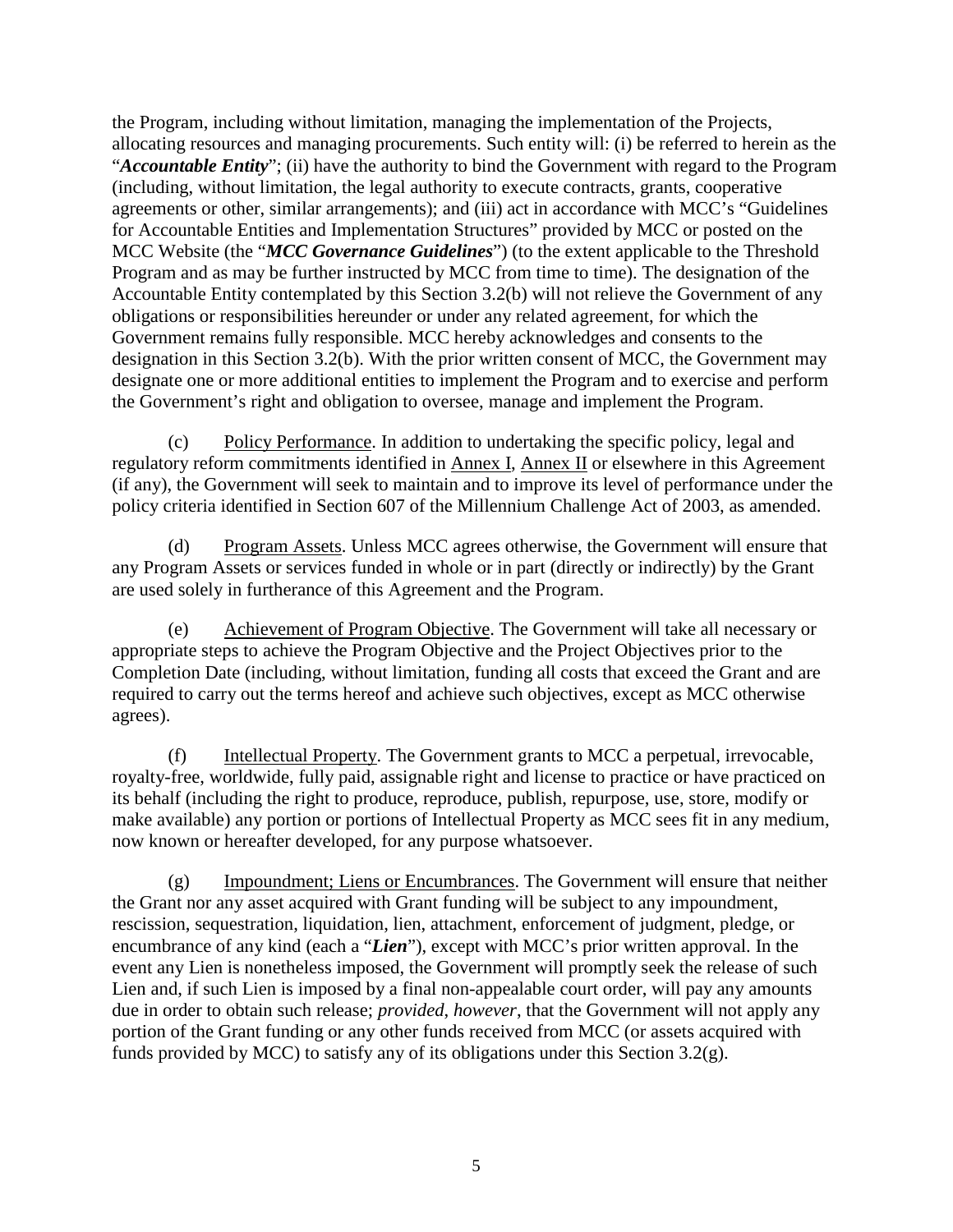(h) Insurance; Performance Guaranties. The Government will ensure to MCC's satisfaction that any assets acquired with Grant funding are insured and will arrange such other appropriate insurance to cover against risks or liabilities associated with the Program and the transactions contemplated thereby, including by requiring Providers or Covered Providers to obtain adequate insurance and to post adequate performance bonds or other guaranties. The Government or the Accountable Entity will be named as the payee (or an additional insured, as the case may be) on any such insurance and the beneficiary of any such guaranty or bonds. The Government will promptly notify MCC of the payment of any proceeds from claims paid under such insurance or guaranty, and will ensure that any such proceeds will be used to replace or repair any lost, stolen, or damaged assets acquired with Grant funding; *provided, however*, that, at MCC's election, such proceeds will be deposited in an account as designated by or as otherwise directed by MCC.

(i) Autonomy. The Government will ensure that (i) no decision of the Accountable Entity is modified, supplemented, unduly influenced, or rescinded by any governmental authority, except by a non-appealable judicial decision or as otherwise approved by MCC, and (ii) the authority of the Accountable Entity will not be expanded, restricted, or otherwise modified, except in accordance with this Agreement or as otherwise approved by MCC in writing.

(j) Performance Liabilities. No Grant funding or any other funding received from MCC (or assets acquired with funds provided by MCC) may be used to pay any damages, including any indemnification-related payments, incurred or owed by the Government or the Accountable Entity under any agreement between the Government or the Accountable Entity, on the one hand, and any third party.

(k) Publicity. The Government will give appropriate publicity to this Agreement as a program to which the United States of America, through MCC, has contributed, including by posting this Agreement, in English, as MCC may request, on an agreed website, identifying the Grant activity sites and marking assets acquired with the Grant, all in accordance with MCC's "Standards for Global Marking" provided by MCC or posted on the MCC Website (the "*MCC Marking Standards*"); *provided, however,* that any press release or announcement regarding MCC or the fact that MCC is making the Grant or any other publicity materials referencing MCC will be subject to MCC's prior written approval. MCC may post this Agreement on the MCC Website. MCC may also freely use any information it receives in any report or document provided to it with respect to the Program, the Grant or this Agreement.

(l) Further Assurances. The Government will promptly do and perform such other and further acts, and take all necessary and appropriate actions, including using its best efforts to obtain all necessary approvals and consents to otherwise effectively carry out the obligations of the Government set forth in this Agreement.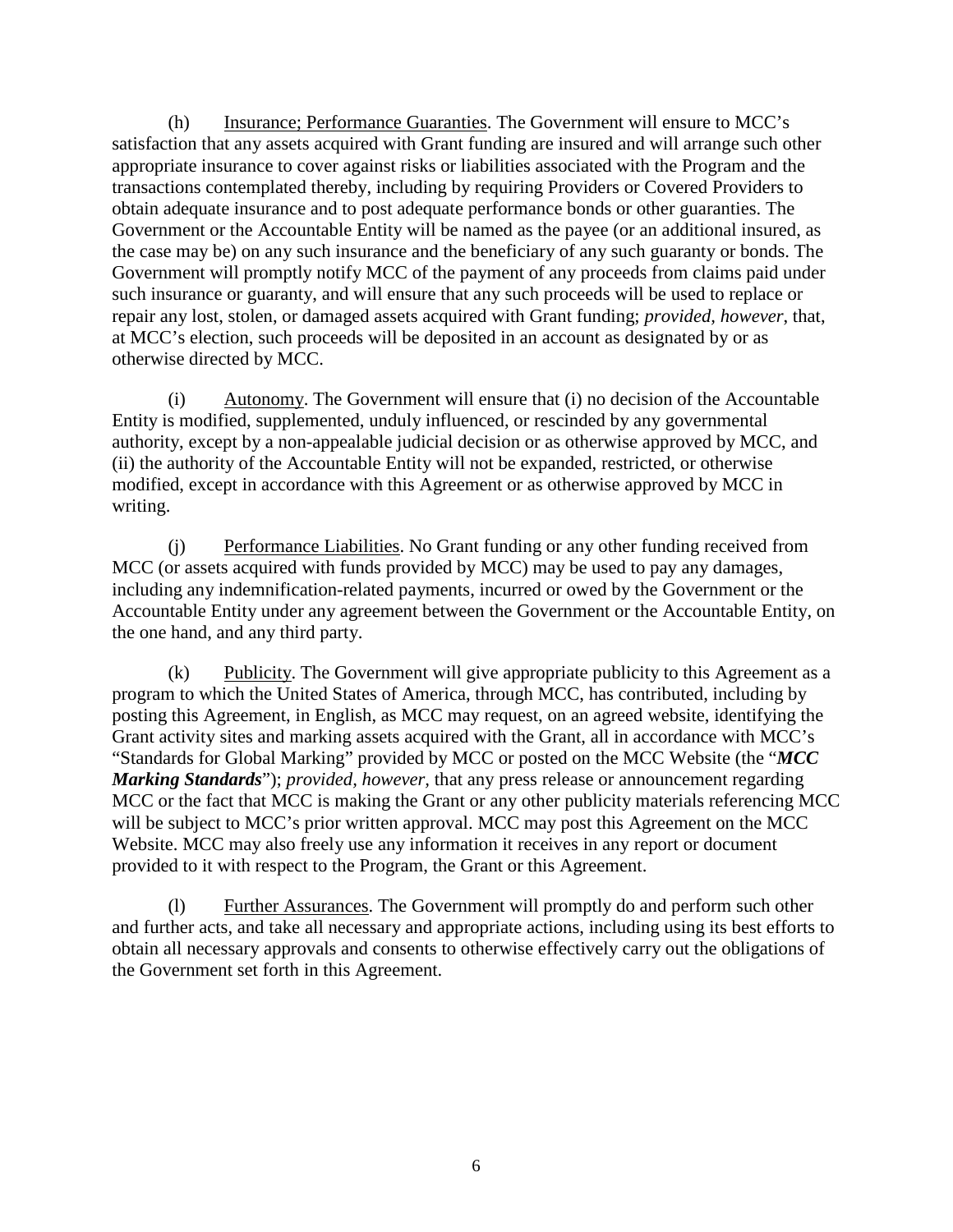# <span id="page-9-1"></span><span id="page-9-0"></span>**ARTICLE 4. IMPLEMENTATION FRAMEWORK**

Section 4.1 Program Implementation Plan. The framework for implementation for the Program will be further elaborated in a set of documents, in form and substance approved by MCC, consisting of: (i) the Detailed Financial Plan; (ii) one or more Procurement Plans; (iii) a Work Plan; and (iv) an Audit Plan (each, an "*Implementation Plan Document*" and, collectively, the "*Implementation Plan*"). The Government will submit its proposed Implementation Plan for review and approval by MCC by the timeframes set forth in this Agreement and at least on an annual basis thereafter (or in such other interval as may be required by the Program Guidelines). MCC will review the proposed Implementation Plan and as necessary may request the Government to submit clarifications or adjustments. The Government will submit an updated Implementation Plan or updated Implementation Plan Document during any quarter in which significant changes or modifications are made to a Project or to the Program, or when the Government determines that the expected results, targets and milestones for the specified year are not likely to be achieved; *provided, however,* that an updated Detailed Financial Plan will be submitted each quarter and an updated Procurement Plan will be submitted at least every six months. In such instances, the Government will submit to MCC for approval a proposed revised Implementation Plan or updated Implementation Plan Document (as applicable) on the same date as the next Disbursement Request is due. The Government will ensure that the implementation of the Program is conducted in accordance with the Implementation Plan.

(a) Detailed Financial Plan. Unless MCC agrees otherwise, the Government will develop, adopt and implement a detailed financial plan (as approved by MCC) in accordance with the MCC Reporting Guidelines (to the extent applicable to the Threshold Program and as may be further instructed by MCC from time to time) (as supplemented or otherwise modified from time to time, the "*Detailed Financial Plan*"). The Detailed Financial Plan will set forth the funding requirements for each activity of the Program (including administrative costs) and for each Project, broken down to the sub-activity level (or lower, where appropriate), and projected both on a commitment and cash requirement basis. Annex III, attached hereto, sets forth the allocation of Grant funding for the Program. Annex III may be modified from time to time by agreement of the Parties in accordance with the terms of this Agreement.

(b) Procurement Plan. The Government will develop a procurement plan covering each procurement relating to the Program (each, a "*Procurement Plan*"), and submit such Procurement Plan to MCC for approval before commencing the relevant procurement. Each Procurement Plan will identify, among other things, the method of procurement for the goods, works, or services to be procured. The Government will ensure that all goods, works or services will be procured using the procurement method as approved in each Procurement Plan, and will comply with the method of procurement outlined in such Procurement Plan.

(c) Work Plan. The Government will develop, adopt and implement a work plan, in form and substance satisfactory to MCC, for the overall administration of the Program (the "*Work Plan*"). In addition, the Government will develop, adopt and implement such other work plans relating to the Projects and/or Activities as MCC may request from time to time.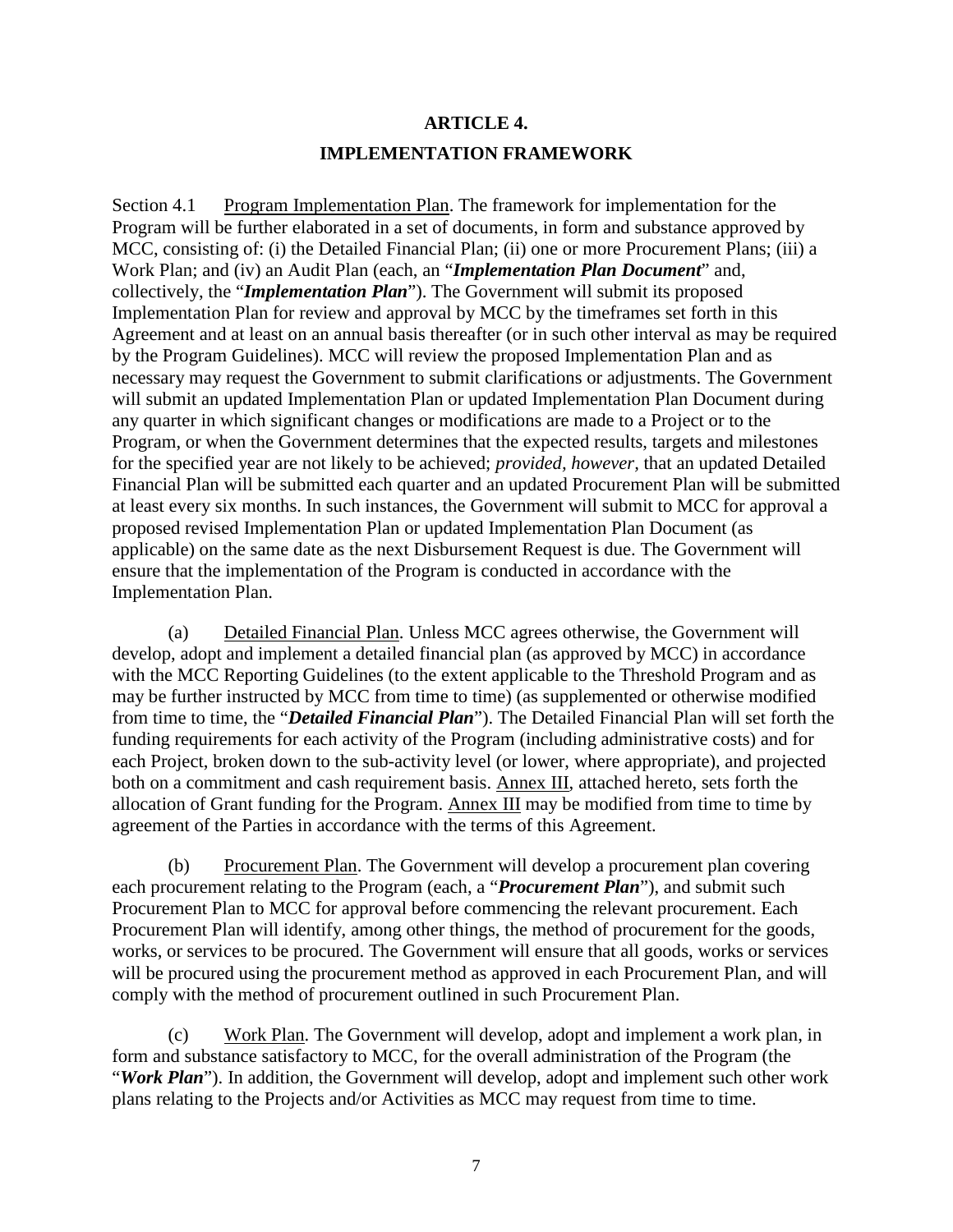(d) Audit Plan. The Government will develop, adopt and implement a plan, in accordance with the MCC Audit Guidelines (to the extent applicable to the Threshold Program and as may be further instructed by MCC from time to time), for the audit of the expenditures of the entities that are subject to audit pursuant to the MCC Audit Guidelines (the "*Audit Plan*"). The Audit Plan will be in form and substance satisfactory to MCC and will be developed no later than sixty days before the end of the first period to be audited. Unless MCC agrees otherwise in writing, the Government will engage one or more auditors as contemplated in the MCC Audit Guidelines (each, an "*Auditor*") to undertake the audits contemplated by the Audit Plan.

<span id="page-10-0"></span>Section 4.2 Monitoring and Evaluation. The Government will develop, adopt and implement a monitoring and evaluation plan (the "*M&E Plan*") that will serve as the primary governing document for monitoring and evaluation activities for the Program. The M&E Plan will be developed and updated in accordance with the "MCC Policy for Monitoring and Evaluation of Compacts and Threshold Programs" provided by MCC or posted on the MCC Website (the "*M&E Policy*").

### <span id="page-10-1"></span>Section 4.3 Procurement and Grants.

(a) The Government will ensure that the procurement of all goods, works and services required to implement the Program will be consistent with the "MCC Program Procurement Guidelines" provided by MCC or posted on the MCC Website (the "*MCC Program Procurement Guidelines*") (to the extent applicable to the Threshold Program and as may be further instructed in writing by MCC from time to time). The MCC Program Procurement Guidelines include, among others, the following requirements:

(i) open, fair and competitive procedures must be used in a transparent manner to solicit, award and administer contracts and to procure goods, works and services;

(ii) solicitations for goods, works and services must be based upon a clear and accurate description of the goods, works and services to be acquired;

(iii) contracts must be awarded only to qualified contractors that have the capability and willingness to perform the contracts in accordance with their terms on a cost effective and timely basis; and

(iv) no more than a commercially reasonable price, as determined, for example, by a comparison of price quotations and market prices will be paid to procure goods, works and services.

(b) Unless MCC agrees otherwise, the Government will ensure that any grant issued in furtherance of the Program (each, a "*Program Grant*") is awarded, implemented and managed pursuant to open, fair and competitive procedures administered in a transparent manner acceptable to MCC. In furtherance of this requirement, and prior to the issuance of any Program Grant, the Government and MCC will agree upon written procedures to govern the identification of potential recipients, including without limitation appropriate eligibility and selection criteria and award procedures.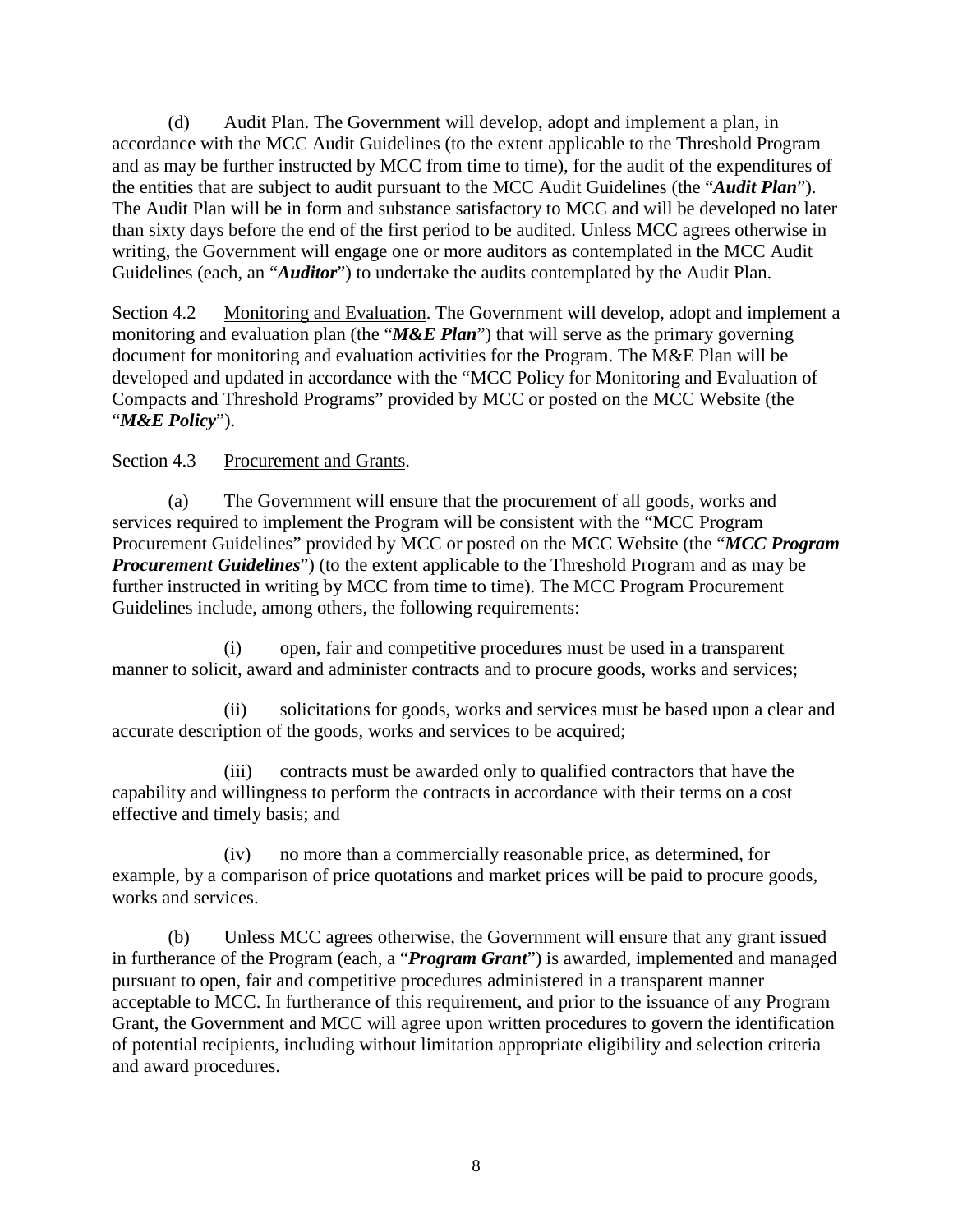<span id="page-11-0"></span>Section 4.4 Fiscal Accountability. Unless MCC agrees otherwise, the Government will develop, adopt and implement a manual (as approved by MCC) setting forth the principles, mechanisms and procedures (the "*Fiscal Accountability Plan*") that will be used to ensure appropriate fiscal accountability and compliance with the "Cost Principles for Accountable Entity Operations" provided by MCC or posted on the MCC Website (the "*MCC Cost Principles*") (to the extent applicable to the Threshold Program and as may be further instructed in writing by MCC from time to time) for the use of the Grant funding. The Fiscal Accountability Plan will include, among other things, requirements with respect to (a) budgeting; (b) accounting; (c) cash management; (d) financial transactions (receipts and payments); (e) opening and managing Permitted Accounts; (f) personnel and payroll; (g) travel and vehicle use; (h) asset and inventory control; (i) audits; and (j) reporting. The Fiscal Accountability Plan will be revised periodically, subject to review and approval by MCC.

### <span id="page-11-1"></span>Section 4.5 Environmental, Gender and other Program Guidelines.

(a) Unless MCC agrees otherwise, the Government will ensure that activities undertaken, funded or otherwise supported in whole or in part (directly or indirectly) by Grant funding comply with the MCC Environmental Guidelines, including the environmental and social performance standards set forth in the Performance Standards on Environmental and Social Sustainability of the International Finance Corporation (as in effect from time to time, the "*IFC Performance Standards*") that have been incorporated by reference into the MCC Environmental Guidelines (in each case, to the extent applicable to the Threshold Program and as may be further instructed in writing by MCC from time to time). The Government also will ensure that the Program complies with all national environmental laws and regulations, licenses and permits, except to the extent such compliance would be inconsistent with this Agreement. Unless MCC agrees otherwise in writing, the Government will fund all necessary costs of environmental and social mitigation measures (including, without limitation, costs of resettlement) not specifically provided for, or that exceed the amount of Grant funding specifically allocated for such costs, in the Detailed Financial Plan for any Project.

(b) Unless MCC agrees otherwise, the Government will ensure that activities undertaken, funded or otherwise supported in whole or in part (directly or indirectly) by Grant funding comply with the MCC Gender Policy and the MCC Gender Integration Guidelines (in each case, to the extent applicable to the Threshold Program and as may be further instructed in writing by MCC from time to time).

(c) Unless MCC agrees otherwise, the Government will ensure that activities undertaken, funded or otherwise supported in whole or in part (directly or indirectly) by Grant funding comply with the Program Guidelines (in each case, to the extent applicable to the Threshold Program and as may be further instructed by MCC from time to time).

#### <span id="page-11-2"></span>Section 4.6 Reports.

(a) Periodic Reports. Unless MCC agrees otherwise, the Government will provide to MCC the periodic reports required by the "MCC Guidance on Quarterly MCA Disbursement Request and Reporting Package" provided by MCC or posted on the MCC Website (the "*MCC Reporting Guidelines*") (as applicable to the Threshold Program and as may be further instructed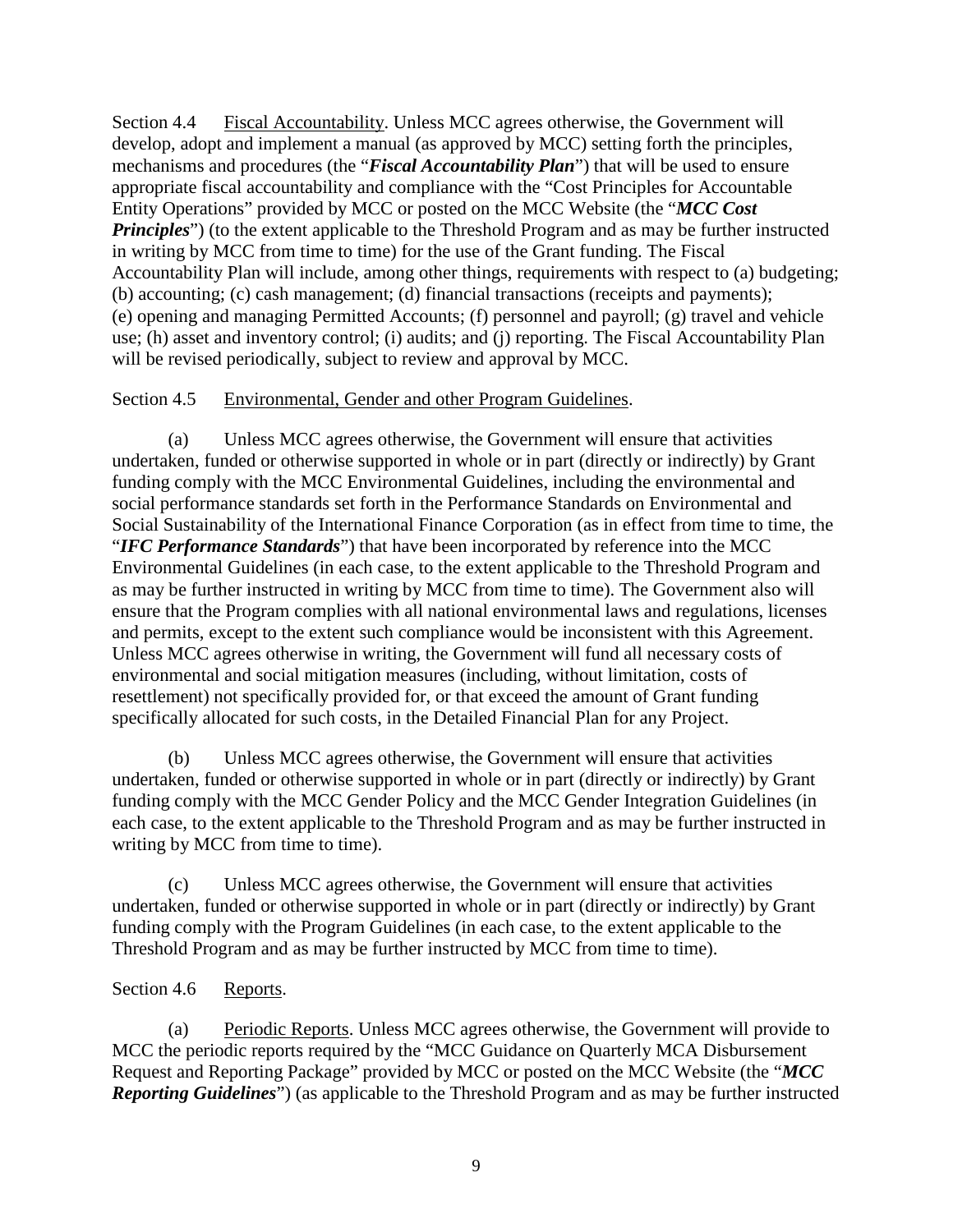in writing by MCC from time to time), in each case timely delivered and in form and substance satisfactory to MCC.

(b) Additional Reports. In addition to the reports required by Section 4.6(a), the Government will provide to MCC within thirty days of a written request by MCC, or as otherwise agreed by the Parties in writing, such other reports or documents as MCC may request from time to time as related to any component of the Implementation Plan, the Fiscal Accountability Plan or in connection with any activity or Disbursement.

#### <span id="page-12-0"></span>Section 4.7 Records; Accounting; Providers; Access.

(a) Records. The Government will maintain, and will use its best efforts to ensure that the Accountable Entity and any Covered Providers maintain, accounting books, records, documents, and other evidence relating to the Program adequate to show, to MCC's satisfaction, the use of all Grant funding (collectively, the "*Records*"). The Government will furnish or cause to be furnished to MCC upon MCC's request originals or copies of all such Records.

(b) Accounting. The Government will maintain, and will use its best efforts to ensure that the Accountable Entity and any Covered Providers maintain, Records in accordance with generally accepted accounting principles prevailing in the United States, or at the Government's option and with MCC's prior written approval, other accounting principles, such as those (i) prescribed by the International Accounting Standards Board or (ii) then prevailing in Sierra Leone. Records must be maintained for at least five years after the end of the term of this Agreement or for such longer period, if any, required to resolve any litigation, claims or audit findings, or any statutory requirements.

 $(c)$  Access. Upon MCC's request, the Government, at all reasonable times, will permit, or cause to be permitted, authorized representatives of MCC, the Inspector General of MCC ("*Inspector General*"), the United States Government Accountability Office, any auditor responsible for an audit contemplated herein or otherwise conducted in furtherance of this Agreement, and any agents or representatives engaged by MCC or the Government to conduct any assessment, review or evaluation of the Program, the opportunity to audit, review, evaluate or inspect facilities, assets and activities funded in whole or in part by Grant funding.

### <span id="page-12-1"></span>Section 4.8 Audits; Reviews.

(a) Government Audits. Unless MCC agrees otherwise, the Government will, on an annual basis (or on a more frequent basis if requested by MCC in writing), conduct, or cause to be conducted, financial audits of all disbursements of Grant funding covering the period from signing of this Agreement until the following March 31 and covering each twelve-month period thereafter ending March 31, until the Completion Date. In addition, upon MCC's request, the Government will ensure that such audits are conducted by an independent auditor approved by MCC and named on the list of local auditors approved by the Inspector General or a United States–based certified public accounting firm selected in accordance with the *Guidelines for Financial Audits Contracted by the Millennium Challenge Corporation's Accountable Entities* (the "*MCC Audit Guidelines*") issued and revised from time to time by the Inspector General, which are posted on the MCC Website. Audits will be performed in accordance with the MCC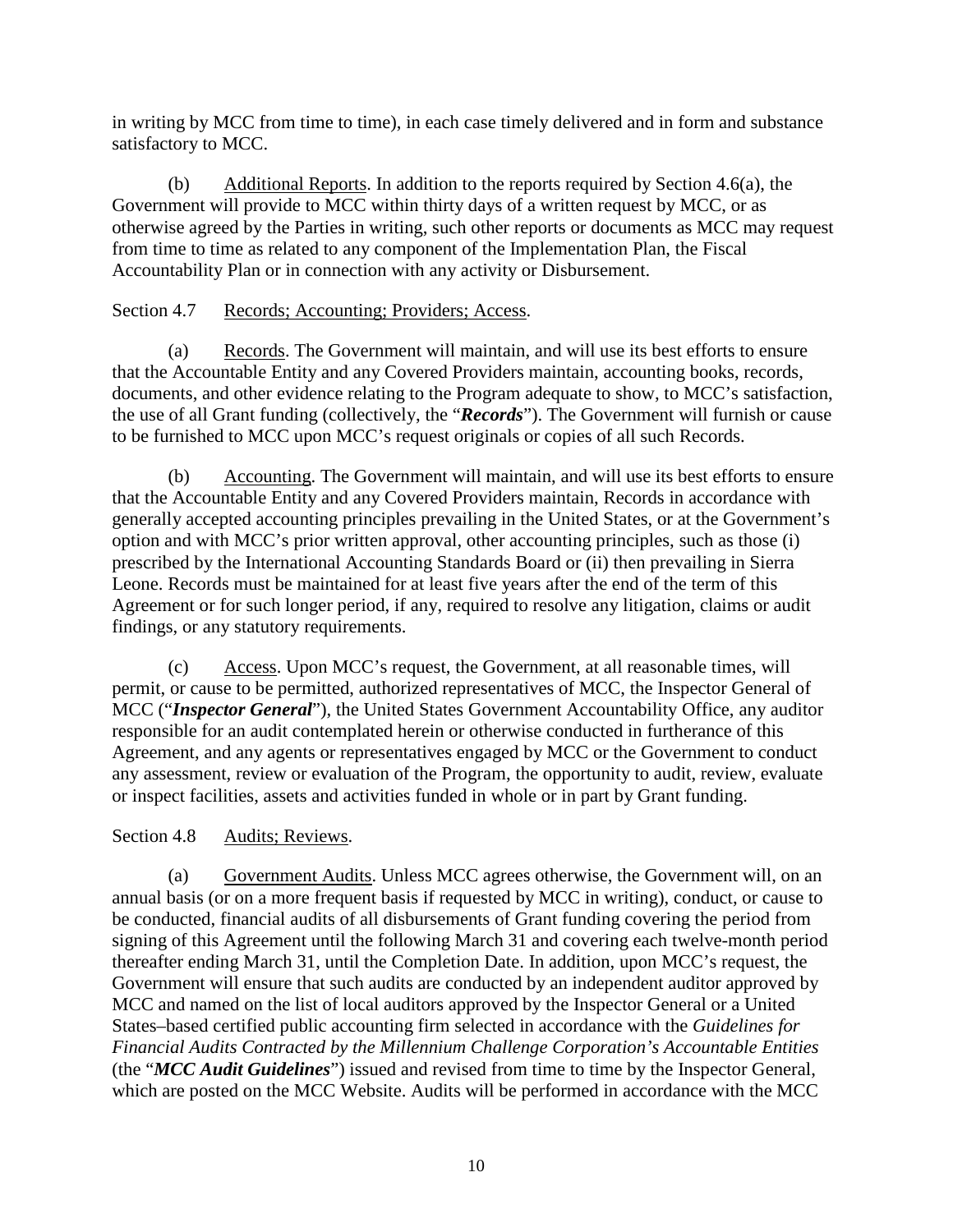Audit Guidelines and be subject to quality assurance oversight by the Inspector General. Each audit must be completed and the audit report delivered to MCC no later than 90 days after the applicable audit period, or such other period as the Parties may otherwise agree in writing.

(b) Audits of Other Entities. The Government will ensure that MCC-financed agreements between the Government or any Provider, on the one hand, and (i) a United States nonprofit organization, on the other hand, state that the United States nonprofit organization is subject to the applicable audit requirements contained in the Uniform Administrative Requirements, Cost Principles, and Audit Requirements for Federal Awards, issued by the United States Office of Management and Budget; (ii) a United States for-profit Covered Provider, on the other hand, state that the United States for-profit organization is subject to audit by the applicable United States Government agency, unless the Government and MCC agree otherwise in writing; and (iii) a non-United States Covered Provider, on the other hand, state that the non-United States Covered Provider is subject to audit in accordance with the MCC Audit Guidelines.

(c) Corrective Actions. The Government will use its best efforts to ensure that each Covered Provider (i) takes, where necessary, appropriate and timely corrective actions in response to audits, (ii) considers whether the results of the Covered Provider's audit necessitates adjustment of the Government's records, and (iii) permits independent auditors to have access to its records and financial statements as necessary.

(d)  $\Delta u \text{d} u$  Audit by MCC. MCC will have the right to arrange for audits of the Government's use of Grant funding.

Section 4.9 Required MCC Approvals. Each of the following transactions, agreements and documents will require MCC's prior written approval:

<span id="page-13-0"></span>(a) Any Disbursement and each Disbursement Request;

(b) Implementation Plan (including each element or component thereof), the Fiscal Accountability Plan and the M&E Plan, and any modification of any of the foregoing;

(c) All agreements between the Government and the Accountable Entity, and agreements in which any of the following are appointed, hired or otherwise engaged (each of the foregoing, a "*Material Agreement*"):

- (i) Auditor;
- (ii) Bank;

(iii) a member of the Accountable Entity's board of directors (including any observer) or any Officer of the Accountable Entity (including agreements modifying compensation for any such person);

(d) Any modification, termination or suspension of a Material Agreement, or any action that would have equivalent effect;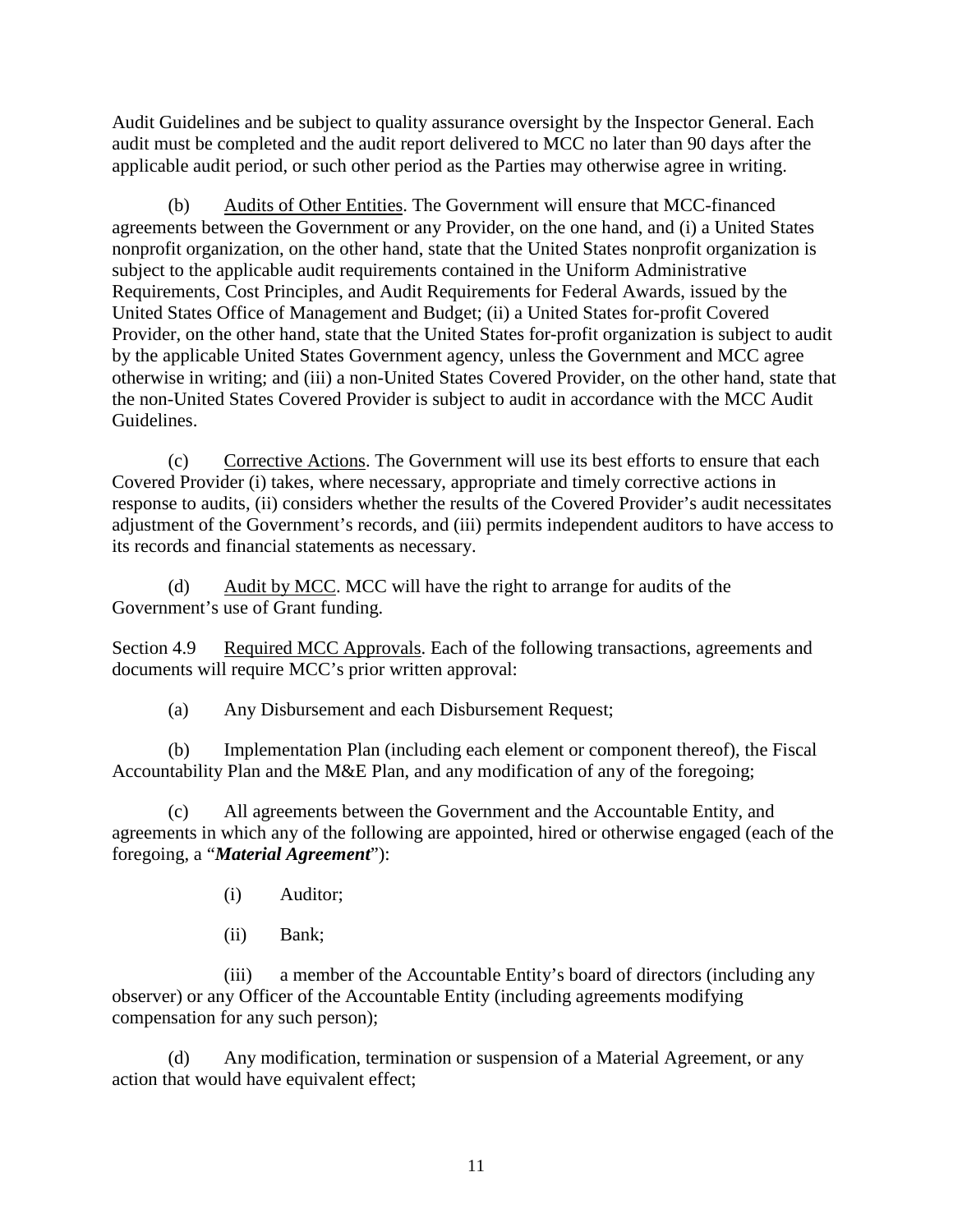(e) Any agreement or transaction of the Accountable Entity that is not arm's-length;

(f) Any pledge of any Grant funding or any Program Assets, or any incurrence of material indebtedness, or any guarantee, directly or indirectly of any indebtedness;

(g) Any decree, legislation, regulation, charter, contractual arrangement or other document establishing or governing (other than public laws of general application to all public institutions), or relating to the formation, organization or governance of, the Accountable Entity, and any amendment, supplement, modification, repeal or other alteration thereof or thereto (each, a "*Governing Document*");

(h) Any disposition, in whole or in part, liquidation, dissolution, winding up, reorganization or other change of the Accountable Entity, including any revocation or modification of or supplement to any Governing Document related thereto;

(i) Any change in character or location of any Permitted Account;

(j) (i) any change of any member of the Accountable Entity's board of directors, any observer, the chairperson of the board, the composition or size of the board or the filling of any vacant seat on the board, or the replacement of any observer; (ii) any change of any Officer of the Accountable Entity or in the composition or size of its management unit, and the filling of any vacant position of any Officer of the Accountable Entity;

(k) Any decision by the Accountable Entity to engage, accept or manage any funds in addition to the Grant (including from any donor agencies or organizations) prior to the Completion Date, or to engage in any activities or undertake any duties or responsibilities other than those contemplated under this Agreement or any related agreement or document;

(l) Any agreement, transaction, decision or other action or document for which MCC approval is required under any of the Program Guidelines, including the MCC Program Procurement Guidelines; and

(m) Any decision to amend, supplement, replace, terminate or otherwise change any of the foregoing documents or arrangements.

<span id="page-14-0"></span>Section 4.10 Implementation Letters. From time to time, MCC may provide guidance or instructions to the Government in writing on any matters relating to this Agreement, the Grant or implementation of the Program (each, an "*Implementation Letter*"). The Government will use such guidance or instructions in implementing the Program. The Parties may also issue jointly agreed-upon Implementation Letters to confirm and record their mutual understanding on aspects related to the implementation of this Agreement or other related agreements.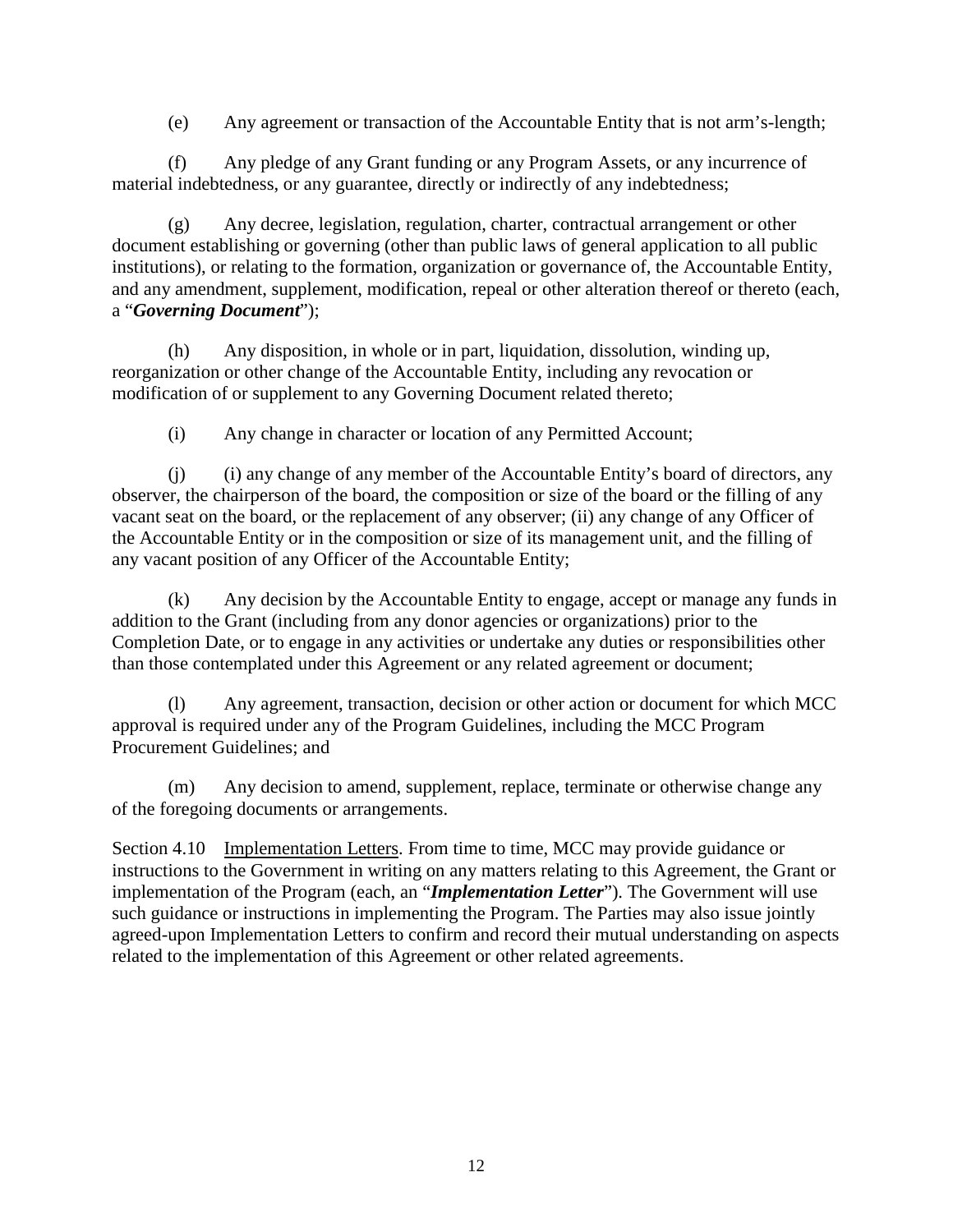# <span id="page-15-1"></span><span id="page-15-0"></span>**ARTICLE 5. DISBURSEMENT OF GRANT FUNDING**

#### Section 5.1 Disbursement Process.

(a) Disbursement Requests. The Government may request Disbursements of the Grant by submitting a written request to MCC substantially in the form of the "Disbursement Request" provided by MCC or posted on the MCC Website (each, a "*Disbursement Request*"), duly completed, not later than 20 days (or such other period of time as may be agreed by MCC) prior to the commencement of each Disbursement Period. Unless MCC agrees otherwise, the Government may submit only one Disbursement Request for each calendar quarter (such quarter, or any other period of time as agreed by MCC, the "*Disbursement Period*").

#### (b) Approval of Disbursement Requests; Release of Proceeds.

(i) Upon receipt of a Disbursement Request, MCC will determine the appropriate aggregate amount of Disbursements permitted for the applicable Disbursement Period based on, among other things: (A) progress achieved under the Implementation Plan; (B) the amount of funds required to complete the activities described in the accompanying Disbursement Request during such Disbursement Period; and (C) the satisfaction, waiver, or deferral of the conditions precedent applicable to the requested Disbursements.

(ii) MCC may, in its sole discretion, reject any Disbursement Request completely, or reject or reduce the amount of any Disbursement requested thereunder, based on among other things: (A) any modification made to, or failure to achieve progress under, the Implementation Plan; or (B) if any condition precedent applicable to the requested Disbursements has not been satisfied, waived, or deferred.

(iii) Subject to MCC's approval of a Disbursement Request, the proceeds of the Disbursements approved thereunder may be transferred, at MCC's sole election: (A) to a Permitted Account; (B) directly to a third party as payment for goods, works, or services received by the Government or the Accountable Entity, as applicable, in accordance with MCC's common payment system (the "*Common Payment System*") or any alternate payment system approved by MCC; or (C) directly to an employee of the Accountable Entity (or to the Government, as reimbursement for authorized expenses of the Accountable Entity); *provided, however*, that any expenditure of such proceeds is authorized by the Government or the Accountable Entity, as applicable, and any related payment complies with the most recently approved Detailed Financial Plan and the standards and procedures set forth in the Fiscal Accountability Plan.

(iv) Unless MCC agrees otherwise, any Disbursement, or financial commitment involving Grant funding may be made, and a Disbursement Request may be submitted, only if the related expense is provided for in the Detailed Financial Plan and sufficient uncommitted funds exist in the Detailed Financial Plan for that object of expense and for the relevant Disbursement Period.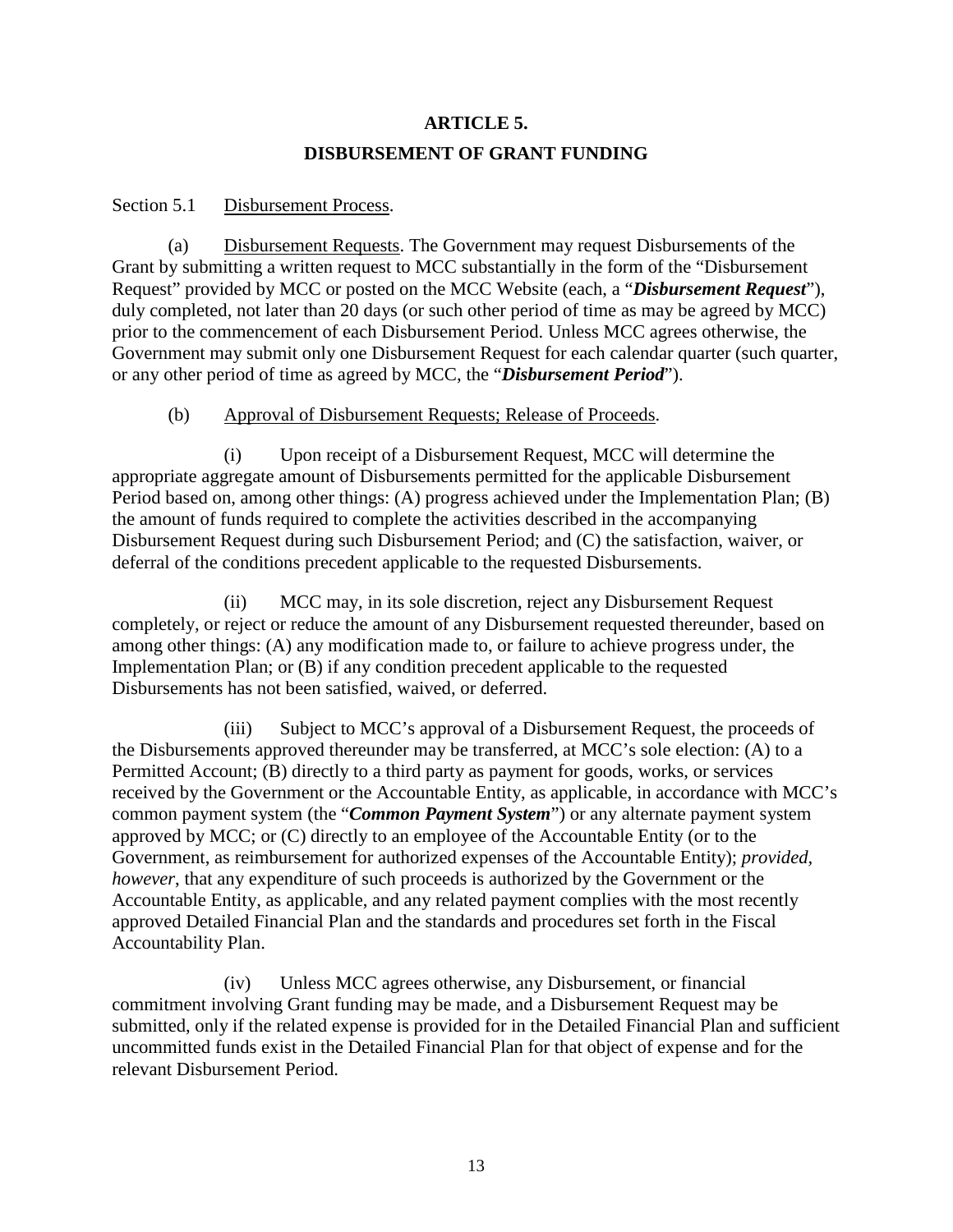#### (c) Permitted Accounts.

(i) Any Grant funding to be disbursed to a bank account must be deposited in a bank account (the "*Local Account*") established by the Accountable Entity in the local currency of Sierra Leone or United States dollars, as agreed by the Parties, at a financial institution acceptable to MCC. With prior MCC approval, the Accountable Entity may establish such other bank accounts as are needed for the purposes of implementing the Program (each such other bank account, together with the Local Account, a "*Permitted Account*"). Before any Grant funding is deposited into a Permitted Account, the Government will ensure that the Accountable Entity enters into an agreement, in form and substance satisfactory to MCC, with the financial institution approved by MCC to hold such Permitted Account (each a "*Bank*"), which sets forth the signatory authority, access rights, anti-money laundering and anti-terrorist financing provisions, and other terms related to such Permitted Account (each a "*Bank Agreement*"). The terms and operation of the Permitted Accounts will be set forth in the Fiscal Accountability Plan and the Bank Agreement.

(ii) Unless MCC agrees otherwise, Grant funding held in a Permitted Account will accrue interest or other earnings in accordance with the applicable Bank Agreement. On a quarterly basis and upon the termination or expiration of this Agreement or the relevant Bank Agreement, the Government will ensure the transfer to MCC of any interest accrued on amounts held in a Permitted Account.

(iii) Unless MCC agrees otherwise, no funds will be commingled in a Permitted Account other than Grant funding and accrued interest and earnings thereon. MCC will have the right, among other things, to view any Permitted Account statements and activity directly on-line, and where such viewing is not feasible, the Government will provide copies of such statements to MCC upon its request.

(iv) Unless MCC agrees otherwise, if Grant funding is held in any Permitted Account other than the Local Account, the Government will ensure that such Grant funding will be denominated in United States dollars prior to release. Unless MCC agrees otherwise, to the extent that any amount of Grant funding held by the Bank in United States dollars must be exchanged into the currency of Sierra Leone for any purpose, the Government will ensure that such exchange is consistent with Section 2.5 and the requirements of the Bank Agreement.

<span id="page-16-0"></span>Section 5.2 Conditions Precedent to the Initial Disbursement. Unless waived or deferred by MCC in writing, the conditions set forth in this Section 5.2 and the conditions set forth in Section 5.3 must have been met to MCC's satisfaction prior to the initial Disbursement of the Grant:

(a) Legal Opinion. The Government has delivered to MCC a signed legal opinion by the Attorney General of Sierra Leone or other counsel acceptable to MCC.

(b) Implementation Plan. The Government has developed and adopted the Implementation Plan Documents (other than the Work Plan).

(c) Permitted Account. To the extent that any portion of the Disbursement will be held in a Permitted Account, the Government has established the Local Account and any other required Permitted Account.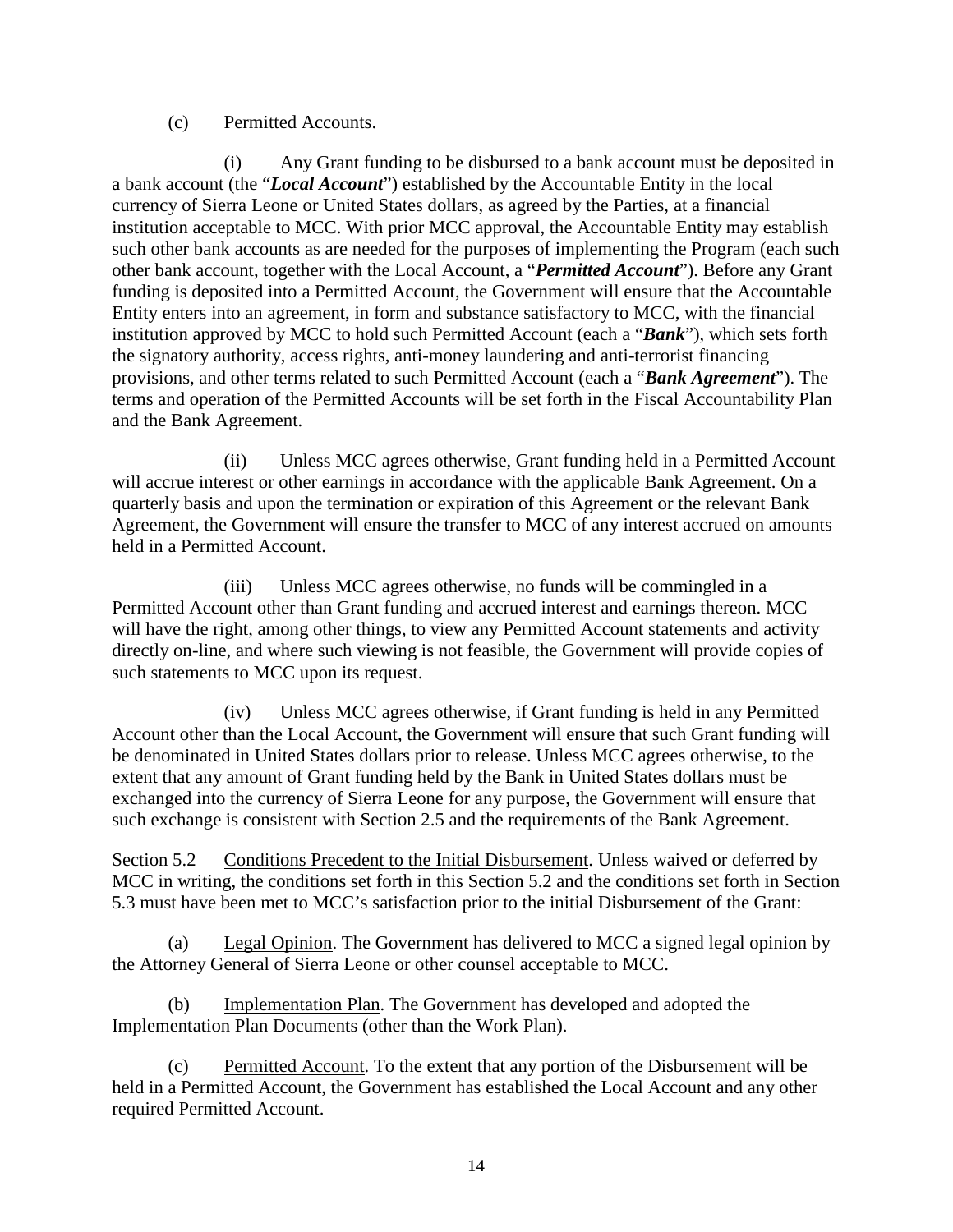(d) Fiscal Accountability Plan. The Government has developed and adopted the Fiscal Accountability Plan (or an interim version).

(e) Officers. Each of the Officers has been selected and engaged by the Accountable Entity and approved by MCC.

<span id="page-17-0"></span>Section 5.3 Conditions Precedent to Each Disbursement. Unless waived or deferred in writing by MCC, the following conditions must have been met to MCC's satisfaction prior to each Disbursement of the Grant (including the initial Disbursement of the Grant):

(a) Deliverables. The Government has delivered to MCC the following documents, in form and substance satisfactory to MCC:

(i) a completed Disbursement Request, together with the periodic reports required under Section 4.6, covering the related Disbursement Period; and

(ii) a certificate from the Accountable Entity, dated as of the date of such Disbursement Request, substantially in the form provided by MCC.

(b) Other Conditions Precedent. MCC has determined in its sole discretion that:

(i) any applicable conditions precedent in Annex II have been duly satisfied, deferred or waived pursuant to the terms of this Agreement;

(ii) the Government's representations set forth in Section 3.1 are true and correct on and as of the date of such Disbursement Request as though made on and as of such date;

(iii) no material breach of any responsibility, covenant or obligation by the Government, the Accountable Entity or any other Government entity has occurred and is continuing under this Agreement or any related agreement or document;

(iv) the activities to be funded with such Disbursement will not violate any applicable law or regulation;

(v) the Implementation Plan Documents and Fiscal Accountability Plan are current and updated and are in form and substance satisfactory to MCC, and there has been progress satisfactory to MCC on the components of the Implementation Plan related to such Disbursement;

(vi) there has been progress satisfactory to MCC on the M&E Plan (including the targets set forth therein, any related baseline data collection requirements set forth therein or any applicable reporting requirements set forth therein for the relevant Disbursement Period);

(vii) there has been no material negative finding in any financial audit report delivered in accordance with this Agreement and the Audit Plan for the prior two quarters (or such other period as the Audit Plan may require);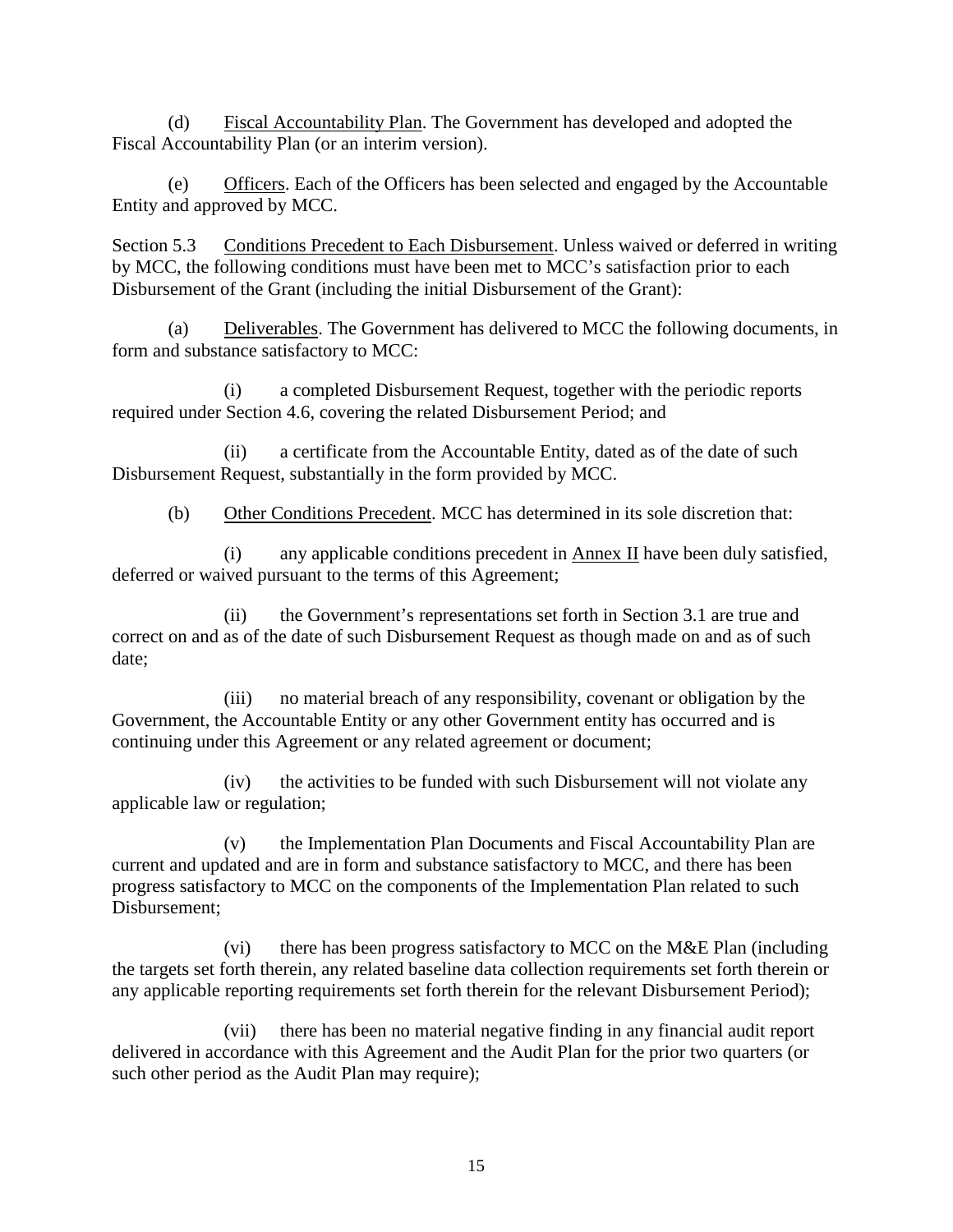(viii) any Taxes paid with Grant funding through the date ninety days prior to the start of the applicable Disbursement Period have been reimbursed by the Government in full in accordance with Section 2.5; and

(ix) each of the Officers remains engaged, or if a position is vacant, the Government is actively engaged, to MCC's satisfaction, in recruiting a replacement.

### <span id="page-18-2"></span><span id="page-18-1"></span><span id="page-18-0"></span>**ARTICLE 6.**

### **COMPLETION DATE; TERMINATION AND SUSPENSION**

Section 6.1. Completion Date. Unless the Parties agree otherwise, the date four years after this Agreement enters into force in accordance with Article 8 is the date by which the Parties estimate that all of the activities related to the implementation of the Program and the achievement of the Program Objective and the Project Objectives will be completed (the "*Completion Date*"). Unless MCC agrees otherwise, Grant funding may not be used for expenditures incurred after the Completion Date.

<span id="page-18-3"></span>Section 6.2. Termination and Suspension; Expiration.

(a) Either Party may terminate this Agreement without cause in its entirety by giving the other Party 30 days' written notice; *provided, however,* that notwithstanding such termination, this Agreement will continue to be effective with respect to any activity for which a Disbursement has already been issued or approved by MCC.

(b) MCC may, upon written notice to the Government, immediately suspend or terminate this Agreement or the Grant, in whole or in part, and any obligation related thereto, if MCC determines that any circumstance identified by MCC, as a basis for suspension or termination (whether in writing to the Government or by posting on the MCC Website) has occurred, which circumstances include but are not limited to the following:

(i) the Government fails to comply with its commitments under this Agreement or any other agreement or arrangement entered into by the Government in connection with this Agreement or the Program;

(ii) an event or series of events has occurred that MCC determines makes it improbable that the Program can be performed, that the Program Objective or Project Objectives will be achieved before the Completion Date or that the Government will be able to perform its obligations under this Agreement;

(iii) a use of the Grant or continued implementation of this Agreement would violate applicable law or United States Government policy, whether now or hereafter in effect;

(iv) the Government or any other person or entity receiving Grant funding or using assets acquired in whole or in part with Grant funding is engaged in activities that are contrary to the national security interests of the United States of America;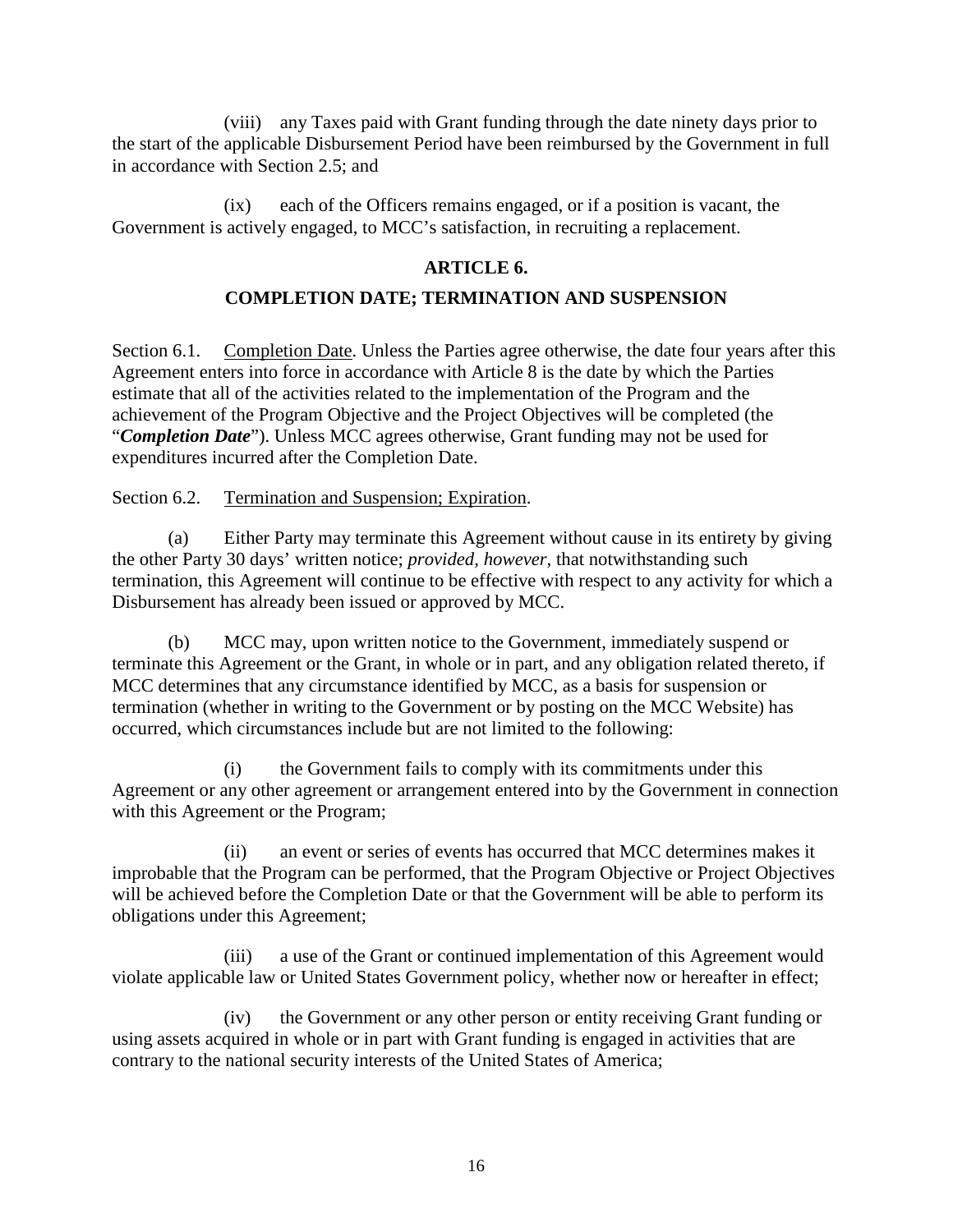(v) an act has been committed or an omission or an event has occurred that would render Sierra Leone ineligible to receive United States economic assistance under Part I of the Foreign Assistance Act of 1961, as amended (22 U.S.C. 2151 *et seq*.), by reason of the application of any provision of the Foreign Assistance Act of 1961 or any other provision of law;

(vi) the Government has engaged in a pattern of actions inconsistent with the criteria used to determine the eligibility of Sierra Leone for assistance under the Threshold Program; and

(vii) a person or entity receiving Grant funding or using assets acquired in whole or in part with Grant funding is found to have been convicted of a narcotics offense or to have been engaged in drug trafficking.

(c) All Disbursements will cease upon expiration, suspension or termination of this Agreement; *provided, however*, that Grant funding may be used, in compliance with this Agreement, to pay for: (i) reasonable expenditures for goods, works or services that are properly incurred under or in furtherance of this Agreement before expiration, suspension or termination of this Agreement; and *provided, further,* that the request for such expenditures is submitted within 90 days after such expiration, suspension or termination; and (ii) reasonable expenditures (including administrative expenses) properly incurred in connection with the winding up of the Program within 120 days after the expiration, suspension or termination of this Agreement.

(d) Subject to [Section 6.2\(](#page-18-3)c), upon the expiration, suspension or termination of this Agreement: (i) any amounts of the Grant not disbursed by MCC will be automatically released from any obligation in connection with this Agreement without any action from the Government or MCC; and (ii) any amounts of the Grant disbursed by MCC to the Government but not expended before such expiration, suspension or termination of this Agreement, including any amounts in a Permitted Account, plus accrued interest thereon, will be returned to MCC within 30 days after the Government receives MCC's request for such return, and the Government will ensure that such amount will be returned promptly to such account(s) designated by MCC.

(e) At least one year prior to the expiration, or upon termination, of this Agreement, the Parties will consult in good faith with a view to reaching agreement in writing on (i) the treatment of the Accountable Entity after the Program, (ii) the process for ensuring the refunds of Disbursements that have not yet been released from a Permitted Account or committed in accordance with Sections 6.2(c) and (d), and (iii) any other matter related to the winding up of the Program, including the proper disposition of all Program Assets. If the Accountable Entity continues operations after the Completion Date, or following the termination of this Agreement, with sources of funding other than the Grant, the Accountable Entity will cease to use the name and logo that it used during implementation of the Program, except as otherwise agreed in writing by MCC.

(f) MCC and the Government recognize that the effects of the Program will be longranging and its impact may not be measurable for several years after the Completion Date. Accordingly, MCC and the Government agree to cooperatively monitor the results and evaluate the impacts of the Program in Sierra Leone after the termination or expiration of this Agreement.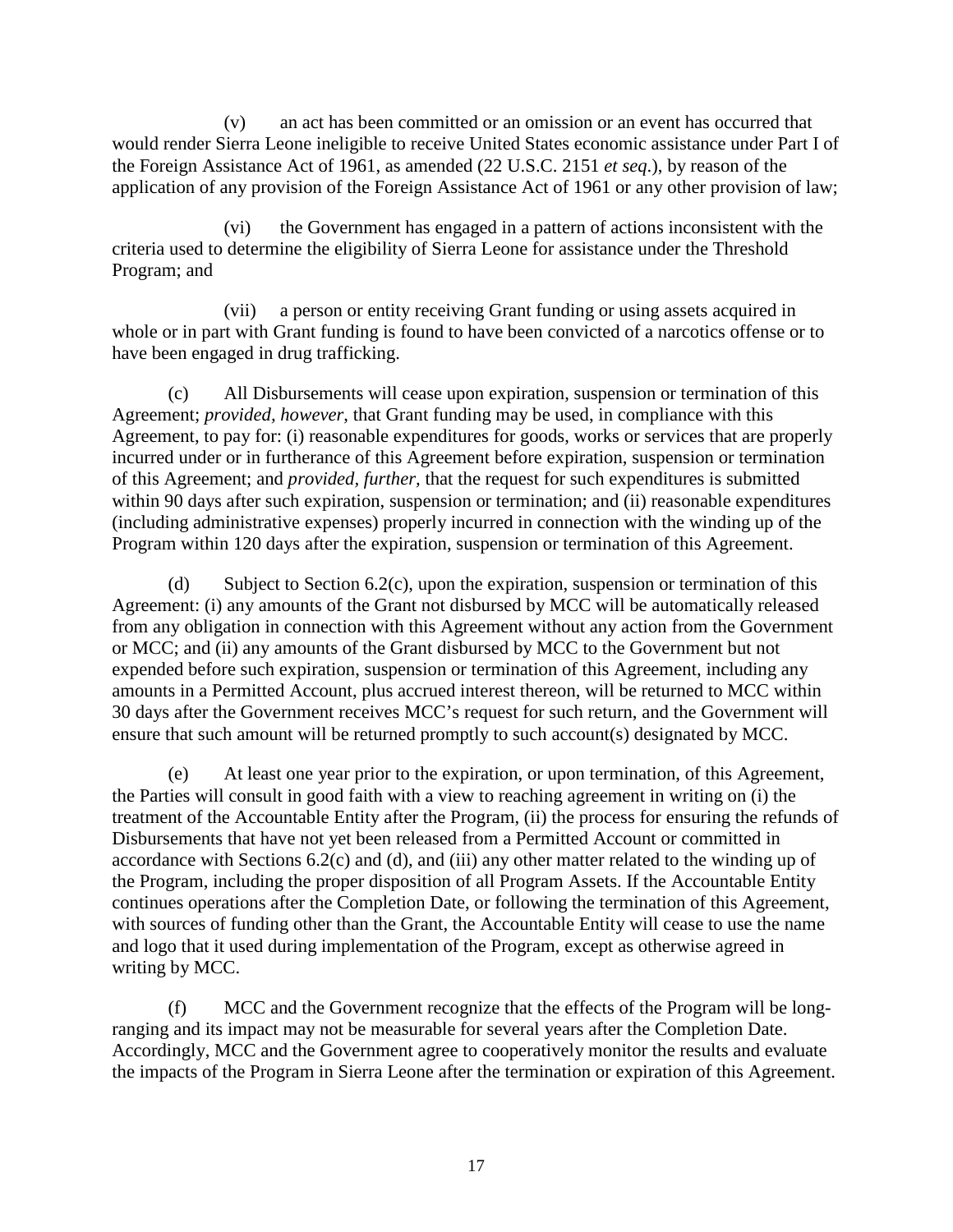<span id="page-20-0"></span>Section 6.3. Refunds. MCC may reinstate any suspended or terminated portion of the Grant under this Agreement if MCC determines that the Government, or other relevant person or entity, has committed to correct each condition for which the Grant was suspended or terminated.

(a) If any Grant funding, any interest or earnings thereon, or any asset acquired in whole or in part with Grant funding is used for any purpose in violation of the terms of this Agreement, then MCC may require the Government to repay to MCC in United States dollars the value of the misused portion of the Grant, interest, earnings or asset, plus interest within 30 days after the Government's receipt of MCC's request for repayment. The Government will not use Grant funding, proceeds thereof or any other funds received from MCC (assets acquired with Grant funding or with any such other funds) to make such payment.

(b) Notwithstanding any other provision in this Agreement or any other existing agreement to the contrary, MCC's right under this Section 6.3 to obtain a refund will continue during the term of this Agreement and for a period of (i) five years thereafter or (ii) one year after MCC receives actual knowledge of such violation, whichever is later.

# <span id="page-20-1"></span>**ARTICLE 7.**

# <span id="page-20-4"></span><span id="page-20-3"></span><span id="page-20-2"></span>**GOVERNING LAW; AMENDMENTS; GENERAL**

Section 7.1 Governing Law. This Agreement is an international agreement and as such will be governed by the principles of international law.

Section 7.2 Consultations. Either Party may, at any time, request consultations relating to the interpretation or implementation of this Agreement. Such consultations will begin at the earliest possible date.

Section 7.3 Representatives. For all purposes relevant to implementation of this Agreement, the Government will be represented by the individual holding the position of, or acting as, the Minister of Finance and Economic Development, and MCC will be represented by the individual holding the position of, or acting as, the Vice President of the Department of Policy and Evaluation (each of the foregoing, a "*Principal Representative*"). Each Party, by written notice to the other Party, may designate one or more additional representatives (each, an "*Additional Representative*") for all purposes of this Agreement except for purposes of Section 7.7(a). The Government hereby designates the Chief of Staff of the Office of the Presidency as an Additional Representative. MCC hereby designates the Deputy Vice President of the Department of Policy and Evaluation as an Additional Representative. A Party may change its Principal Representative to a new representative that holds a position of equal or higher authority upon written notice to the other Party.

<span id="page-20-5"></span>Section 7.4 Communications. Any document or communication required or submitted by either Party to the other under this Agreement must be submitted in writing and, unless MCC agrees otherwise, in English, to such Party's Principal Representative, and, if applicable, to such Party's Additional Representative(s). For this purpose, the address of each Party is set forth below.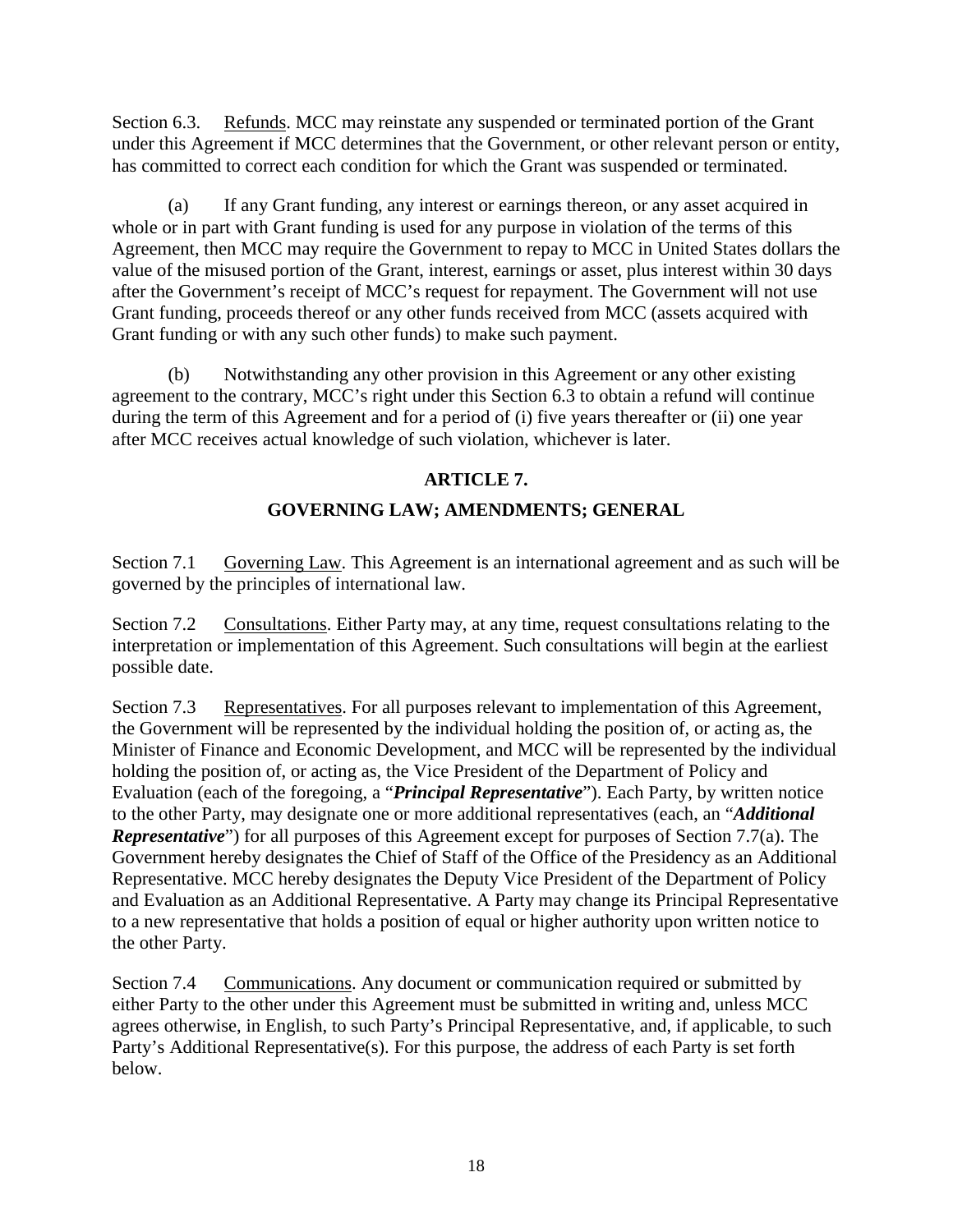#### To the Government:

Ministry of Finance and Economic Development Attention: Minister of Finance and Economic Development MOFED Secretariat Building George Street Freetown, Sierra Leone Telephone: +232 22 222 211 Email: info@mofed.gov.sl

#### To MCC:

Millennium Challenge Corporation Attention: Vice President, Department of Policy and Evaluation (with a copy to the Vice President and General Counsel) 875 Fifteenth Street, NW Washington, DC 20005 United States of America Facsimile: +1 (202) 521-3700 Telephone: +1 (202) 521-3600 Email: VPPolicyEvaluation@mcc.gov (Vice President, Department of Policy and Evaluation) VPGeneralCounsel@mcc.gov (Vice President and General Counsel)

<span id="page-21-0"></span>Section 7.5 MCC Status. MCC is a United States government corporation acting on behalf of the United States Government in the implementation of this Agreement and the Program. MCC and the United States Government assume no liability for any claims or loss arising out of activities or omissions under this Agreement. The Government waives any and all claims against MCC or the United States Government or any current or former officer or employee of MCC or the United States Government for all loss, damage, injury, or death arising out of activities or omissions under this Agreement, and agrees that it will not bring any claim or legal proceeding of any kind against any of the above entities or persons for any such loss, damage, injury, or death. The Government agrees that MCC and the United States Government or any current or former officer or employee of MCC or the United States Government will be immune from the jurisdiction of all courts and tribunals of Sierra Leone for any claim or loss arising out of activities or omissions under this Agreement.

<span id="page-21-1"></span>Section 7.6 No Assurance of Future Assistance. Nothing contained in this Agreement will be construed as creating an obligation on the part of MCC to provide any further funding or assistance, other than the Grant, in relation to any other project or program in Sierra Leone.

#### <span id="page-21-2"></span>Section 7.7 Amendment.

(a) This Agreement may be amended by written agreement of the Parties. Such agreement will specify how it enters into force.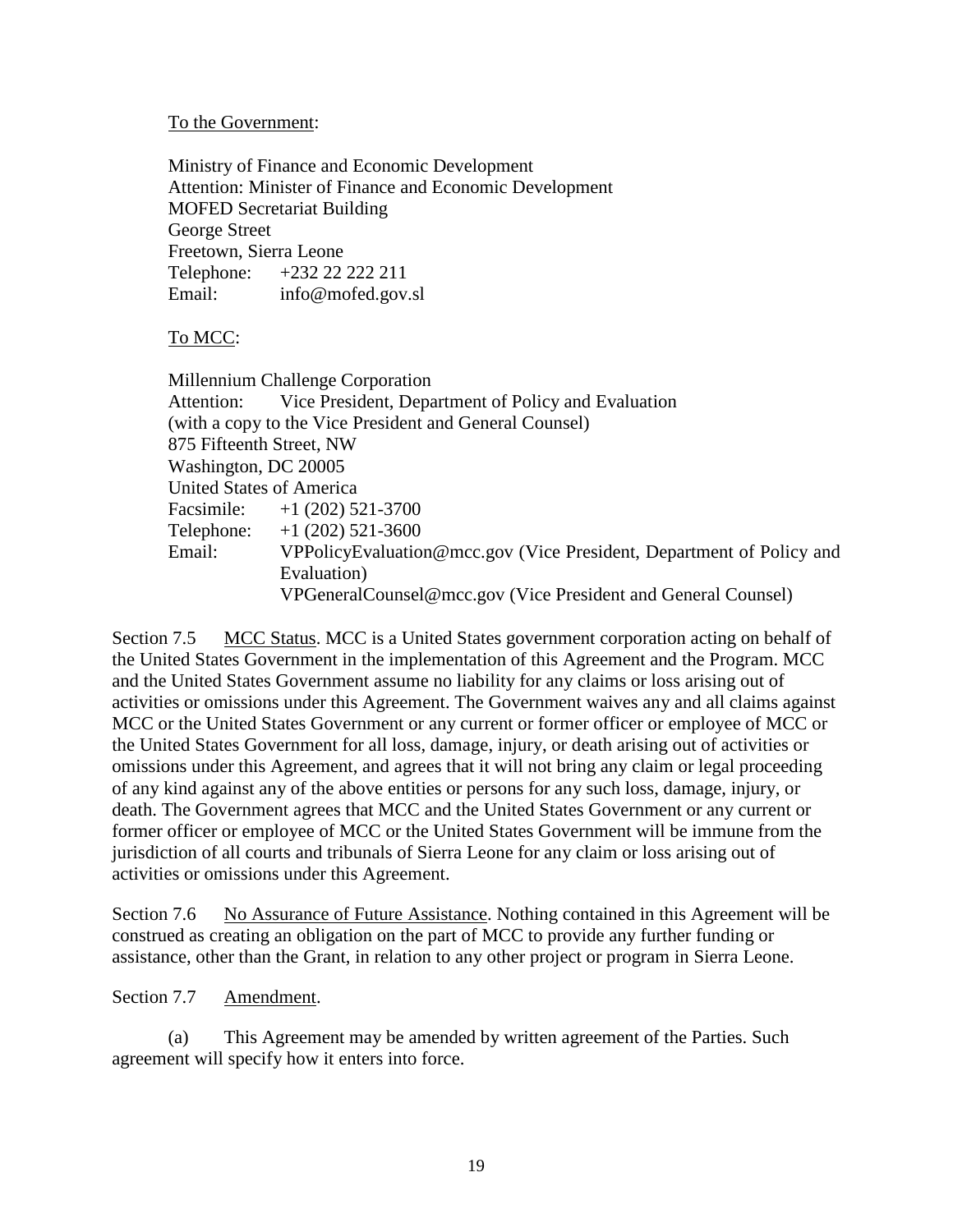(b) Notwithstanding subsection (a) of this Section, the Parties agree that the Government and MCC may by written agreement which will enter into force upon signature (i) modify any Annex to this Agreement to, in particular, but without limitation, (1) suspend, terminate or modify any activity described in Annex I or create a new activity, (2) add, delete or waive any condition precedent described in Annex II, or (3) modify the designation or allocation of funds among the activities identified in Annex III; or (ii) extend the Completion Date; provided that, in each case, any such modification (A) is consistent in all material respects with the Program Objective and the Project Objectives, (B) does not cause the amount of the Grant to exceed the aggregate amount specified in Section 2.1(a), and (C) does not cause the Government's responsibilities or contribution of resources to be less than as specified in this Agreement. Any such modification pursuant to this subsection (b) will not be deemed an amendment of this Agreement pursuant to subsection (a).

<span id="page-22-0"></span>Section 7.8 Survival. The Government's obligations under Sections 2.4, 2.5, 3.2, 4.6, 6.2, 6.3, 7.1, and this Section 7.8 will survive the expiration, suspension, or termination of this Agreement.

#### <span id="page-22-1"></span>Section 7.9 Definitions; Interpretation.

(a) Except as otherwise expressly provided herein, capitalized terms used in this Agreement will have the respective meanings given to such terms in Annex IV.

(b) Any reference to the term "including" in this Agreement will be deemed to mean "including, without limitation," except as expressly provided otherwise. Unless the context requires otherwise: (i) each definition of or reference to any agreement, instrument, law, regulation, policy, guideline, or similar document in this Agreement (or any other agreement entered into in connection with this Agreement), unless otherwise expressly set forth herein, will be construed as a reference to such agreement, instrument, law, regulation, policy, guideline, or similar document as it may, from time to time, be amended, revised, replaced, or extended, and will include any agreement, instrument, law, regulation, policy, guideline, or similar document issued under or otherwise applicable or related to such agreement, instrument, law, regulation, policy, guideline, or similar document; (ii) the words "herein", "hereof" and "hereunder", and words of similar import, will be construed to refer to this Agreement in its entirety and not to any particular provision hereof; (iii) all references herein to Articles, Sections, and Annexes will be construed to refer to the Articles and Sections of, and Annexes to, this Agreement, all of which form an integral part of this Agreement; (iv) any reference to the phrases "Unless MCC agrees otherwise" or "Unless the Parties agree otherwise" in this Agreement will be deemed to be followed by "in writing", except as expressly provided otherwise; (v) any approval right granted to MCC herein will only be satisfied upon the prior written approval of MCC.

<span id="page-22-2"></span>Section 7.10 References to MCC Website. Each reference in this Agreement, or any other agreement entered into in connection with this Agreement, to a document or information available on, or notified by posting on, the MCC Website will be deemed a reference to such document or information as updated or substituted on the MCC Website by MCC from time to time.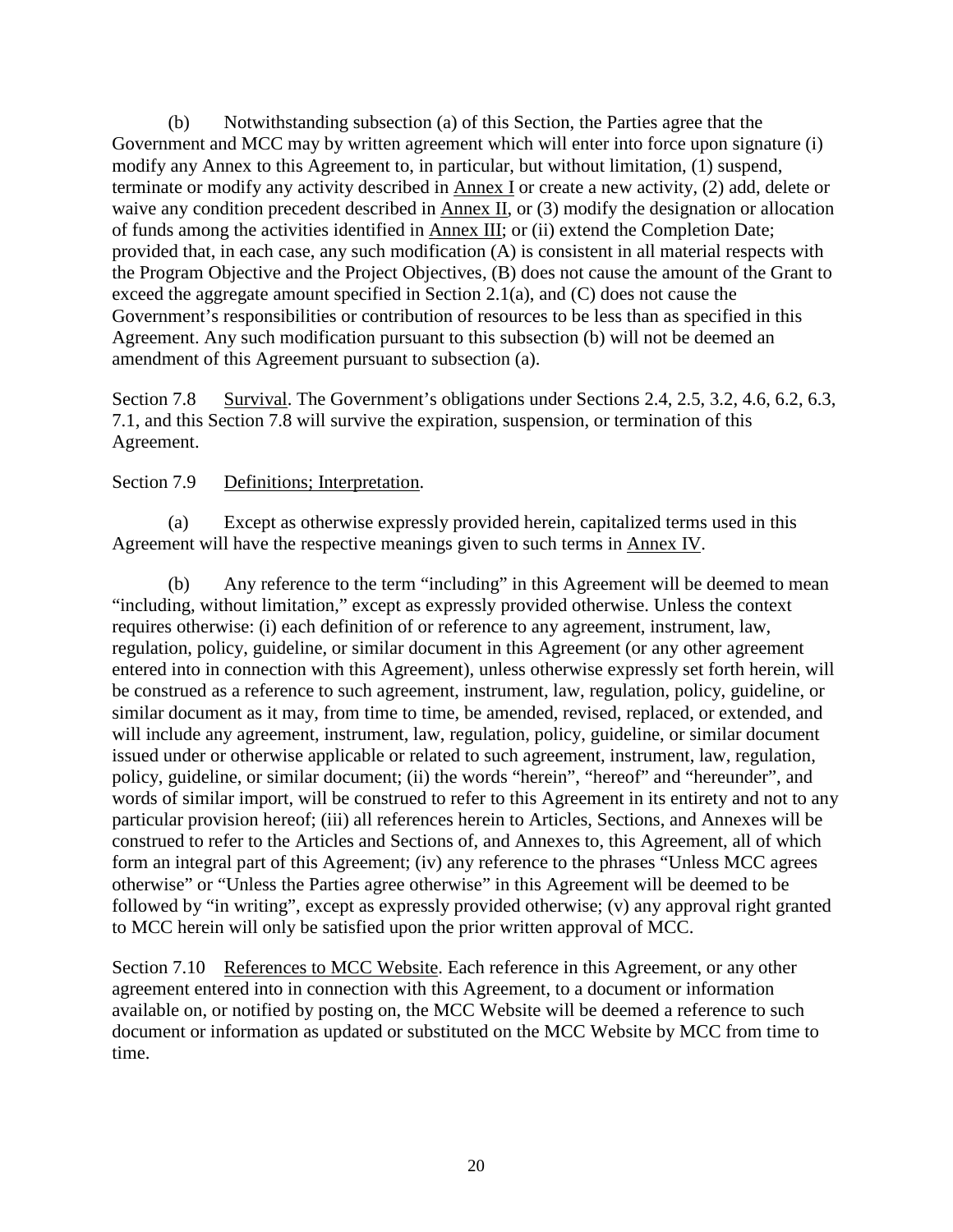<span id="page-23-0"></span>Section 7.11 Signatures. Signatures to this Agreement and to any amendment to this Agreement (and to any other legally binding international agreement related to this Agreement) will be original signatures appearing on the same page or in an exchange of letters or diplomatic notes. With respect to all other documents arising out of this Agreement and amendments thereto, signatures may be delivered by facsimile or electronic mail and in counterparts and will be binding on the Party delivering such signature to the same extent as an original signature would be.

Section 7.12 Grant Reference. In all notices, requests, reports or correspondence in connection with Grant funding, the following number should appear on any such document as the grant reference: TR15SLE16001.

#### <span id="page-23-2"></span><span id="page-23-1"></span>**ARTICLE 8.**

#### **ENTRY INTO FORCE**

The Government will notify MCC in writing when the Government's necessary internal procedures for entry into force have been completed. Following receipt of this notification, MCC will notify the Government in writing when MCC's necessary internal procedures for entry into force have been completed. The Agreement will enter into force on the date of MCC's written notification to the Government.

#### **SIGNATURE PAGE FOLLOWS ON NEXT PAGE.**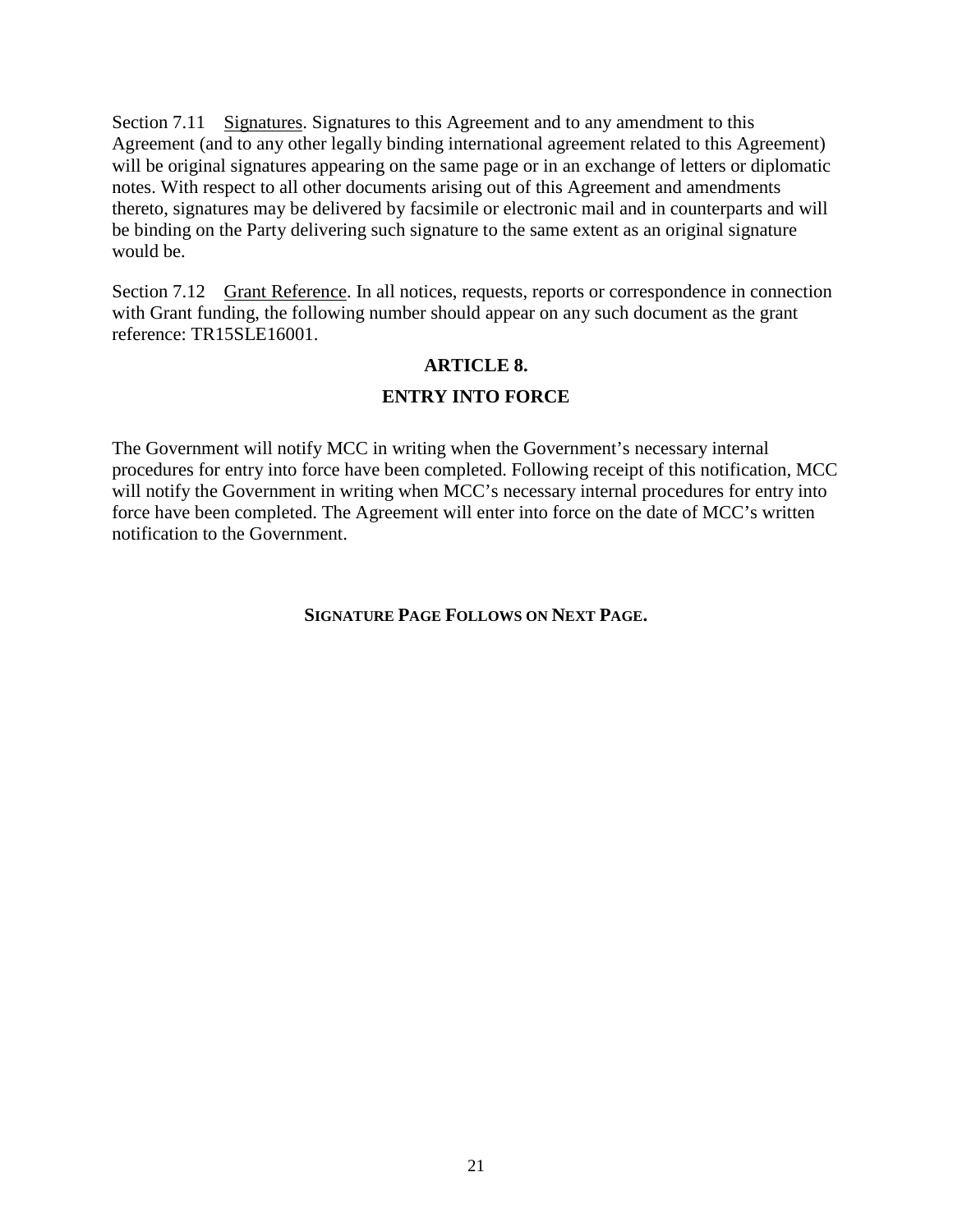**IN WITNESS WHEREOF**, the undersigned, duly authorized by their respective Governments have signed this Agreement.

Done at Freetown, Sierra Leone, this 17th day of November, 2015 in the English language.

FOR THE UNITED STATES OF AMERICA, ACTING THROUGH THE MILLENNIUM CHALLENGE **CORPORATION** 

FOR THE REPUBLIC OF SIERRA LEONE, ACTING THROUGH THE MINISTRY OF FINANCE AND ECONOMIC DEVELOPMENT

/s/

/s/

Name: Beth C. Tritter Title: Vice President, Department of Policy and Evaluation

Name: Dr. Kaifala Marah Title: Minister of Finance and Economic Development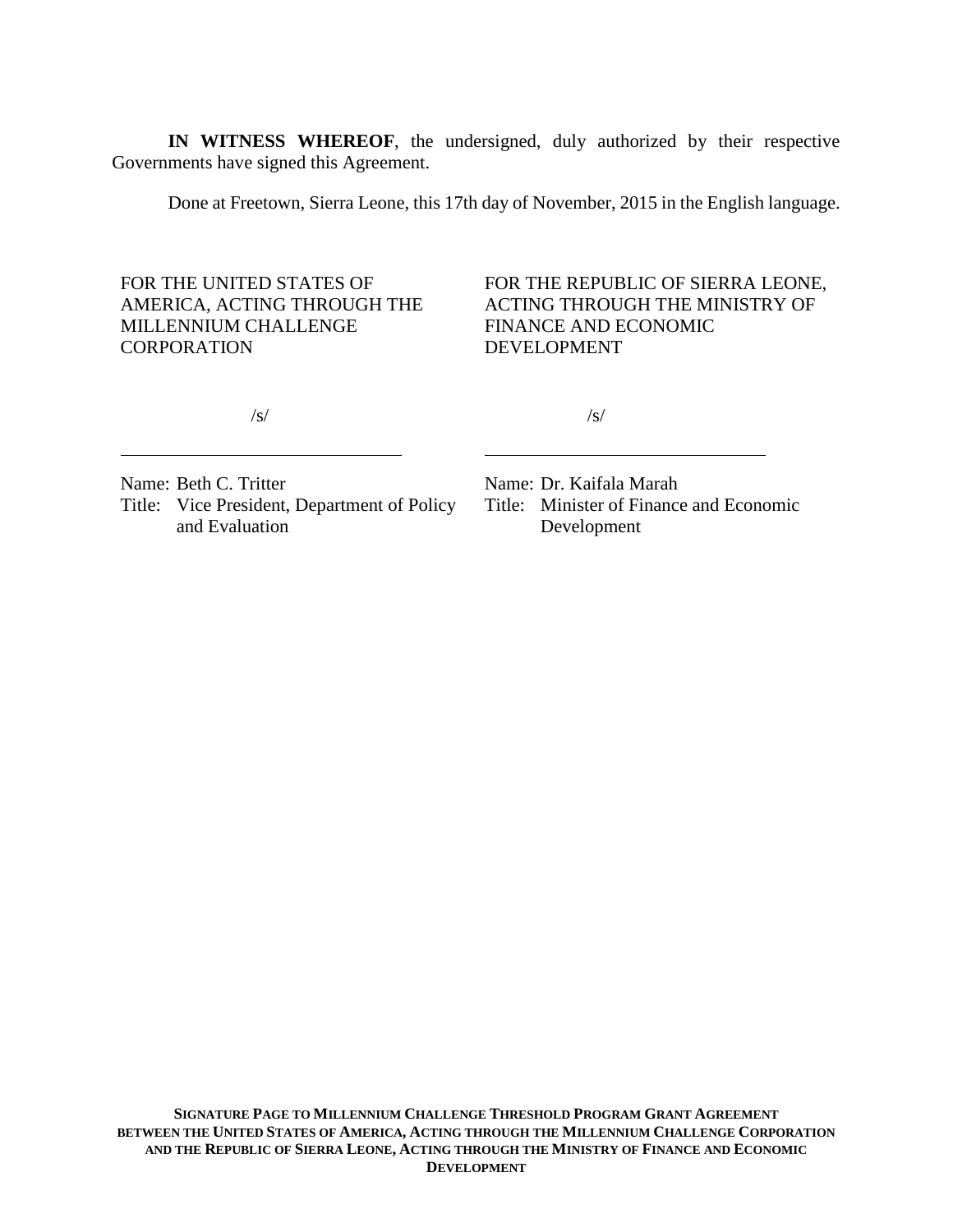### **ANNEX I**

# **PROGRAM DESCRIPTION**

Unless the Parties agree otherwise, the assistance provided under this Agreement will be utilized by the Government to support the following Program.

# **A. SUMMARY OF PROGRAM**

The Program includes three Projects and their activities (each, an "*Activity*" and collectively, the "*Activities*"). Collectively, the projects seek to

- establish effective and independent regulation of the water and electricity sectors, including a framework for transparent tariff setting, and improve sector governance;
- strengthen commercial practices, operational independence, and planning capacity in sector institutions; and
- enhance transparency, accountability, and customer service through stakeholder engagement and the incorporation of new tools to fight corruption and petty bribery.

# **1. Regulatory Strengthening Project**

The objective of the Regulatory Strengthening Project is to support Government reforms to operationalize the Electricity and Water Regulatory Commission ("*EWRC*") and build its core capacities to ensure transparency, support the long-term financial sustainability of the water and electricity sectors, and improve overarching sector governance.

### (a) Activity 1.1. Electricity and Water Regulatory Commission Institutional Strengthening Activity.

This Activity will support the Government's efforts to operationalize and build core capacities at EWRC. Specifically, this Activity will provide technical assistance to review recruitment plans and train staff, implement applicable business plans, and promulgate and implement essential regulations, such as licensing procedures, a grid code, and water and electricity technical and quality standards. The Activity will also assist EWRC to develop and implement a public engagement strategy, including outreach to unconnected and marginalized people.

Under EWRC's leadership, this Activity will also support the development of a regulated tariff setting framework and process in each sector, including without limitation the preparation of rate-case requirements, conducting cost-of-service assessments, and the establishment of an automatic tariff adjustment policy.

To assess the performance of regulated utilities, the Activity will also support EWRC to identify and monitor key performance indicators. This will include relevant data generated by the "Pay No Bribe" reporting platform, which the Government will establish in cooperation with the United Kingdom's Department for International Development. Upon completion, this platform will provide citizens with an open and transparent system through which to register reports of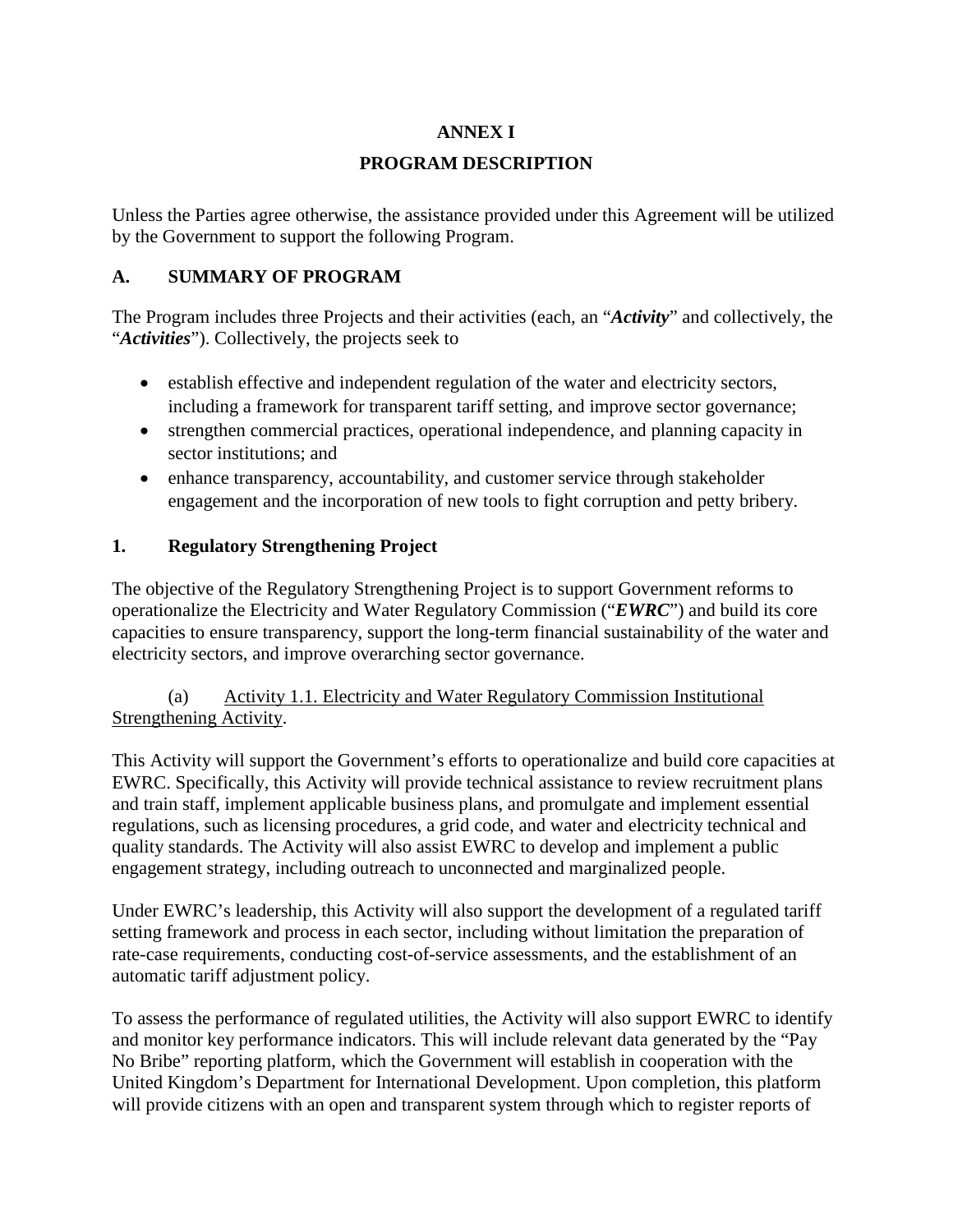corruption and petty bribery using mobile phones and other means. Monitoring by EWRC is expected to reinforce the development and implementation of accountability mechanisms at regulated utilities to reduce and resolve such reports and allegations.

It is anticipated that technical assistance under this Activity will include the development a 5 year budget for EWRC identifying total funding needs as well as sources of revenue (e.g., levies and licensing fees). The Government agrees to fund any shortfalls in EWRC funding requirements – either through its own budget or by securing alternative donor funding – for each fiscal year during the term of the Program.

# (b) Activity 1.2. Performance-Based Regulation Activity.

This Activity is designed to strengthen EWRC's role, incentivize performance by regulated utilities, and enhance accountability by providing conditional, performance-based disbursements to regulated utilities if they achieve increased performance outcomes on key performance indicators ("*KPIs*"). It is anticipated that this Activity would only commence 12-18 months prior to the Completion Date. The terms and conditions applicable to such performance-based disbursements under this Activity, including without limitation the frequency of EWRC performance assessments, third party verification requirements, specific KPI targets and the value of associated payments, and conditions on the utilization of such payments by regulated utilities, will be memorialized in an agreement, or similar instrument, as further described in Section 10 of Annex II.

# **2. Water Sector Reform Project**

The objective of the Water Sector Reform Project is to support Government efforts to (1) improve water sector coordination; (2) strengthen commercial practices, operational independence, and planning capacity at the Guma Valley Water Company; and (3) enhance transparency, accountability and customer service practices at the Guma Valley Water Company through improved community, consumer, and customer engagement, as well as the establishment and utilization of new accountability mechanisms at the Guma Valley Water Company.

# (a) Activity 2.1. Water Sector Roadmap and Coordination Activity.

This Activity will support the Government's ongoing efforts to reform the overarching institutional structure for the water sector and water resource management, both nationally and in greater Freetown. Specifically, Grant funding will provide technical assistance to support the development of an institutional roadmap for water sector to better delineate the roles and responsibilities of institutions in the sector, building on new and pending legislation and the Government's National Water and Sanitation Policy. The Activity will also support the establishment of a water sector reform steering committee to institutionalize sector coordination and provide guidance on implementation of the broader Water Sector Reform Project.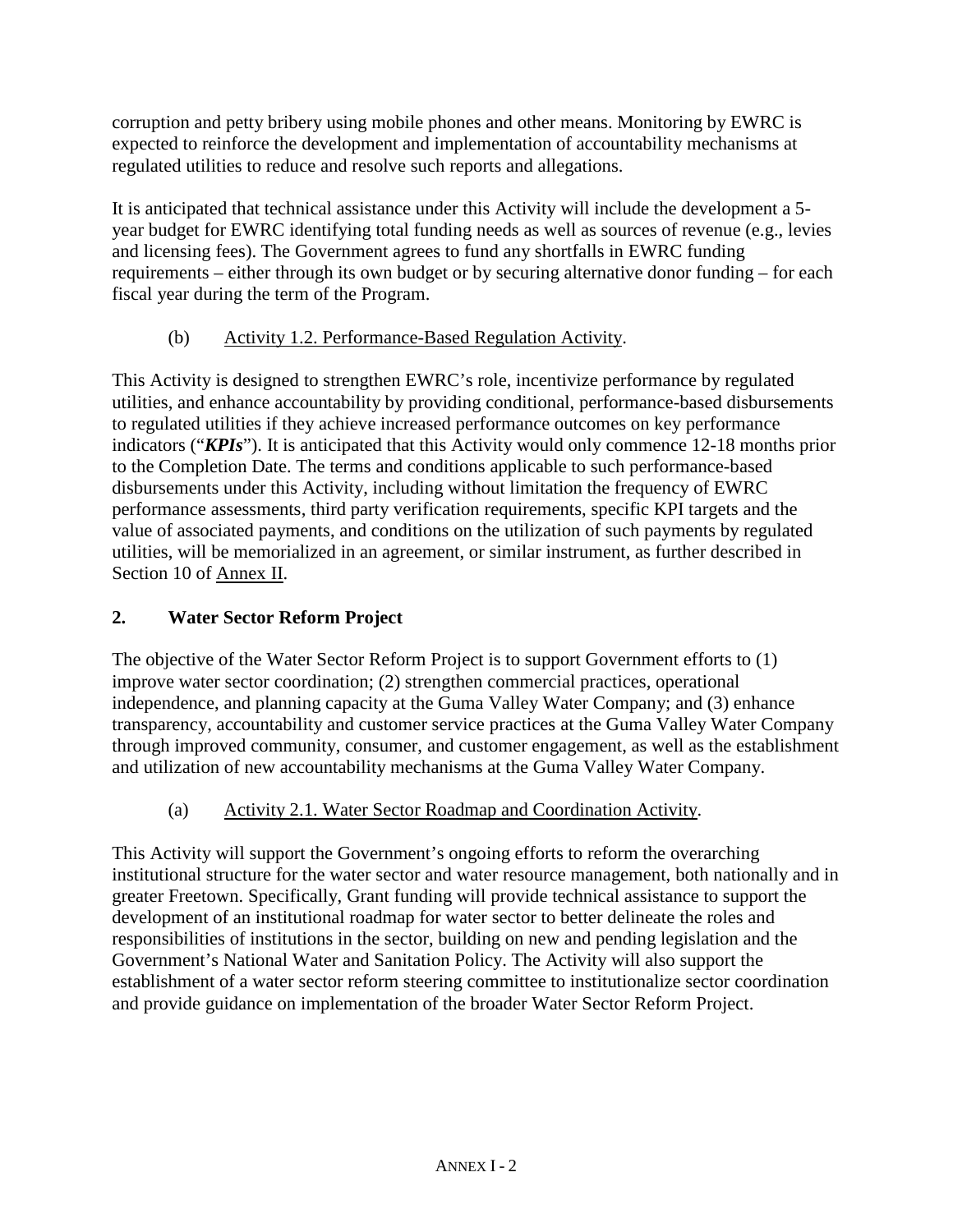### (b) Activity 2.2. Guma Valley Water Company Institutional Strengthening Activity.

This Activity will strengthen the Guma Valley Water Company's capacity to perform core business functions and comply with emerging regulatory requirements developed under the Regulatory Strengthening Project. The Program will support:

- system-wide mapping, system condition assessments, customer mapping, and hydraulic modeling, all of which are needed to improve the Guma Valley Water Company's understanding of water system performance and enable proper planning;
- technical assistance to improve utility operations, including technical, financial, and commercial management, service quality, investment planning, procurement, contract management, corporate governance, and environmental sustainability;
- development of a strategy to reduce losses due to leaks, illegal or mischaracterized connections, theft, and other commercial losses (so-called non-revenue water), to be implemented and tested within the district metering area (see below);
- standing up the Guma Valley Water Company's pro-poor unit, and development of a strategy to improve, and build capacity for, service delivery to low-income consumers; and
- community and consumer outreach, including publication of service charters and consumer education on the need to pay for water.

This Activity will also leverage the Pay No Bribe platform by assisting the Guma Valley Water Company to respond to reports of corruption and to incentivize improved staff performance. This may include investigations of allegations, audits of implicated accounts, establishment of reduction targets with associated recognition, and/or development of administrative sanctions.

# (c) Activity 2.3. District Metering Area and Standpipe Demonstration Activity.

This Activity will leverage the technical assistance provided under the Guma Valley Water Company Institutional Strengthening Activity by identifying and establishing a controlled district metering area, within which the Guma Valley Water Company can implement and test its improved business practices and operationalize a non-revenue water strategy. The Guma Valley Water Company expects to measure water flows in and out of the district metering area, assess the scope of physical and commercial losses, and implement a plan to reduce non-revenue water including control of illegal or mischaracterized connections within the district metering area. This will enable the Guma Valley Water Company to improve service reliability within the district metering area and collaborate closely with stakeholders to determine which strategies are most effective to reduce water losses.

In addition to establishing the district metering area, a key component of this activity will be the piloting of a public-private partnership model for the operation and management of public standpipes. These standpipes, which provide water for a substantial portion of Guma Valley Water Company's customer base, and from which little revenue is collected by the Guma Valley Water Company, provide unreliable service and often contaminated water to low-income users. Under the pilot, up to ten existing standpipes within the district metering area will be rehabilitated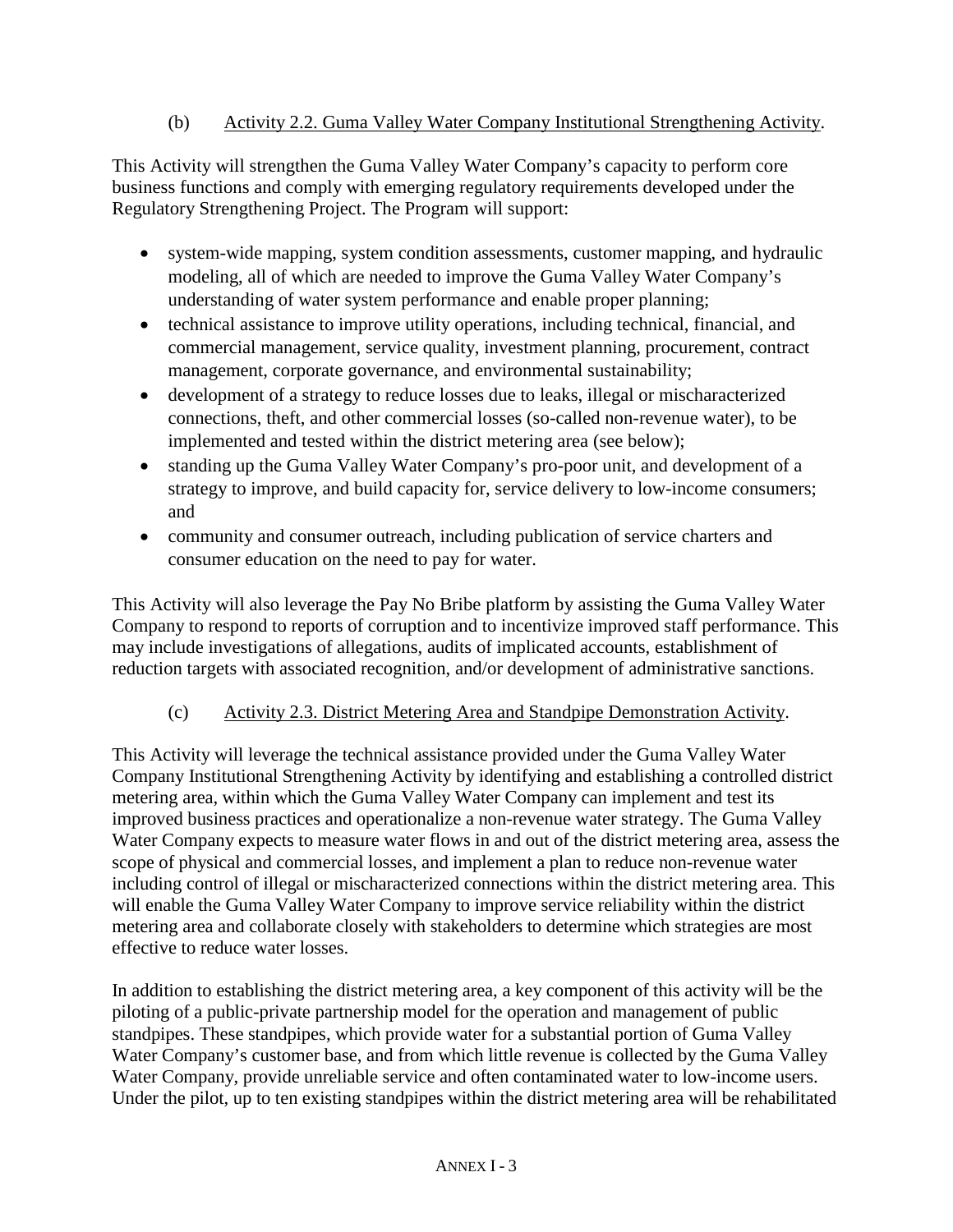and transformed into water kiosks. Kiosks will be operated and managed by private operators (ideally local entrepreneurs) selected through an open and transparent concession process. Kiosk operators will have contracts with the Guma Valley Water Company to pay for water and the Guma Valley Water Company will monitor the operators' performance. It is also anticipated that water kiosks will provide sanitation and hygiene, health, and other community services. This Activity will also support a participatory study to better understand community concerns about water service delivery in pilot areas and their level of engagement (including the participation of women and marginalized groups) with key stakeholders. The study will also look into aspects of gender-based violence while fetching water, and interventions will be identified and implemented in pilot areas.

# **3. Electricity Sector Reform Project**

The objective of the Electricity Reform Project is to support Government efforts to (1) operationalize the emerging institutional framework and market structure in Sierra Leone's electricity sector and enhance the capacity of sector institutions to fulfill their mandates in the reformed power sector; (2) improve integrated planning and other technical capacities; and (3) strengthen operational efficiency and corporate governance at targeted electricity sector institutions, particularly the Electricity Generation and Transmission Company.

# (a) Activity 3.1. Electricity Sector Roadmap and Coordination Activity.

This Activity will support the Government to operationalize the electricity market restructuring that began in 2014 with the unbundling of the National Power Authority and the creation of EWRC. Specifically, the Activity will convene a steering committee tasked with developing a roadmap for electricity sector reform. The roadmap will clarify the roles and responsibilities of various sector institutions in the new power sector framework, including the Electricity Distribution and Supply Authority, the Electricity Generation and Transmission Company, EWRC, the Ministry of Energy, and potentially other entities. Importantly, this Activity will establish and facilitate a forum to encourage improved coordination around key sector priorities, including increasing generation capacity, establishing a viable financial strategy for the sector, and planning for system growth.

Building on the roadmap and with guidance from the steering committee, this Activity will also support development of a Government policy for future financial contributions to the power sector, including studies required to provide related analysis. The policy will recognize a continued but diminishing role for government financing in conjunction with greater expectations for utility performance and the ability to become self-financing. The policy will also outline the Government's commitment to an independent and transparent tariff review process, while providing an opportunity for Government input regarding the timeline for transition to cost-reflective tariffs. The policy will draw on a willingness-to-pay and subsidy policy study to establish a policy for vulnerable consumer groups for EWRC to consider as it develops its tariffsetting processes. In addition, this Activity will support the development of a framework for procuring new power generation through a transparent and competitive process.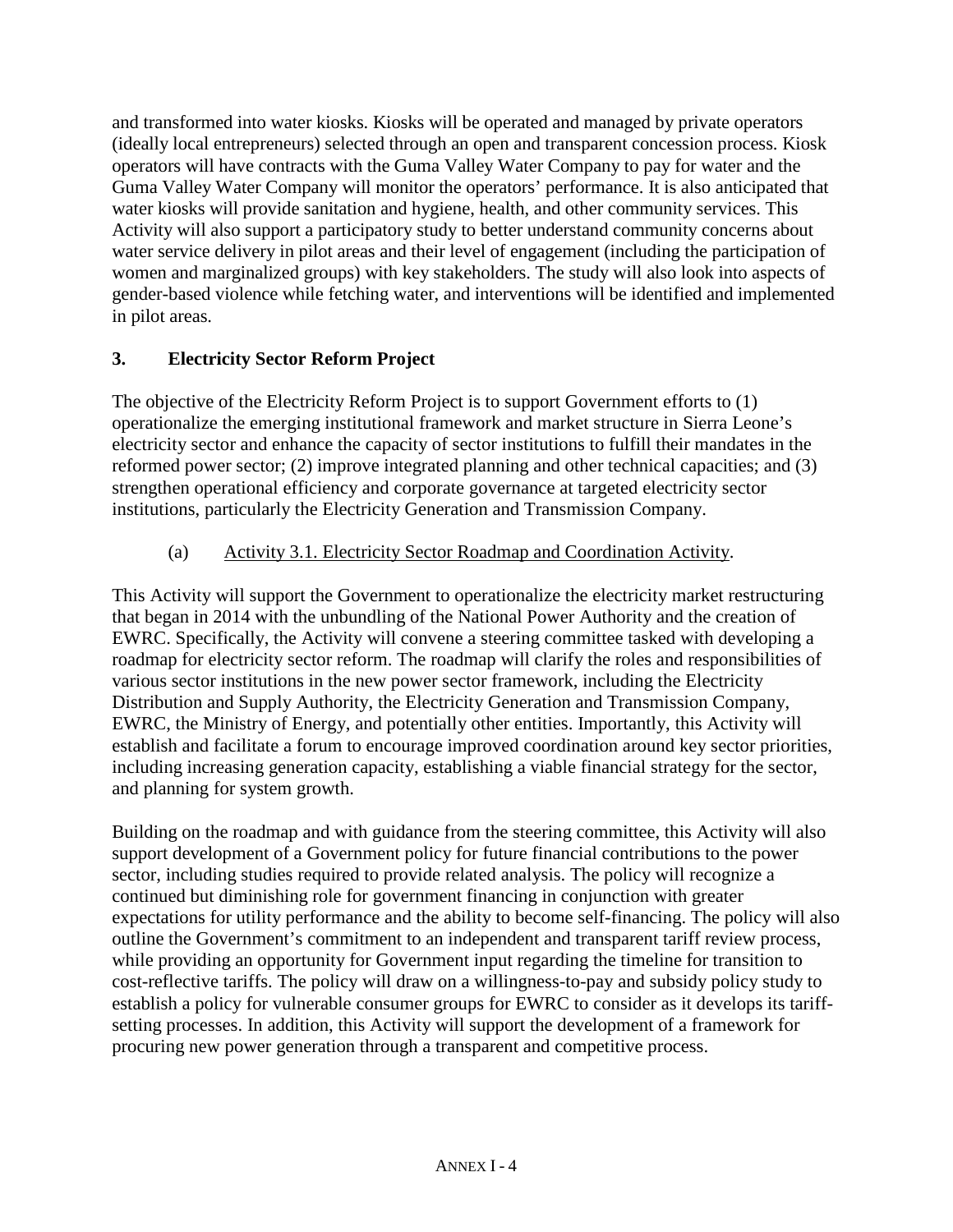# (b) Activity 3.2. Institutional Strengthening Activity.

This Activity will strengthen the capacity of key sector institutions to develop system plans, improve integrated system planning and interface with EWRC and comply with regulatory requirements. Grant funding will support the development of actionable, foundational sector studies, such as an industrial load assessment and an integrated investment master plan. If an integrated master plan and framework for soliciting independent power producers is adopted, conditional funding may also be available under this activity for project preparatory studies required to identify and prepare a viable independent power producer transaction to bring to market.

Grant funding will also support the development of a strategic business plan and technical assistance for the Electricity Generation and Transmission Company, in each case corresponding to the role defined for it in the sector roadmap. Technical assistance to the Electricity Generation and Transmission Company will support implementation of the business plan and development of core capacities, including transmission operations and planning, and overall operations and maintenance. Technical assistance will also strengthen corporate governance and support the Electricity Generation and Transmission Company's Board of Directors in the execution of its duties.

In addition, the Activity will support targeted technical assistance for the Electricity Distribution and Supply Authority in coordination with the Government and other development partners. Interventions may include (but are not limited to) a consumer census, geographic information system mapping and training for the Board of Directors to strengthen corporate governance practices and support successful oversight of the management contractor to be recruited with support from the World Bank to manage operations at the Electricity Distribution and Supply Authority.

# **4. Mid-Term Review**

The Parties hereby agree to jointly conduct a comprehensive mid-term performance review at the completion of the second year after entry into force of this Agreement. Based on quantifiable performance indicators included in the M&E Plan developed pursuant to Section C below, the Parties will assess the progress of the Program and each Project. Based on this mid-term review, the Parties may agree to modify the Program, or any Project or Activity, in each case in accordance with Section 7.7(b).

# **B. IMPLEMENTATION ARRANGEMENTS**

The Program will be implemented through an Accountable Entity (with MCC oversight). The roles and responsibilities of the various entities involved in implementation are set forth below.

# **1. MCC.**

MCC will take all appropriate actions to carry out its responsibilities in connection with this Agreement and the Program, including, without limitation, exercise of its approval rights. MCC oversight of the Program is expected to include an MCC country director based in Freetown and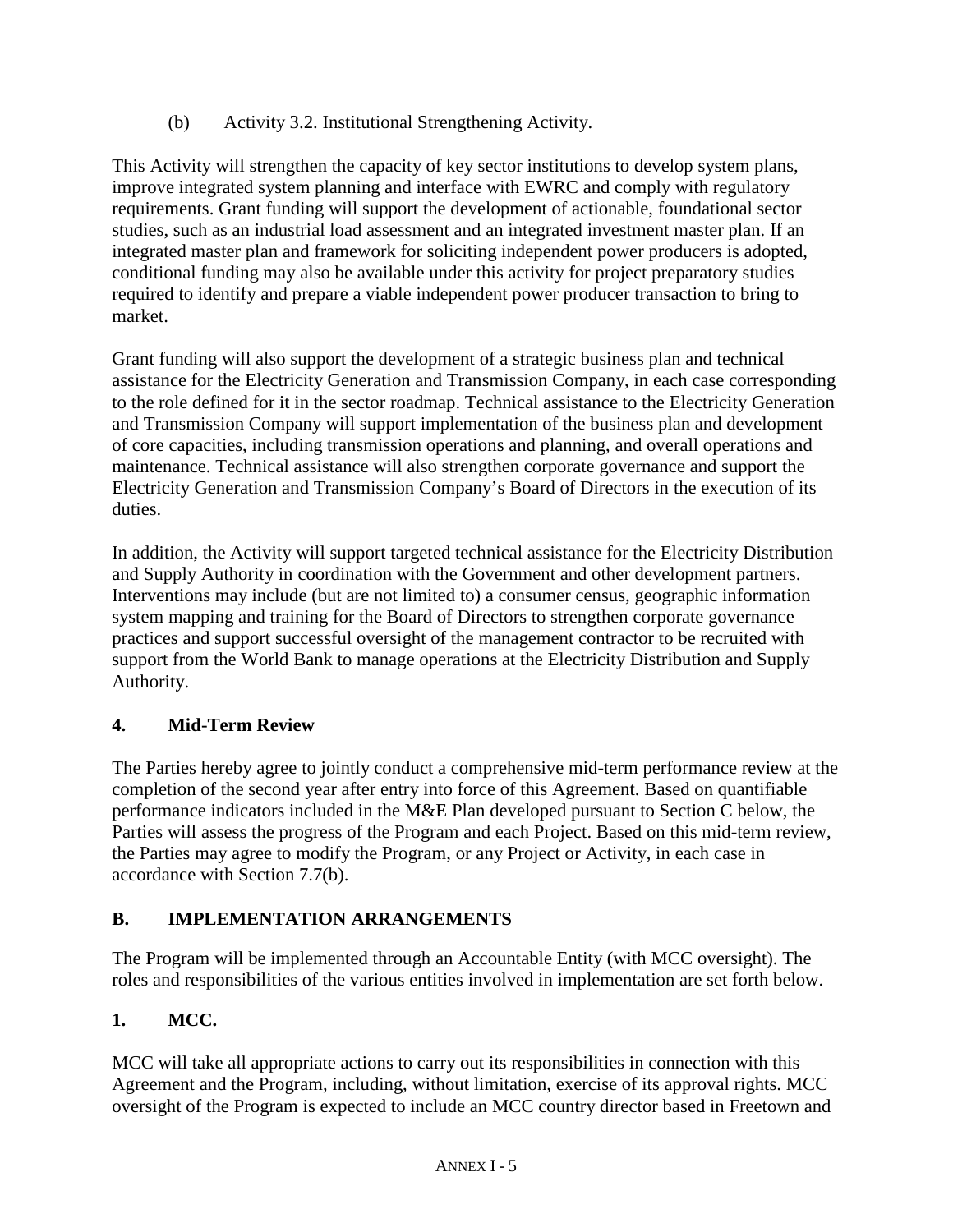an implementation support team from MCC headquarters, as well as MCC‐managed consultants, who will work in Sierra Leone from time to time as necessary to perform their duties. MCC expects that the MCC-managed consultants will include individuals with expertise in fiscal management and accountability of MCC funding (the "*Fiscal Accountability Consultant*") and in the procurement of goods, works and services using MCC funding under the MCC Program Procurement Guidelines (the "*Procurement Consultant*"). It is expected that the Fiscal Accountability Consultant and Procurement Consultant, respectively, will perform all services necessary to assist the Government to ensure that: (1) all financial management activities related to the Program are conducted in strict compliance with the principles, rules, and procedures set out in this Agreement and related MCC policies, procedures, or guidance, and (2) all Programrelated procurements are conducted in strict compliance with the principles, rules, and procedures set out in this Agreement, the MCC Program Procurement Guidelines, and related MCC policies.

# **2. The Government and the Accountable Entity.**

The Government will take all appropriate actions to carry out its responsibilities in connection with this Agreement and the Program. To do so, the Government has established and designated the Accountable Entity pursuant to Section 3.2(b) to implement the Program and to exercise and perform the Government's right and obligation to oversee, manage and implement the Program, including without limitation, managing the implementation of the Projects, allocating resources and managing procurements. Specifically, by its establishment pursuant to this Agreement, the Accountable Entity will have operational and legal independence, including, *inter alia*, the ability to (1) enter into contracts in its own name; (2) sue and be sued; (3) establish a bank account in its own name; (4) expend Grant funding; and (5) engage contractors, consultants and/or grantees.

The internal operations of the Accountable Entity will be governed by the terms and conditions of this Agreement, any related MCC policies and the Governing Documents, which will include bylaws providing further details on the Accountable Entity's internal operations. The bylaws must be in form and substance acceptable to MCC.

The governance structure of the Accountable Entity will include a board of directors (the "*Board*") that will have ultimate responsibility for the oversight, direction, and decisions of the Accountable Entity, as well as the overall implementation of the Program. It is comprised of seven voting members. The Board includes the following representatives:

- (a) Chief of Staff of the Office of the Presidency, who will serve as the chair of the Board;
- (b) Minister of Energy;
- (c) Minister of Water Resources;
- (d) Minister of Finance and Economic Development; and
- (e) Three non-Government representatives (*e.g.*, representatives from the private sector, civil society, and consumer groups).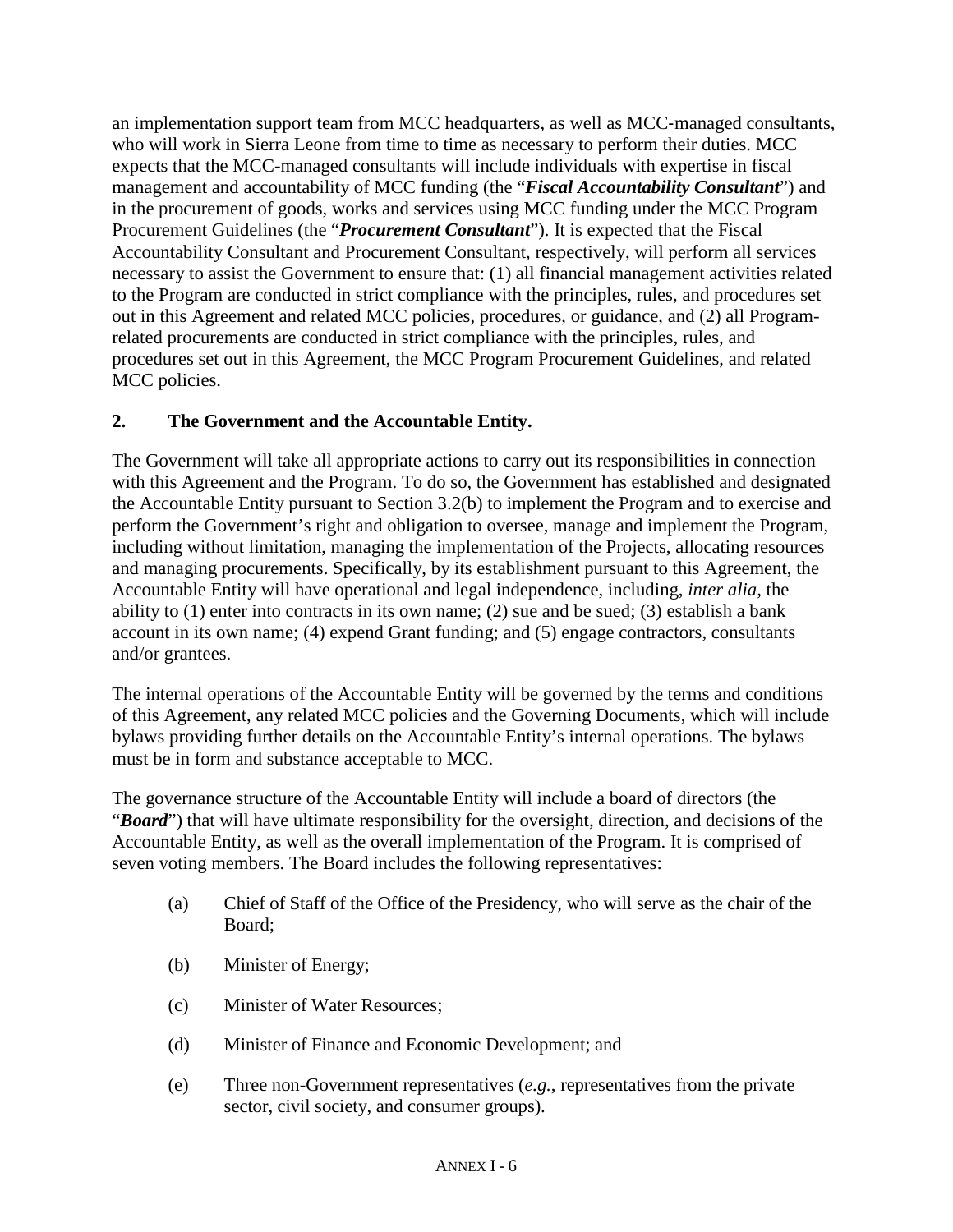The members of the Board may be represented by alternates appointed pursuant to the Governing Documents. The non-Government representatives will be selected through an open and transparent process in form and substance acceptable to MCC, at the conclusion of which the President of Sierra Leone will formally nominate such members for approval by Sierra Leone's parliament. Other non-voting members may be included as named in the Governing Documents. In addition, MCC's resident country director in Sierra Leone will serve as a non-voting observer of the Board.

The Government will conduct an open and competitive recruitment for Program-funded positions within the Accountable Entity. The Government will contribute funds for office space, utilities, generators and related fuel, and the Accountable Entity will be supported by Government staff as needed.

In addition, the Grant will support compensation for the following positions (each an "*Officer*" and collectively, "*Officers*") at the Accountable Entity:

- Chief Executive Officer
- Chief Operating Officer
- Electricity Sector Director
- Water Sector Director
- Social and Community Development Director
- Monitoring and Evaluation and Economic Analysis Director
- Procurement and Finance Director

The Officers will be supported by such additional staff as may be necessary, including as needed additional Officers, and in each case with MCC approval and subject to availability of Grant funds. At a minimum, this additional staff will include the following positions:

- Press and Communications Officer
- At least two Procurement and Finance Officers
- Resettlement Expert

The Government will ensure that Government ministries, departments, agencies and entities cooperate with the Accountable Entity in the implementation of the Program. As needed, the Accountable Entity and such other Government ministries, departments, agencies and entities will enter into appropriate agreements to memorialize such cooperation and to assure the sustainability and maintenance of any Program Assets.

As needed, the Accountable Entity will enter into contracts, grants, cooperative agreements or any other, similar arrangements with providers of goods and services in order to carry out the Program.

The Government will coordinate and cooperate on a day-to-day basis with any MCC-managed consultants, including without limitation the Fiscal Accountability Consultant and the Procurement Consultant, to assure achievement of the Program Objective. This includes coordination and cooperation with the Fiscal Accountability Consultant and the Procurement Consultant to accomplish the Government's fiscal- and procurement-related responsibilities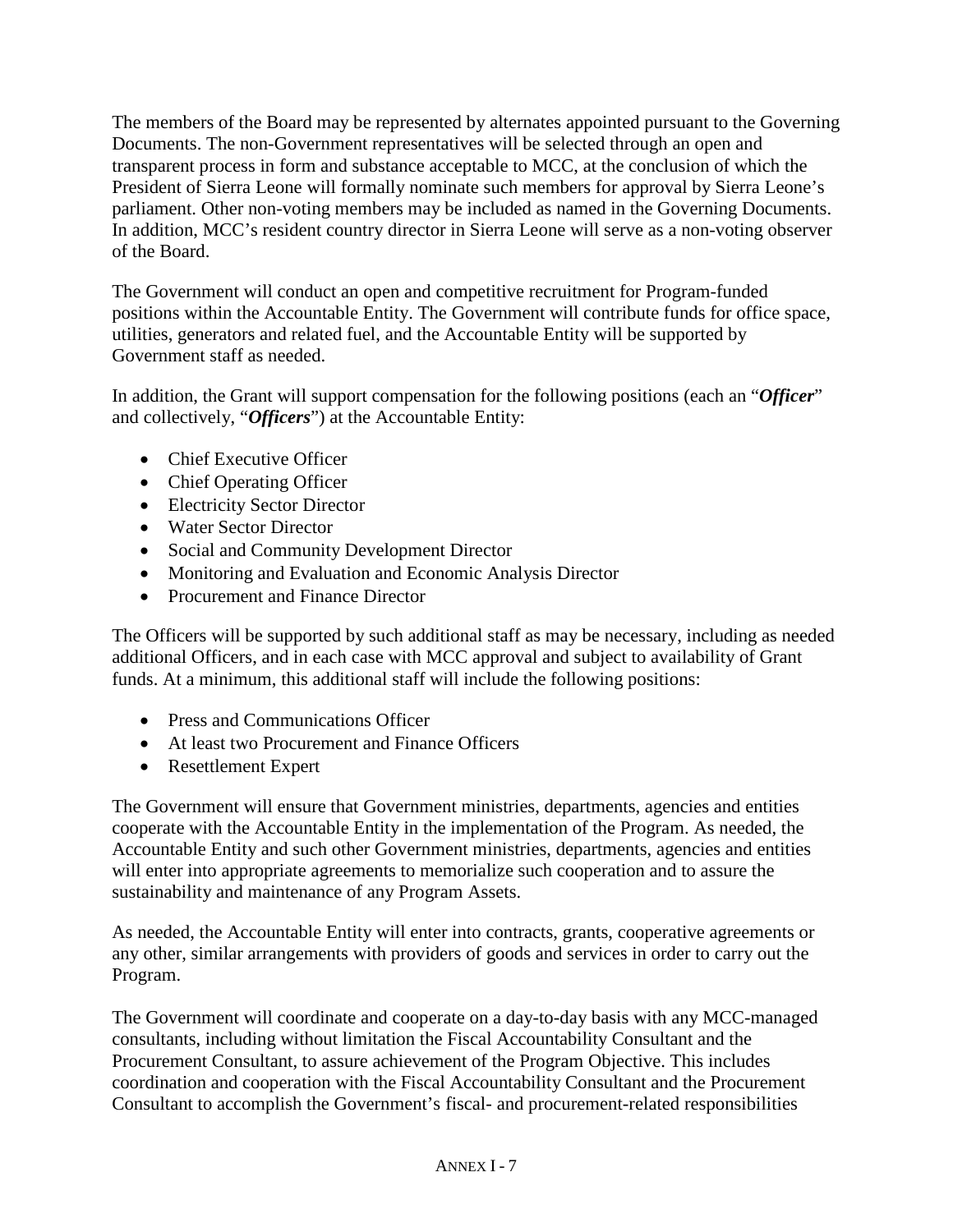under the Agreement, including but not limited to: (1) compliance with the MCC Program Procurement Guidelines and development and implementation of a procurement operations manual for the Accountable Entity; (2) the development and implementation of the Fiscal Accountability Plan and compliance with the MCC Cost Principles and MCC Audit Guidelines; (3) preparation and implementation of procurement plans and related procurement reporting requirements; (4) preparation of Disbursement Requests, the Detailed Financial Plans and related financial reporting requirements; and (5) the administration of contracts financed under this Agreement.

As agreed from time to time in writing with MCC, the Government will make available to the Fiscal Accountability Consultant and Procurement Consultant, respectively, information and documents relating to the Government's fiscal accountability and procurement activities under this Agreement. In addition, the Government will make office space available and provide such other in-kind support as required by the Fiscal Accountability Consultant and Procurement Consultant, or any other MCC-managed consultants, in the performance of their duties.

In addition, in carrying out its obligations pursuant to Section 4.5, the Accountable Entity will develop an environmental and social management system ("*ESMS*") to ensure that the Projects and Activities comply with the MCC Environmental Guidelines including the IFC Performance Standards, as well as with all national environmental laws and regulations, licenses and permits, except to the extent such compliance would be inconsistent with the Program and applicable MCC policies. Specifically, the Accountable Entity will: (a) cooperate with or complete, as the case may be, specifically for the Water Sector Reform Project, a resettlement policy framework ("*RPF*"), together with any ongoing environmental and social impact assessments, and if necessary, undertake and complete any additional environmental and social assessments and analyses, such as environmental and social management plans, environmental and social audits, and resettlement action plans ("*RAPs*") required under the laws of Sierra Leone, the MCC Environmental Guidelines, or this Agreement, or as otherwise required by MCC, each in form and substance satisfactory to MCC; (b) ensure that environmental and social management plans are developed for Activity 2.3 District Metering Area and Standpipe Demonstration Activity and all relevant measures contained in such plans are integrated into project design, the applicable procurement documents and associated finalized contracts, in each case, in form and substance satisfactory to MCC; and (c) implement to MCC's satisfaction appropriate environmental and social mitigation measures identified in such assessments or plans or developed to address environmental and social issues identified during Program implementation.

# **C. MONITORING AND EVALUATION**

# **1. General.**

In accordance with this Agreement, MCC and the Government will formulate and agree to, and the Government will adopt and implement, an M&E Plan that specifies: (1) how progress toward the Program Goal, the Program Objective and the Project Objectives will be monitored ("*Monitoring Component*"); (2) a process and timeline for the monitoring of planned, ongoing or completed Activities to determine their efficiency and effectiveness; and (3) a methodology for assessment and rigorous evaluation of the outcomes and impact of the Program ("*Evaluation Component*"). The actual content and form of the M&E Plan will be agreed to by MCC and the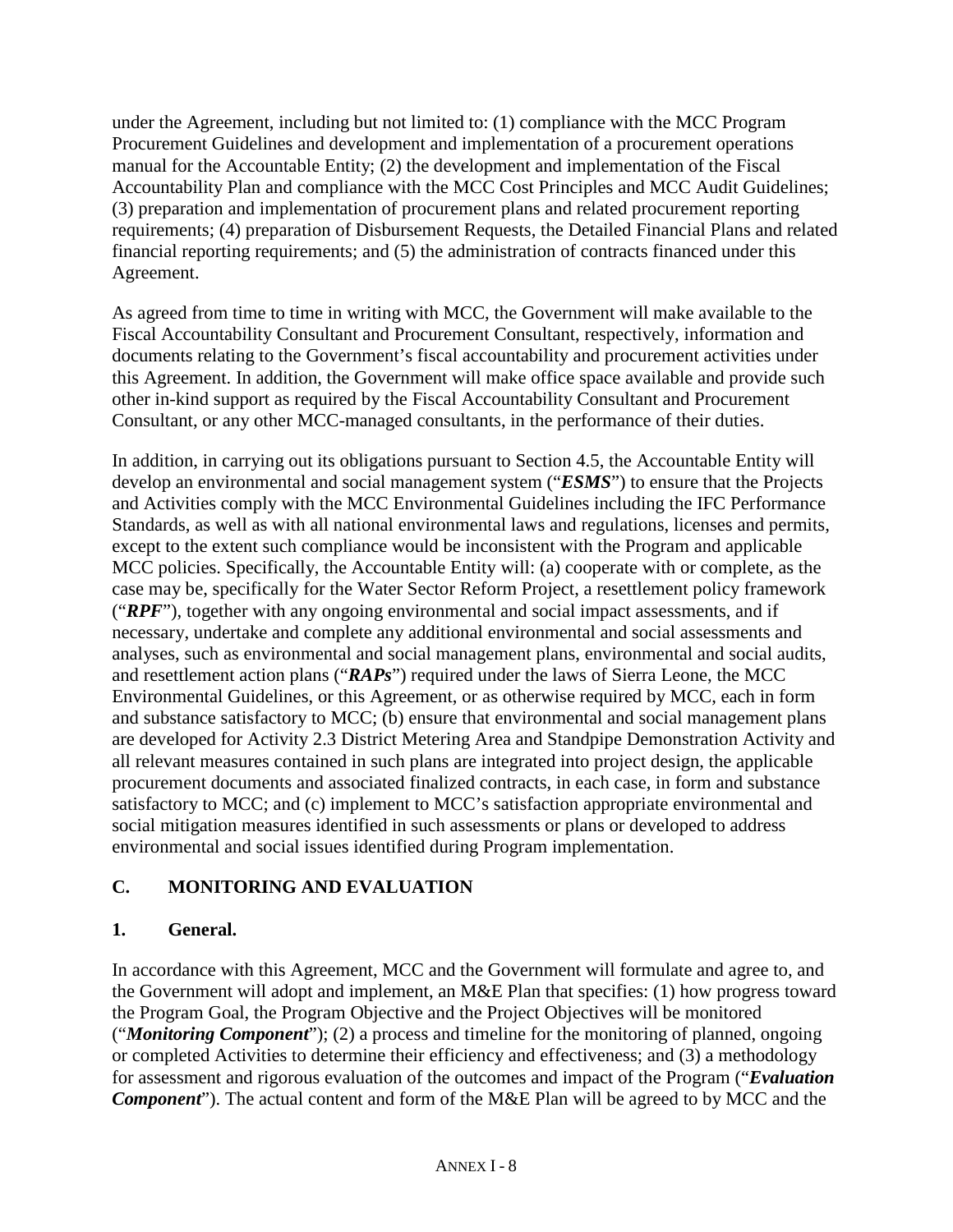Government in accordance with MCC's M&E Policy. In addition, the M&E Plan may be modified from time to time as outlined in MCC's M&E Policy with MCC approval and without requiring an amendment to this Agreement. Information regarding the Program's performance, including the M&E Plan, and any amendments or modifications thereto, as well as progress and other reports, will be made publicly available.

The M&E Plan will be finalized within six months of the beginning of implementation, after Activity-level work plans have been developed and adopted. In any case, the M&E Plan must be finalized prior to the third Disbursement of the Grant.

# **2. Program Logic.**

The M&E plan will be built on a logic model which illustrates how the Program, Projects and Activities contribute to the Program Goal, the Program Objective and the Project objectives.

# **3. Monitoring Component.**

The Government will be responsible for developing the M&E Plan, with support from MCC and, in most cases, the relevant implementing agencies or partners. To monitor progress toward the achievement of the impact and outcomes of the Program, the Monitoring Component of the M&E Plan will identify: (1) the Indicators (as defined below), (2) the definitions of the Indicators, (3) the sources and methods for data collection, (4) the frequency for data collection, (5) the party or parties responsible for collecting and analyzing relevant data, and (6) the timeline for reporting on each Indicator to MCC.

# (a) Indicators.

The M&E Plan will measure the results of the Program using quantitative, objective and reliable data (each, an "*Indicator*"). Each Indicator will have benchmarks that specify the expected value and the expected time by which that result will be achieved (each, a "*Target*"). All Indicators will be disaggregated by gender and beneficiary types to the extent practicable. Subject to prior written approval from MCC, the Government may add Indicators or refine the definitions and Targets of existing Indicators. Indicators that will be used for monitoring the Program and that will be included in the M&E Plan are set forth in Schedule A to this Annex I.

The M&E Plan will also establish baselines that measure the situation prior to a development intervention, against which progress can be assessed or comparisons made (each, a "*Baseline*"). The Government will collect Baselines on the selected Indicators or verify already collected Baselines where applicable and as set forth in the M&E Plan.

# (b) Data Collection and Reporting.

The M&E Plan will establish guidelines for data collection and reporting, and identify the responsible parties. Compliance with data collection and reporting timelines will be conditions for Disbursements for the relevant Activities. The M&E Plan will specify the data collection methodologies, procedures and analysis required for reporting on results at all levels. The M&E Plan will describe any interim MCC approvals for data collection, analysis, and reporting plans.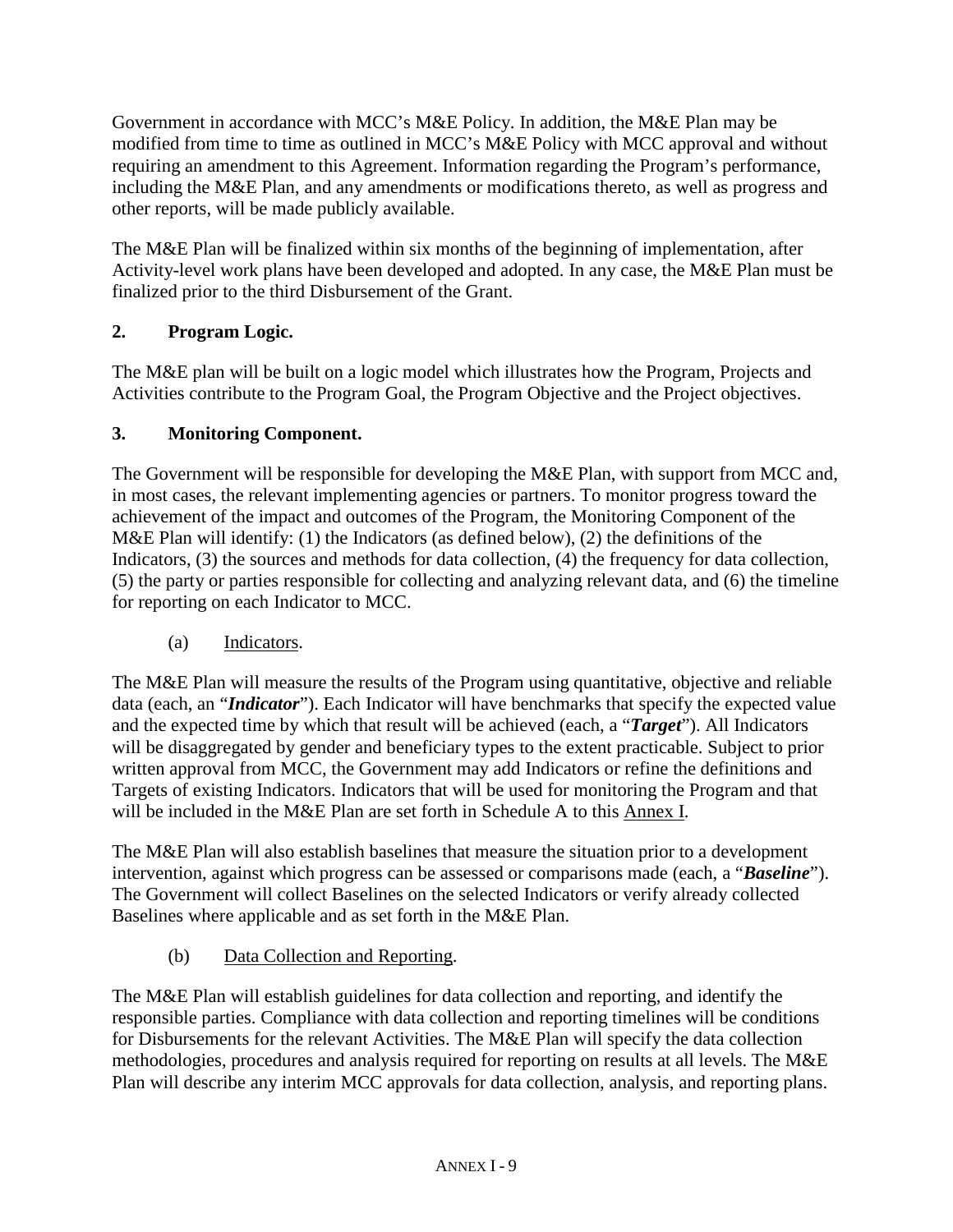### (c) Data Quality Reviews.

As determined in the M&E Plan, or as otherwise requested by MCC, the quality of the data gathered through the M&E Plan will be reviewed to ensure that data reported are as valid, reliable, and timely as resources will allow. The objective of any data quality review will be to verify the quality and the consistency of performance data across different implementation units and reporting institutions. Such data quality reviews also will serve to identify where those levels of quality are not possible, given the realities of data collection.

### **4. Evaluation Component.**

The Evaluation Component of the M&E Plan will describe the purpose of the evaluation, methodology, timeline, required MCC approvals, and the process for collection and analysis of data for each evaluation. The results of all evaluations will be made publicly available in accordance with MCC's M&E Policy.

MCC will commission independent evaluations of the Program to examine the effectiveness and sustainability of the Projects. The evaluation section of the M&E Plan will outline key evaluation questions, and will focus its efforts on understanding the extent to which:

- Activities were undertaken and fully implemented;
- Activities led to outcomes:
- The likelihood that outcomes will be sustained over the short- and long-term; and
- Cost effectiveness of the program activities, where feasible.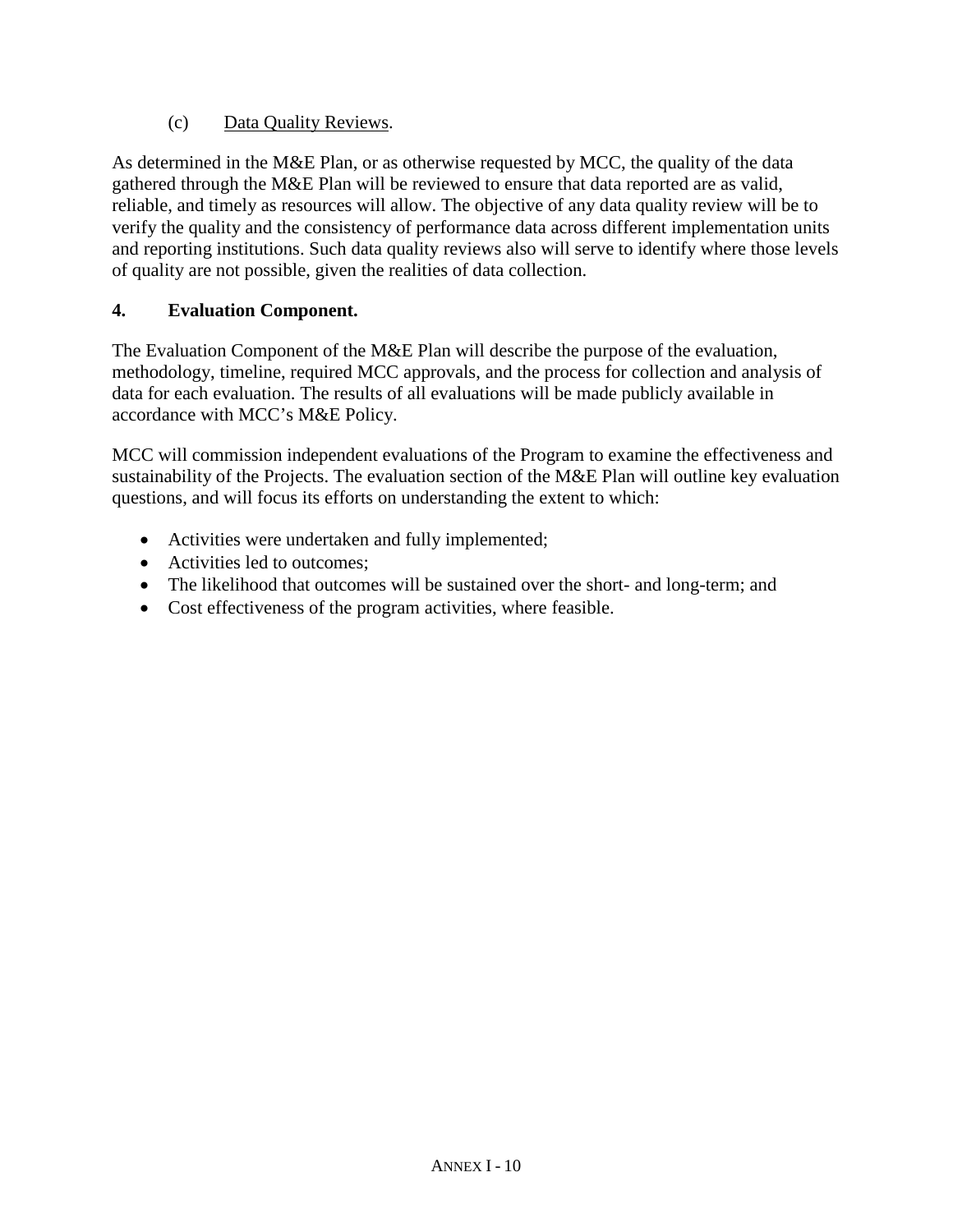# **SCHEDULE A TO ANNEX I**

### **INDICATORS**

Indicators that will be used for monitoring the Program and that will be included in the M&E Plan are set forth are set forth below:

| <b>Table 1.1: Regulatory Strengthening Project</b> |                                                                               |                                                                                                                                                        |        |                                      |                                             |
|----------------------------------------------------|-------------------------------------------------------------------------------|--------------------------------------------------------------------------------------------------------------------------------------------------------|--------|--------------------------------------|---------------------------------------------|
| <b>Indicator</b><br><b>Level</b>                   | <b>Indicator</b>                                                              | <b>Definition</b>                                                                                                                                      | Unit   | <b>Baseline</b>                      | End of<br><b>Threshold</b><br><b>Target</b> |
|                                                    |                                                                               | <b>EWRC Institutional Strengthening Activity</b>                                                                                                       |        |                                      |                                             |
| Output                                             | <b>EWRC</b> 5-year<br>budget approved                                         | 5-year budget developed<br>for EWRC, including<br>proposed sources of<br>funding, with support from<br>contractor                                      | Date   | <b>Not</b><br>applicable<br>$(*NA")$ | To be<br>determined<br>("TBD")              |
| Output                                             | Outreach events<br>held with<br>electricity sector<br>stakeholders            | Number of outreach events<br>organized and held by<br>EWRC with electricity<br>sector stakeholders,<br>including consumers                             | Number | <b>TBD</b>                           | <b>TBD</b>                                  |
| Output                                             | Outreach events<br>held with water<br>sector<br>stakeholders                  | Number of outreach events<br>organized and held by<br>EWRC with water sector<br>stakeholders, including<br>consumers                                   | Number | <b>TBD</b>                           | <b>TBD</b>                                  |
| Output                                             | Rate-case<br>requirements<br>developed and<br>issued to<br>regulated entities | Rate-case requirements for<br>tariff application/review<br>process developed by<br>EWRC and issued to<br>regulated entities (i.e.<br>EDSA, EGTC, GVWC) | Date   | <b>NA</b>                            | <b>TBD</b>                                  |
| Output                                             | Automatic tariff<br>indexation<br>process developed<br>(electricity sector)   | Automatic tariff indexation<br>process developed by<br>electricity sector<br>stakeholders                                                              | Date   | <b>NA</b>                            | <b>TBD</b>                                  |
| Outcome                                            | <b>Existing utilities</b><br>licensed                                         | EDSA/EGTC and GVWC<br>licensed according to<br><b>EWRC</b> licensing<br>requirements                                                                   | Date   | <b>NA</b>                            | <b>TBD</b>                                  |
| Outcome                                            | Tariff<br>applications<br>submitted by<br>EDSA and<br><b>GVWC</b>             | EDSA and GVWC tariff<br>applications submitted to<br>EWRC according to<br>roadmap timeline                                                             | Date   | <b>NA</b>                            | <b>TBD</b>                                  |
| Outcome                                            | <b>Updated tariff</b><br>approved for                                         | Updated tariff approved by<br>EWRC for electricity and<br>water sectors                                                                                | Date   | NA                                   | <b>TBD</b>                                  |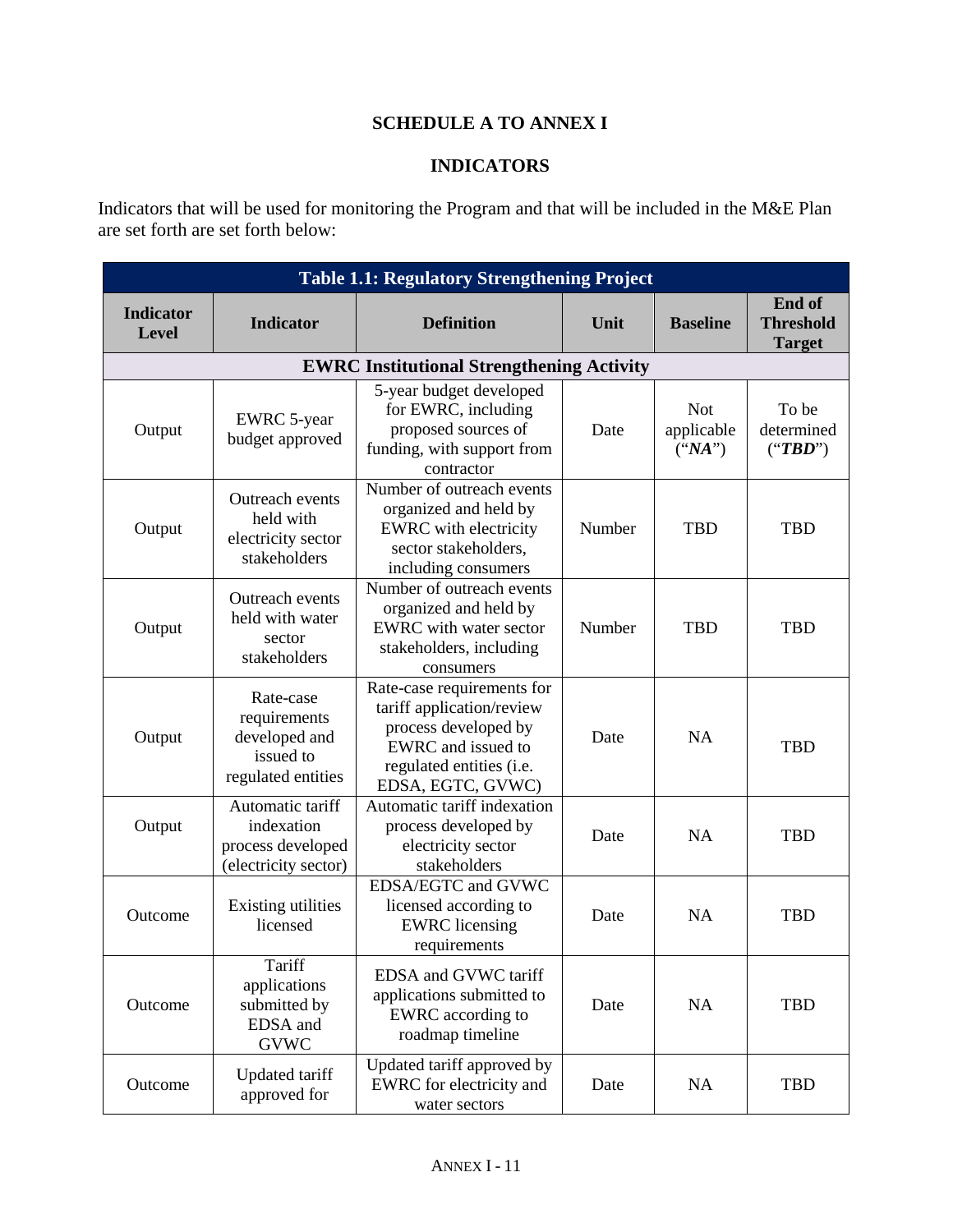| <b>Table 1.1: Regulatory Strengthening Project</b> |                                                                                                        |                                                                                                    |            |                 |                                             |
|----------------------------------------------------|--------------------------------------------------------------------------------------------------------|----------------------------------------------------------------------------------------------------|------------|-----------------|---------------------------------------------|
| <b>Indicator</b><br>Level                          | <b>Indicator</b>                                                                                       | <b>Definition</b>                                                                                  | Unit       | <b>Baseline</b> | End of<br><b>Threshold</b><br><b>Target</b> |
|                                                    | electricity and<br>water sectors                                                                       |                                                                                                    |            |                 |                                             |
| Outcome                                            | Automatic tariff<br>indexation<br>process<br>implemented on<br>as needed basis<br>(electricity sector) | Ratio of actual average<br>tariff charged to approved<br>average tariff                            | Percentage | <b>TBD</b>      | <b>TBD</b>                                  |
| Outcome                                            | KPIs and<br>reporting<br>requirements for<br>EDSA, EGTC<br>and/or GVWC<br>established                  | KPIs and reporting<br>requirements for EDSA,<br>EGTC and/or GVWC<br>established by EWRC            | Date       | <b>NA</b>       | <b>TBD</b>                                  |
| Outcome                                            | EDSA, EGTC<br>and/or GVWC<br>reporting<br>submitted<br>according to<br>reporting<br>requirements       | EDSA, EGTC and/or<br>GVWC reporting<br>submitted to EWRC<br>according to reporting<br>requirements | Date       | <b>NA</b>       | <b>TBD</b>                                  |

| <b>Table 1.2: Water Sector Reform Project</b>    |                                                                            |                                                                                        |      |                 |                                             |
|--------------------------------------------------|----------------------------------------------------------------------------|----------------------------------------------------------------------------------------|------|-----------------|---------------------------------------------|
| <b>Indicator</b><br>Level                        | <b>Indicator</b>                                                           | <b>Definition</b>                                                                      | Unit | <b>Baseline</b> | End of<br><b>Threshold</b><br><b>Target</b> |
|                                                  |                                                                            | <b>Water Sector Roadmap and Coordination Activity</b>                                  |      |                 |                                             |
| Output                                           | Sector<br>Roadmap<br>approved                                              | Sector Roadmap approved by<br><b>Sector Steering Committee</b><br>members and sponsors | Date | <b>NA</b>       | <b>TBD</b>                                  |
| <b>GVWC Institutional Strengthening Activity</b> |                                                                            |                                                                                        |      |                 |                                             |
| Output                                           | Mapping of<br>water system<br>and customer<br>base completed               | Mapping of water system and<br>customer base completed by<br>contractor                | Date | <b>NA</b>       | <b>TBD</b>                                  |
| Output                                           | Condition<br>assessment of<br>water<br>distribution<br>system<br>completed | Condition assessment of water<br>distribution system completed<br>by contractor        | Date | <b>NA</b>       | TBD                                         |
| Output                                           | Hydraulic<br>modeling<br>completed                                         | Hydraulic modeling completed<br>by contractor                                          | Date | <b>NA</b>       | TBD                                         |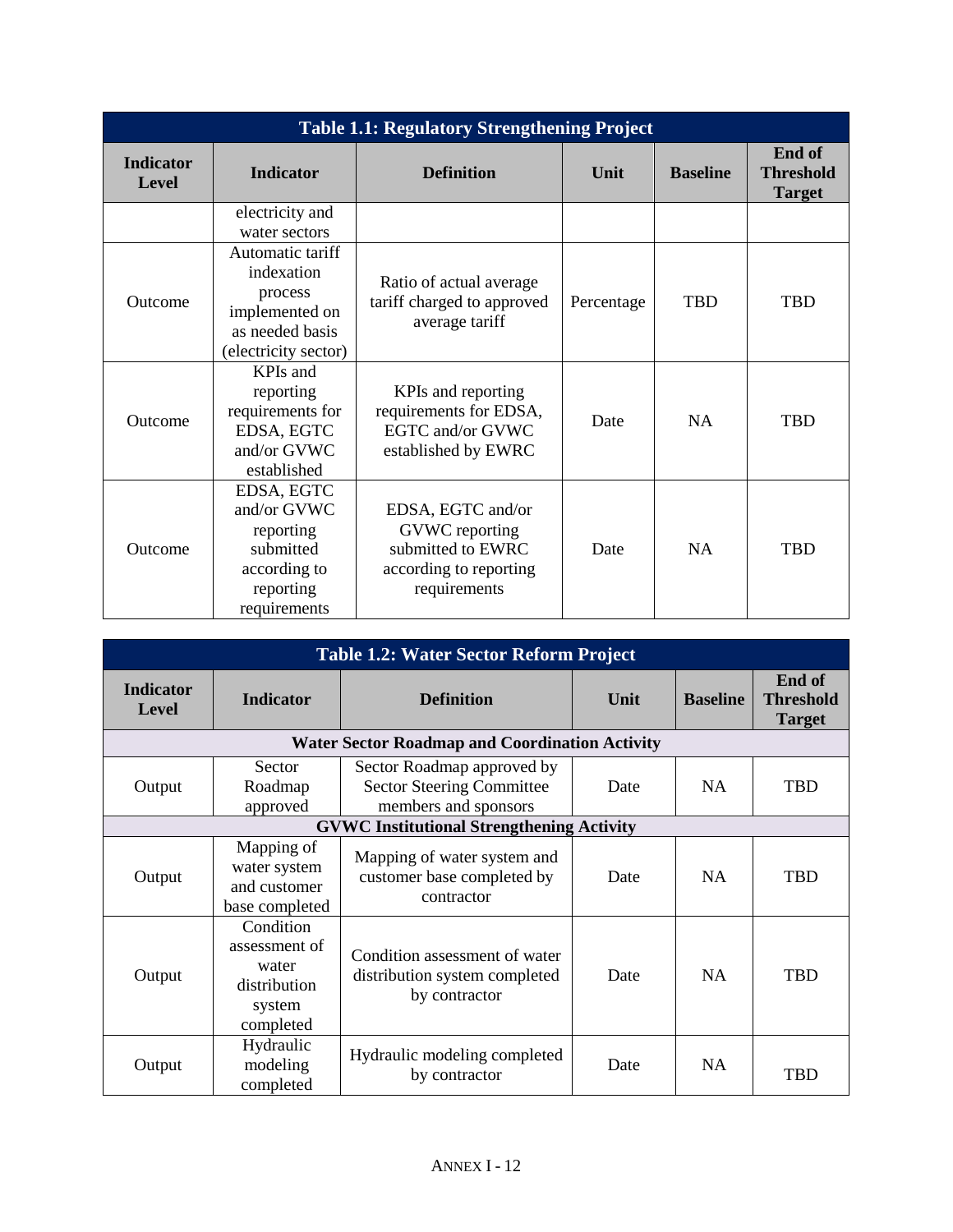| <b>Table 1.2: Water Sector Reform Project</b> |                                                                |                                                                                                                                                                                                                                                                                                                                                                                          |            |                 |                                             |
|-----------------------------------------------|----------------------------------------------------------------|------------------------------------------------------------------------------------------------------------------------------------------------------------------------------------------------------------------------------------------------------------------------------------------------------------------------------------------------------------------------------------------|------------|-----------------|---------------------------------------------|
| <b>Indicator</b><br><b>Level</b>              | <b>Indicator</b>                                               | <b>Definition</b>                                                                                                                                                                                                                                                                                                                                                                        | Unit       | <b>Baseline</b> | End of<br><b>Threshold</b><br><b>Target</b> |
| Output                                        | Cost-of-service<br>study<br>completed                          | Cost-of-service study<br>completed by contractor                                                                                                                                                                                                                                                                                                                                         | Date       | <b>NA</b>       | <b>TBD</b>                                  |
| Output                                        | Number of<br>consumer<br>education<br>initiatives<br>conducted | Number of consumer<br>education and marketing<br>campaigns conducted by<br><b>GVWC</b>                                                                                                                                                                                                                                                                                                   | Number     | <b>TBD</b>      | <b>TBD</b>                                  |
| Outcome                                       | Total number<br>of registered<br>customers                     | Total number of registered<br><b>GVWC</b> customers                                                                                                                                                                                                                                                                                                                                      | Number     | <b>TBD</b>      | <b>TBD</b>                                  |
| Outcome                                       | Average<br>collection<br>period                                | Receivables divided by credit<br>sales times 360 days                                                                                                                                                                                                                                                                                                                                    | Days       | <b>TBD</b>      | <b>TBD</b>                                  |
| Outcome                                       | Operating cost<br>coverage                                     | Total annual operational<br>revenues divided by total<br>annual operating costs.<br>(International Benchmarking<br>Network for Water and<br><b>Sanitation Utilities Indicator</b><br>24.1) (Calculation: OPC = $R/C$<br>where $OPC = Operation Cost$<br>Coverage, $R = Total Annual$<br>Operational Revenue and $C =$<br><b>Total Annual Operational Cost</b><br>(including maintenance) | Ratio      | <b>TBD</b>      | <b>TBD</b>                                  |
|                                               |                                                                | <b>District Metering Area and Standpipe Demonstration Activity</b>                                                                                                                                                                                                                                                                                                                       |            |                 |                                             |
|                                               |                                                                | Note: These indicators will be tracked only within the District Metering Area.                                                                                                                                                                                                                                                                                                           |            |                 |                                             |
| Output                                        | District<br>metering area<br>established                       | District metering area<br>established through a process<br>of negotiation and consensus-<br>building with relevant<br>stakeholders                                                                                                                                                                                                                                                       | Date       | <b>NA</b>       | <b>TBD</b>                                  |
| Output                                        | Number of<br>standpipe<br>entrepreneurs<br>selected            | Number of standpipe<br>entrepreneurs selected to<br>operate water kiosks                                                                                                                                                                                                                                                                                                                 | Number     | <b>NA</b>       | <b>TBD</b>                                  |
| Outcome                                       | Non-revenue<br>water                                           | The difference between water<br>supplied and water sold (i.e.<br>volume of water "lost")<br>expressed as a percentage of<br>water supplied                                                                                                                                                                                                                                               | Percentage | <b>TBD</b>      | <b>TBD</b>                                  |
| Outcome                                       | Continuity of<br>service,<br>disaggregated<br>by private       | Average hours of service per<br>day for water supply,<br>measured for private                                                                                                                                                                                                                                                                                                            | Hours/Day  | <b>TBD</b>      | <b>TBD</b>                                  |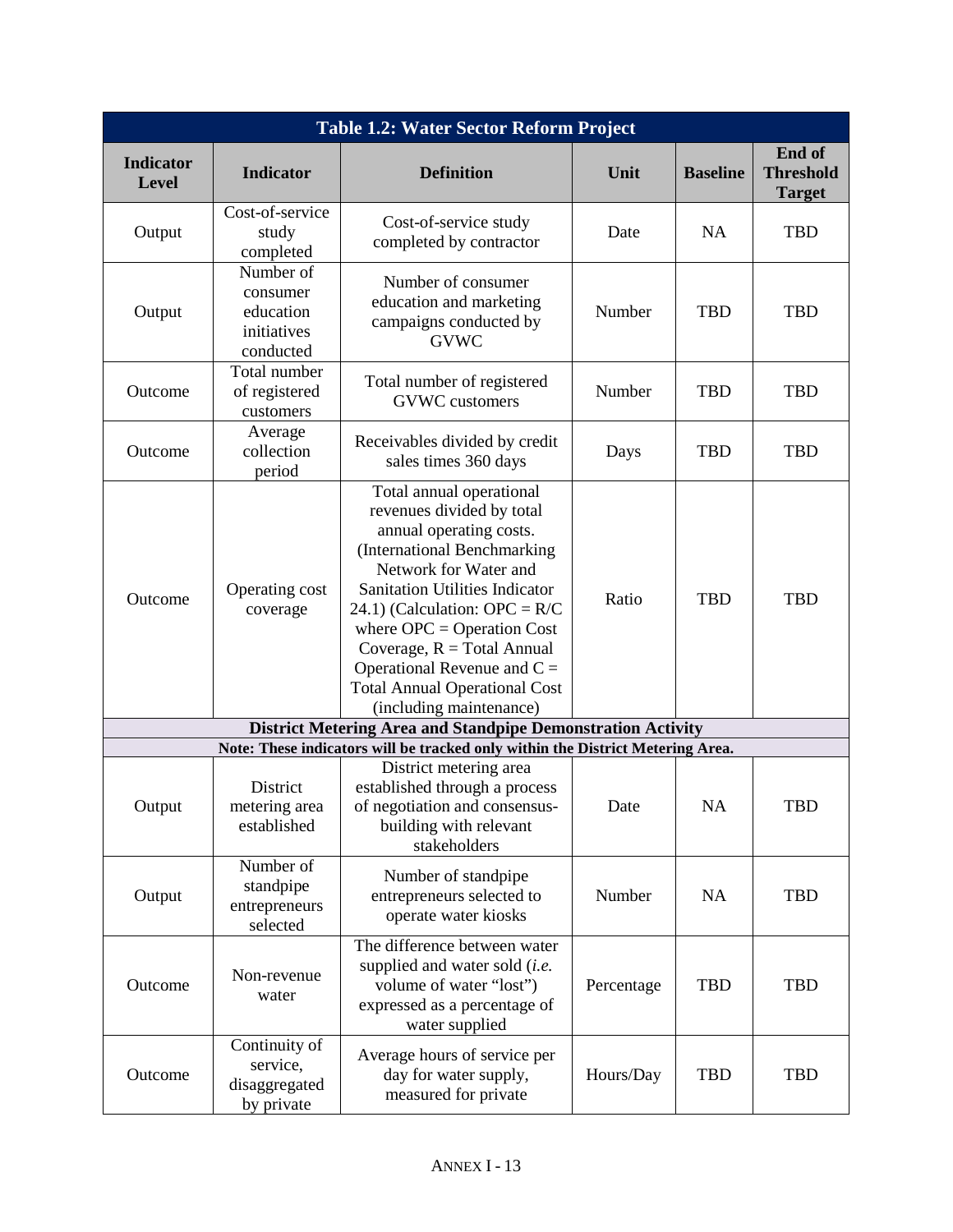| <b>Table 1.2: Water Sector Reform Project</b> |                                                             |                                                                                                                                                                                                                                                                                                                                                                                                                          |              |                 |                                             |
|-----------------------------------------------|-------------------------------------------------------------|--------------------------------------------------------------------------------------------------------------------------------------------------------------------------------------------------------------------------------------------------------------------------------------------------------------------------------------------------------------------------------------------------------------------------|--------------|-----------------|---------------------------------------------|
| <b>Indicator</b><br>Level                     | <b>Indicator</b>                                            | <b>Definition</b>                                                                                                                                                                                                                                                                                                                                                                                                        | Unit         | <b>Baseline</b> | End of<br><b>Threshold</b><br><b>Target</b> |
|                                               | connections<br>and standpipes                               | connections and standpipes<br>separately                                                                                                                                                                                                                                                                                                                                                                                 |              |                 |                                             |
| Outcome                                       | Time spent<br>fetching water<br>from home in<br>last week   | Time spent gathering water,<br>based on household water<br>gathering activities performed<br>during a one-week period (one<br>day recall). Time spent<br>gathering water includes time<br>spent getting to the closest<br>water point, time queuing to<br>wait for one's turn, time<br>queuing to wait for water<br>supply, time<br>drawing/collecting water and<br>time spent returning from the<br>closest water point | Hours/Week   | <b>TBD</b>      | <b>TBD</b>                                  |
| Outcome                                       | Treatment of<br>drinking water<br>at point-of-use           | Percentage of standpipe<br>customers reporting treatment<br>of drinking water at point-of-<br>use                                                                                                                                                                                                                                                                                                                        | Percentage   | <b>TBD</b>      | <b>TBD</b>                                  |
| Outcome                                       | Payments made<br>from standpipe<br>entrepreneurs<br>to GVWC | Average payment made by<br>standpipe entrepreneurs to<br>GVWC per month                                                                                                                                                                                                                                                                                                                                                  | U.S. Dollars | <b>NA</b>       | <b>TBD</b>                                  |

| <b>Table 1.3: Electricity Sector Reform Project</b> |                                                               |                                                                                                 |      |                 |                                             |
|-----------------------------------------------------|---------------------------------------------------------------|-------------------------------------------------------------------------------------------------|------|-----------------|---------------------------------------------|
| <b>Indicator</b><br>Level                           | <b>Indicator</b>                                              | <b>Definition</b>                                                                               | Unit | <b>Baseline</b> | End of<br><b>Threshold</b><br><b>Target</b> |
|                                                     |                                                               | <b>Electricity Sector Roadmap and Coordination Activity</b>                                     |      |                 |                                             |
| Output                                              | Sector Roadmap<br>approved                                    | Sector Roadmap approved<br>by Sector Steering<br>Committee members and<br>sponsors              | Date | NA.             | <b>TBD</b>                                  |
| Output                                              | Steering<br>Committee<br>quarterly meetings<br>conducted      | <b>Sector Steering Committee</b><br>meets on quarterly basis to<br>assess sector reform process | Date | <b>NA</b>       | <b>TBD</b>                                  |
| Output                                              | Analysis of<br>willingness and<br>ability to pay<br>completed | Analysis of willingness and<br>ability to pay completed by<br>contractor                        | Date | <b>NA</b>       | <b>TBD</b>                                  |
| Output                                              | Analysis of<br>Government<br>financial support                | Analysis of current<br>Government financial<br>support to the electricity                       | Date | NA.             | TBD                                         |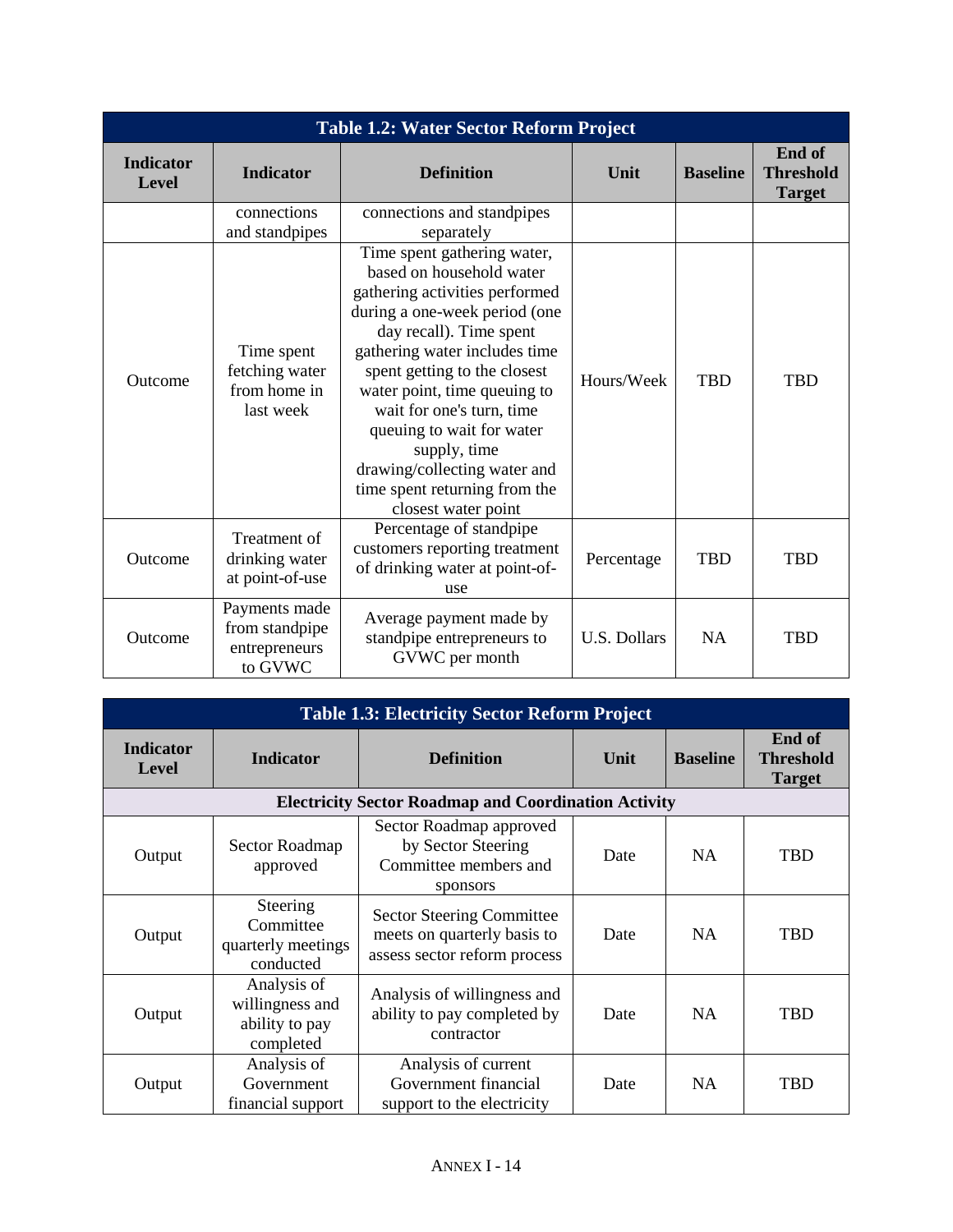| <b>Table 1.3: Electricity Sector Reform Project</b>                                                                                                                                                   |                                                                  |                                                                                                                                                   |                        |                 |                                             |
|-------------------------------------------------------------------------------------------------------------------------------------------------------------------------------------------------------|------------------------------------------------------------------|---------------------------------------------------------------------------------------------------------------------------------------------------|------------------------|-----------------|---------------------------------------------|
| <b>Indicator</b><br>Level                                                                                                                                                                             | <b>Indicator</b>                                                 | <b>Definition</b>                                                                                                                                 | Unit                   | <b>Baseline</b> | End of<br><b>Threshold</b><br><b>Target</b> |
|                                                                                                                                                                                                       | to sector<br>completed                                           | sector conducted, packaged<br>into a report, and submitted<br>to Government                                                                       |                        |                 |                                             |
| Output                                                                                                                                                                                                | Policy on<br>Government<br>financial support<br>to sector issued | Policy on reducing transfers<br>to the electricity sector over<br>time issued by Government                                                       | Date                   | <b>NA</b>       | <b>TBD</b>                                  |
|                                                                                                                                                                                                       |                                                                  | <b>Institutional Strengthening Activity</b>                                                                                                       |                        |                 |                                             |
| Output                                                                                                                                                                                                | <b>EGTC</b> business<br>plan approved                            | EGTC business plan<br>approved by EGTC Board<br>and Sector Steering<br>Committee                                                                  | Date                   | <b>NA</b>       | <b>TBD</b>                                  |
| Output                                                                                                                                                                                                | Consumer census<br>completed                                     | Consumer census completed<br>by contractor                                                                                                        | Date                   | <b>NA</b>       | <b>TBD</b>                                  |
| Output                                                                                                                                                                                                | Load forecast<br>study completed                                 | Load forecast study<br>completed by contractor                                                                                                    | Date                   | NA              | <b>TBD</b>                                  |
| Outcome                                                                                                                                                                                               | Operating cost-<br>recovery ration*                              | Total revenue collected /<br>total operating cost. Total<br>operating cost is defined as<br>operating expenses plus<br>depreciation.              | Percentage             | <b>TBD</b>      | <b>TBD</b>                                  |
| Outcome                                                                                                                                                                                               | Quantity of<br>electricity<br>delivered to<br>EDSA*              | MWh of electricity<br>delivered to EDSA,<br>measured on a quarterly<br>basis based on meter<br>readings at Kingtom and<br><b>Blackhall</b> plants | Number                 | <b>TBD</b>      | <b>TBD</b>                                  |
| Outcome                                                                                                                                                                                               | Revenue from<br>energy sales*                                    | Revenues earned by EGTC<br>from energy sales to EDSA                                                                                              | U.S.<br><b>Dollars</b> | <b>TBD</b>      | <b>TBD</b>                                  |
| Outcome                                                                                                                                                                                               | Power sector<br>investment plan<br>completed                     | Power sector investment<br>plan completed                                                                                                         | Date                   | <b>NA</b>       | <b>TBD</b>                                  |
| *: Whether or not these performance indicators are tracked throughout the Program depends on<br>recommendations that come out of the strategic plan for EGTC, which the Program will help to develop. |                                                                  |                                                                                                                                                   |                        |                 |                                             |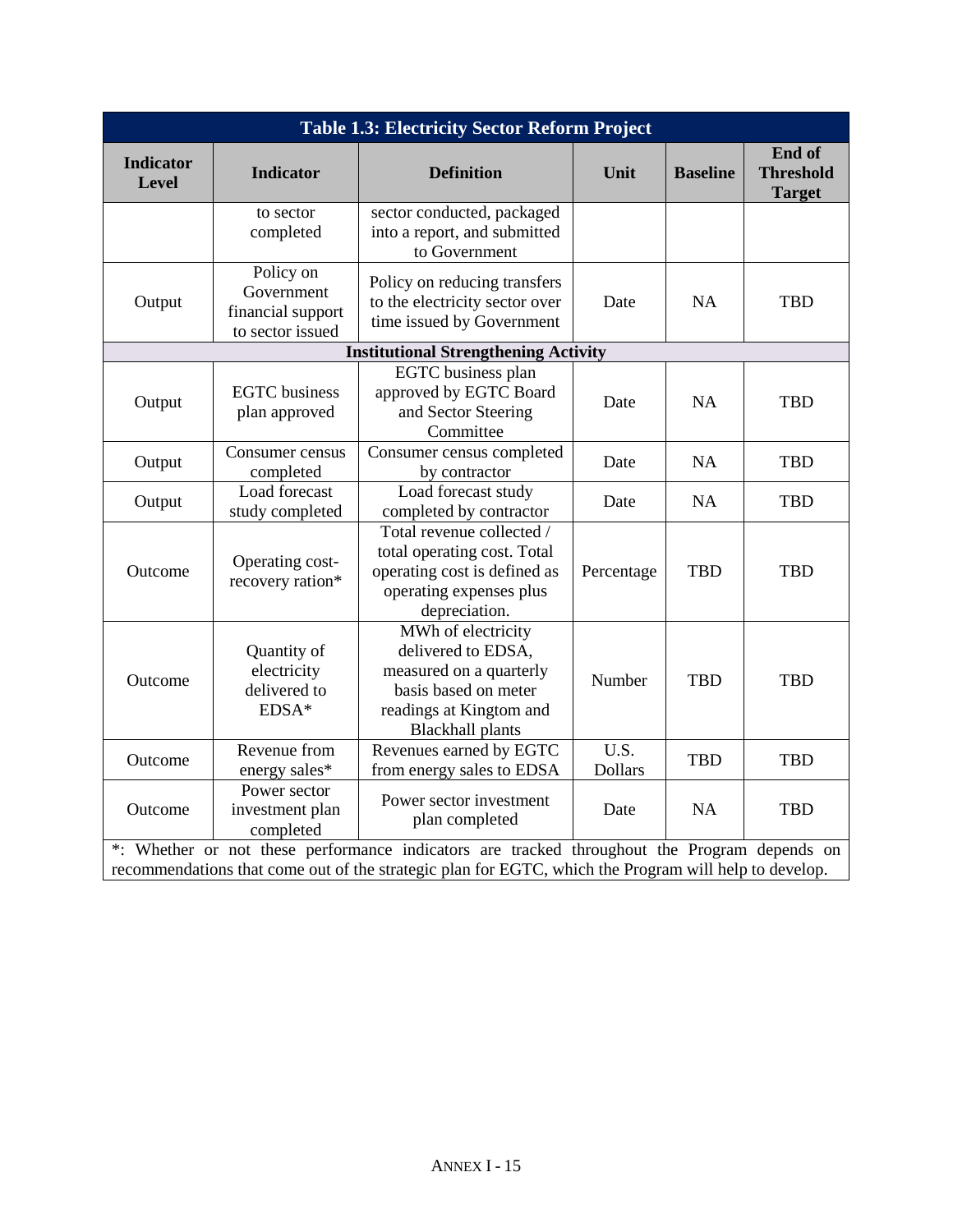### **ANNEX II**

### **CONDITIONS PRECEDENT TO DISBURSEMENTS**

Applicable to the Program:

- 1. Prior to the second Disbursement, the Government must have developed and adopted a Work Plan pursuant to Section 4.1(c), in form and substance acceptable to MCC.
- 2. Prior to the second Disbursement, MCCU will have developed and approved a comprehensive Program-wide ESMS
- 3. Prior to the third Disbursement, the Government must have developed and adopted an M&E Plan pursuant to Section 4.2, in form and substance acceptable to MCC.
- 4. Prior to the third Disbursement, MCCU will have developed and approved an RPF.
- 5. Prior to the initial Disbursement that includes any payment for physical works under a given Project or Activity, as determined by MCC, MCCU must have submitted to MCC evidence in form and substance satisfactory to MCC that:
	- (a) MCCU has developed an Environmental and Social Impact Assessment (*"ESIA"*); an Environmental and Social Management Plan (*"ESMP"*); and/or a RAP (in each case as appropriate), and/or the relevant Government entity has enacted any necessary national legal provisions necessary for timely implementation of property takings required by such RAP, each of which must be in form and substance satisfactory to MCC in accordance with the MCC Environmental Guidelines and IFC Performance Standards; and
	- (b) MCCU or the appropriate Government entity is implementing the requirements of each ESMS, ESIA, ESMP, Health and Safety Management Plan (*"HSMP"*) or RAP, as appropriate, in all material respects and consistent with the MCC Environmental Guidelines (including the IFC Performance Standards that are incorporated by reference therein).

Applicable to the Regulatory Strengthening Project:

- 6. Prior to the second Disbursement, and any subsequent Disbursement that includes funding for the Regulatory Strengthening Project, the Government must have allocated adequate funding for EWRC in its then-current annual national budget.
- 7. Prior to the fourth Disbursement, and any subsequent Disbursement that includes funding for the Regulatory Strengthening Project, the Government must have transferred, or otherwise made available, to EWRC its allocation for the quarter ending 90 days prior to the applicable Disbursement Period, each as evidenced to MCC's satisfaction.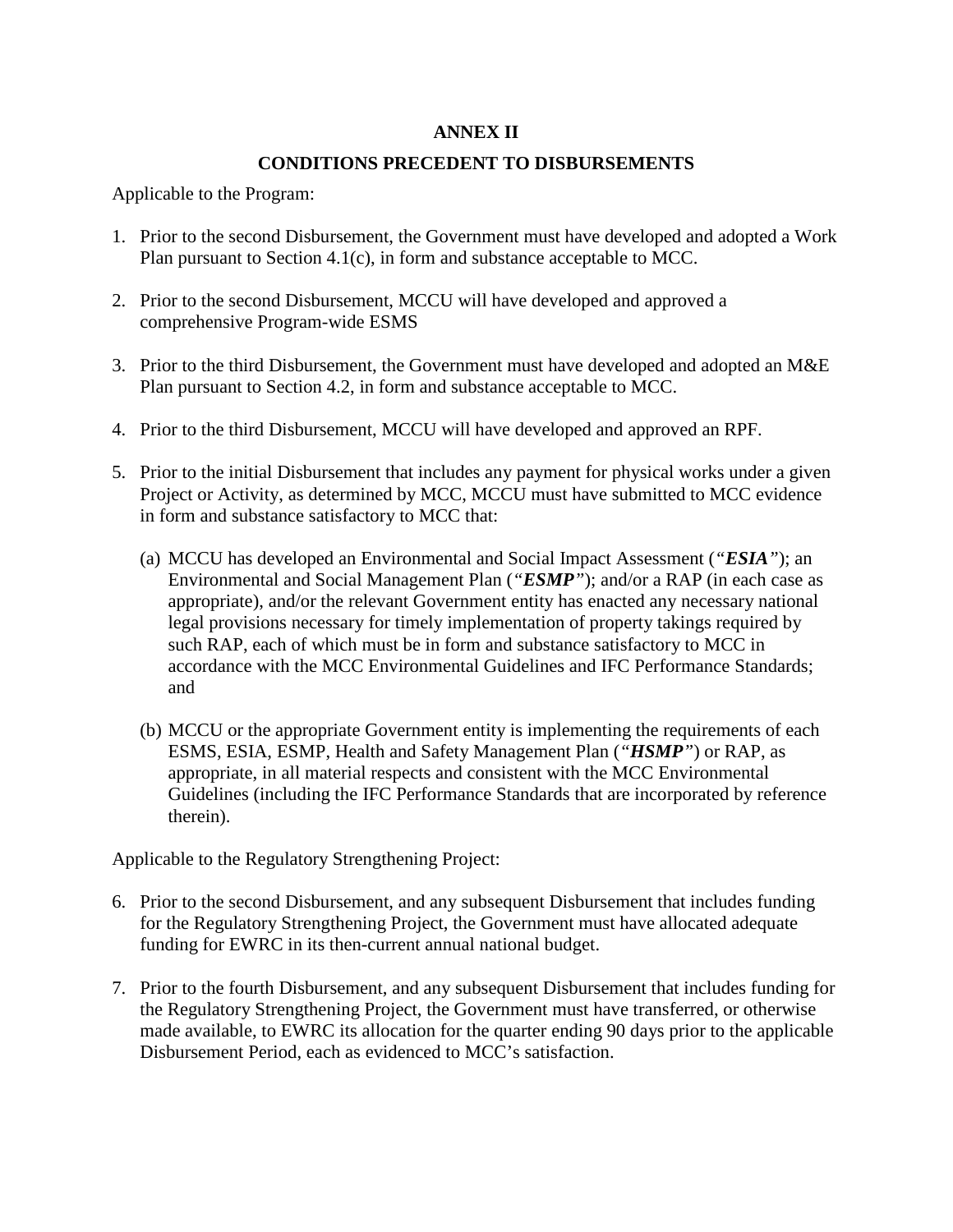- 8. Prior to the initial Disbursement that includes any payment for technical assistance under the Regulatory Strengthening Project, EWRC will have selected and engaged qualified staff acceptable to MCC for the following positions: (a) Director General, (b) Head – Engineering, Water, (c) Head – Engineering, Energy, (d) Head – Finance and Administration, (e) Head – Legal and Consumer Services, and (f) Head – Economic Regulation.
- 9. Prior to each subsequent Disbursement that includes payment for technical assistance under the Regulatory Strengthening Project, each position noted in Condition Precedent #8 above must remain filled, or if a position is vacant, the Government and EWRC are actively engaged, to MCC's satisfaction, in recruiting a replacement
- 10. Prior to any Disbursement that includes funding for payments to utilities regulated by EWRC under the Performance-Based Regulation Activity, the Government will have delivered to MCC one or more executed agreements or similar instruments, in form and substance acceptable to MCC, pursuant to which such payments will be made. Each such agreement or similar instrument must set forth: (a) the key performance indicators and targets against which payments will be made to regulated utilities for achieving the targets and (b) the amounts of payments to be made to the utilities for each applicable target. Each such agreement or similar instrument must be executed in advance of performance for which payment will be made and must take into account a reasonable estimate of the costs and benefits of achieving the targets.

Applicable to the Water Sector Reform Project:

- 11. Prior to the initial Disbursement for technical assistance under the Guma Valley Water Company Institutional Strengthening Activity, the Government will have enacted legislation acceptable to MCC reflecting the principles identified in the currently pending water resources bill, Guma Valley Water Company bill and related pending bills, including without limitation the Government's commitment to commercially-oriented water service delivery and a strengthened institutional framework for water delivery, independent water sector regulation, and a framework for water resource management.
- 12. Prior to the initial Disbursement for the District Metering Area and Standpipe Demonstration Activity, the Guma Valley Water Company will have established and operationalized a propoor unit, or an equivalent designated unit or group of staff, in each case satisfactory to MCC.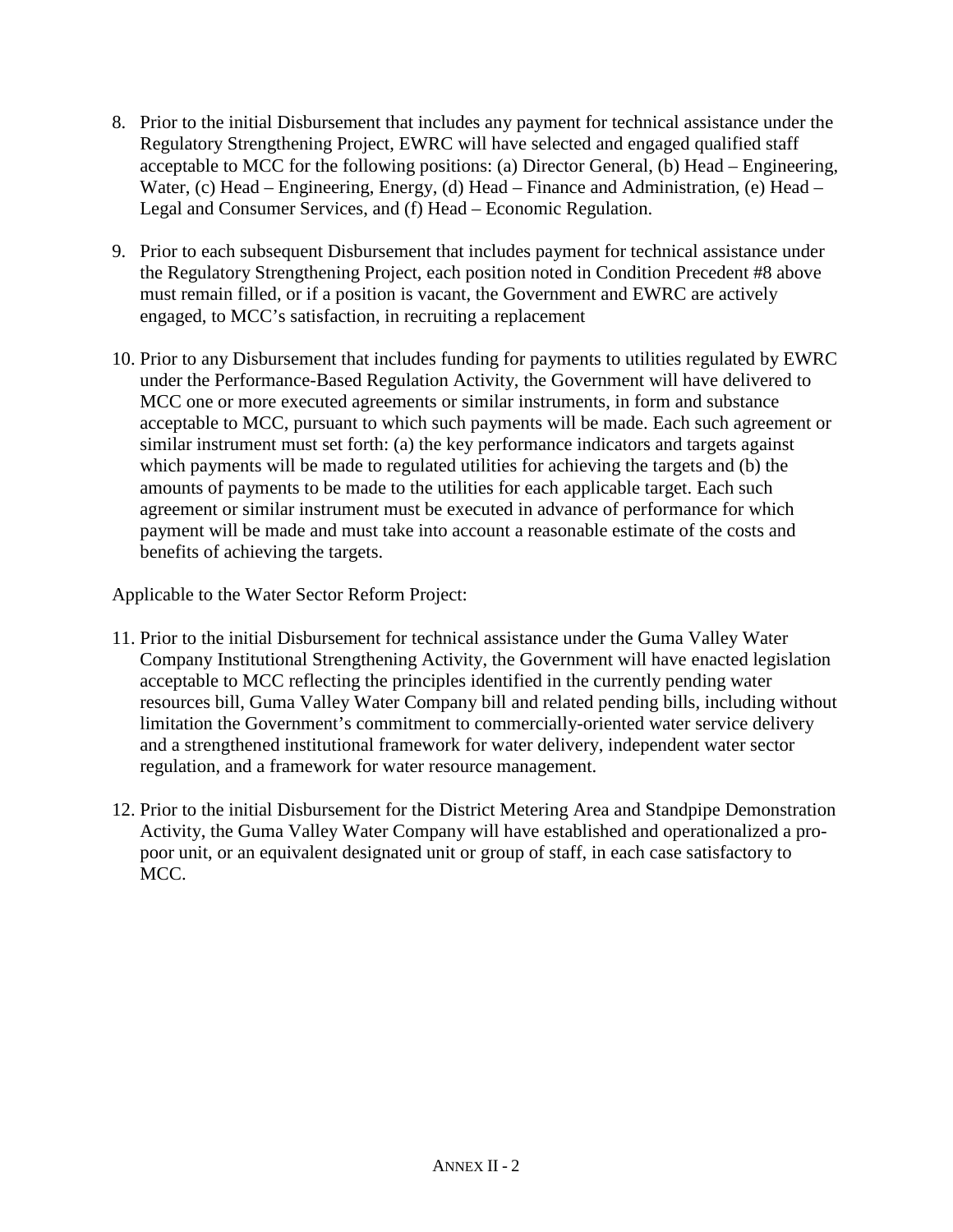### **ANNEX III**

# **ALLOCATION OF GRANT FUNDING**

| <b>Program Budget</b>                                                                  |              |  |  |
|----------------------------------------------------------------------------------------|--------------|--|--|
| <b>Regulatory Strengthening Project</b>                                                | \$11,275,000 |  |  |
| 1. Electricity and Water Regulatory Commission Institutional Strengthening<br>Activity | \$5,775,000  |  |  |
| 2. Performance-Based Regulation Activity                                               | \$5,500,000  |  |  |
| <b>Water Sector Reform Project</b>                                                     | \$16,000,000 |  |  |
| Water Sector Roadmap and Coordination Activity                                         | \$900,000    |  |  |
| Guma Valley Water Company Institutional Strengthening Activity<br>2.                   | \$10,100,000 |  |  |
| 3. District Metering Area and Standpipe Demonstration Activity                         | \$5,000,000  |  |  |
| <b>Electricity Sector Reform Project</b>                                               | \$11,910,000 |  |  |
| Electricity Sector Roadmap and Coordination Activity                                   | \$2,910,000  |  |  |
| <b>Institutional Strengthening Activity</b><br>2.                                      | \$9,000,000  |  |  |
| <b>Program Administration</b>                                                          | \$3,550,000  |  |  |
| <b>Monitoring and Evaluation</b>                                                       | \$1,665,000  |  |  |
| <b>Program Total</b>                                                                   | \$44,400,000 |  |  |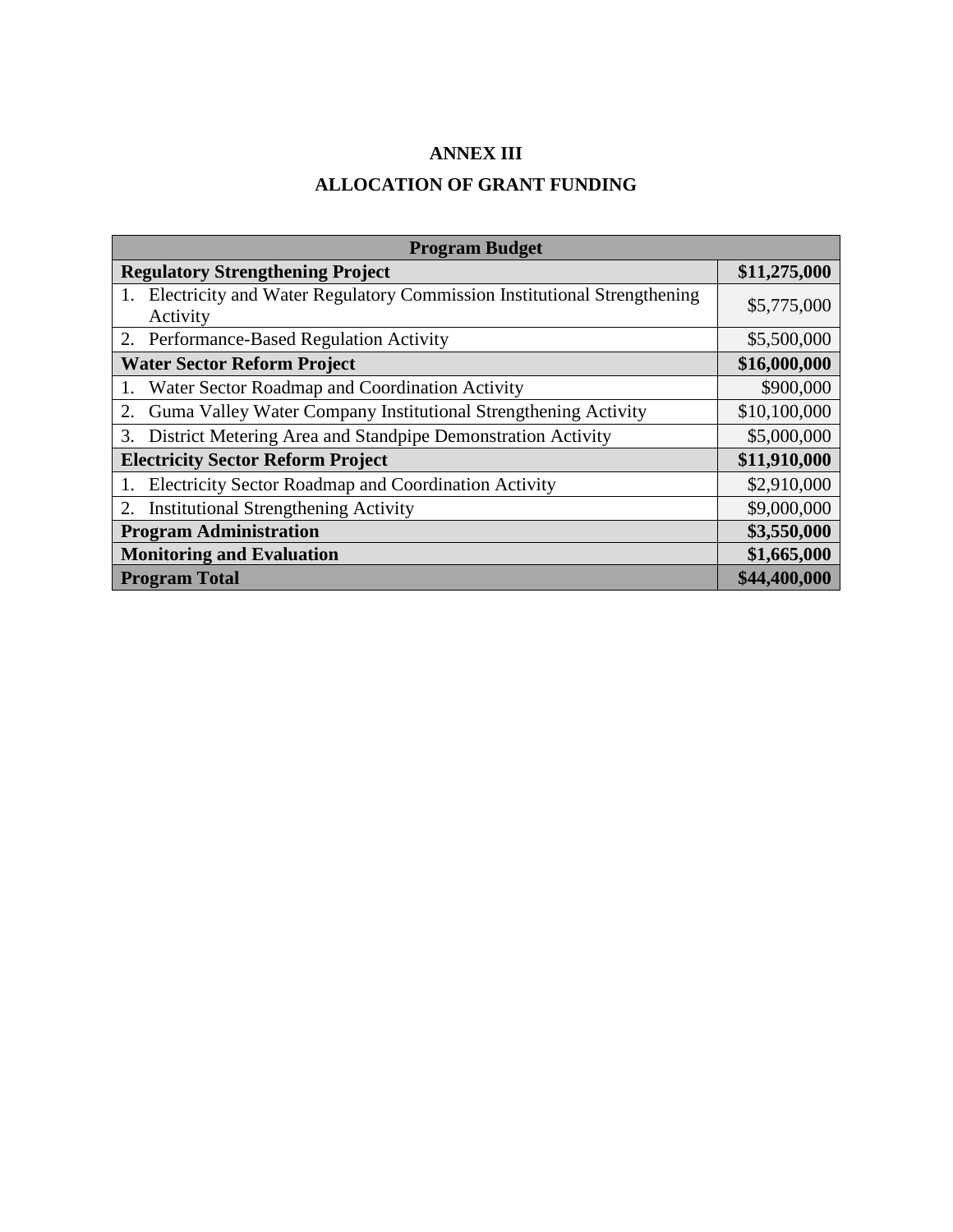#### **ANNEX IV**

#### **DEFINITIONS**

The following compendium of capitalized terms that are used herein is provided for the convenience of the reader. To the extent that there is a conflict or inconsistency between the definitions in this Annex IV and the definitions elsewhere in the text of this Agreement, the definition elsewhere in this Agreement will prevail over the definition in this Annex IV.

*Accountable Entity has the meaning given to that term in Section 3.2(b).* 

*Activity or Activities has the meaning given to that term in Section A of Annex I*.

*Additional Representative has the meaning given to that term in Section 7.3*.

*Agreement has the meaning given to that term in the preamble to this Agreement.* 

*Audit Plan has the meaning given to that term in Section 4.1(d).*

*Auditor has the meaning given to that term in Section 4.1(d).*

*Bank has the meaning given to that term in Section 5.1(c)(i).*

*Bank Agreement has the meaning given to that term in Section 5.1(c)(i).*

*Baseline has the meaning given to that term in Section C.3(a) of Annex I.* 

*Board has the meaning given to that term in Section B.2 of Annex I*.

*Common Payment System has the meaning given to that term in Section 5.1(b)(iii).*

*Completion Date has the meaning given to the term in Section 6.1.* 

*Covered Provider has the meaning given to that term in the MCC Audit Guidelines.*

*Detailed Financial Plan has the meaning given to that term in Section 4.1(a).* 

*Disbursement has the meaning given to that term in Section 2.1(b).*

*Disbursement Period has the meaning given to that term in Section 5.1(a).*

*Disbursement Request has the meaning given to that term in Section 5.1(a).*

*District Metering Area and Standpipe Demonstration Activity has the meaning given to the term in Section A.2(c) of Annex I.*

*EDSA means the Electricity Distribution and Supply Authority.*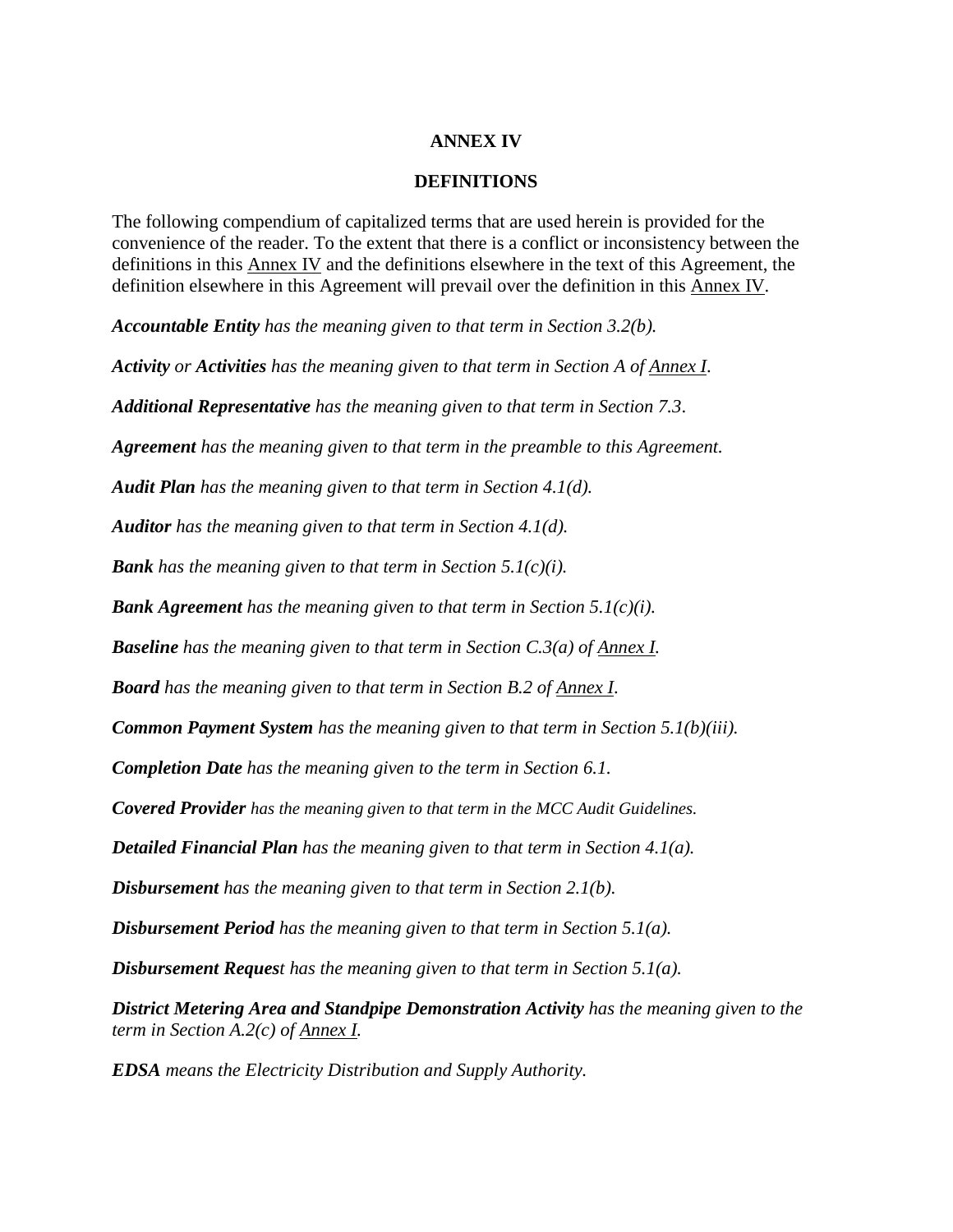*EGTC means the Electricity Generation and Transmission Company.*

*Electricity and Water Regulatory Commission Institutional Strengthening Activity has the meaning given to the term in Section A.1(a) of Annex I.*

*Electricity Sector Reform Project has the meaning given to the term in Section A.3 of Annex I.*

*Electricity Sector Roadmap and Coordination Activity has the meaning given to the term in Section A.3(a) of Annex I.*

*ESIA has the meaning given to the term in Section 5(a) of Annex II.*

*ESMP has the meaning given to the term in Section 5(a) of Annex II.*

*ESMS has the meaning given to the term in Section B.2 of Annex I.*

*Evaluation Component has the meaning given to that term in Section C.1 of Annex I.* 

*EWRC has the meaning given to the term in Section A.1 of Annex I.*

*Fiscal Accountability Consultant has the meaning given to the term in Section B.1 of Annex I.*

*Fiscal Accountability Plan has the meaning given to that term in Section 4.4.*

*Governing Document has the meaning given to that term in Section 4.9(g).*

*Government has the meaning given to that term in the preamble to this Agreement.*

*Grant has the meaning given to that term in Section 2.1(a).*

*Guma Valley Water Company Institutional Strengthening Activity has the meaning given to the term in Section A.2(b) of Annex I.*

*GVWC means the Guma Valley Water Company.*

*HSMP has the meaning given to the term in Section 5(b) of Annex II.*

*IFC Performance Standards has the meaning given to the term in Section 4.5(a).*

*Implementation Letter has the meaning given to that term in Section 4.10.* 

*Implementation Plan has the meaning given to that term in Section 4.1.*

*Implementation Plan Document has the meaning given to that term in Section 4.1.*

*Indicator has the meaning given to that term in Section C.3(a) of Annex I.*

*Inspector General has the meaning given to that term in Section 4.7(c).*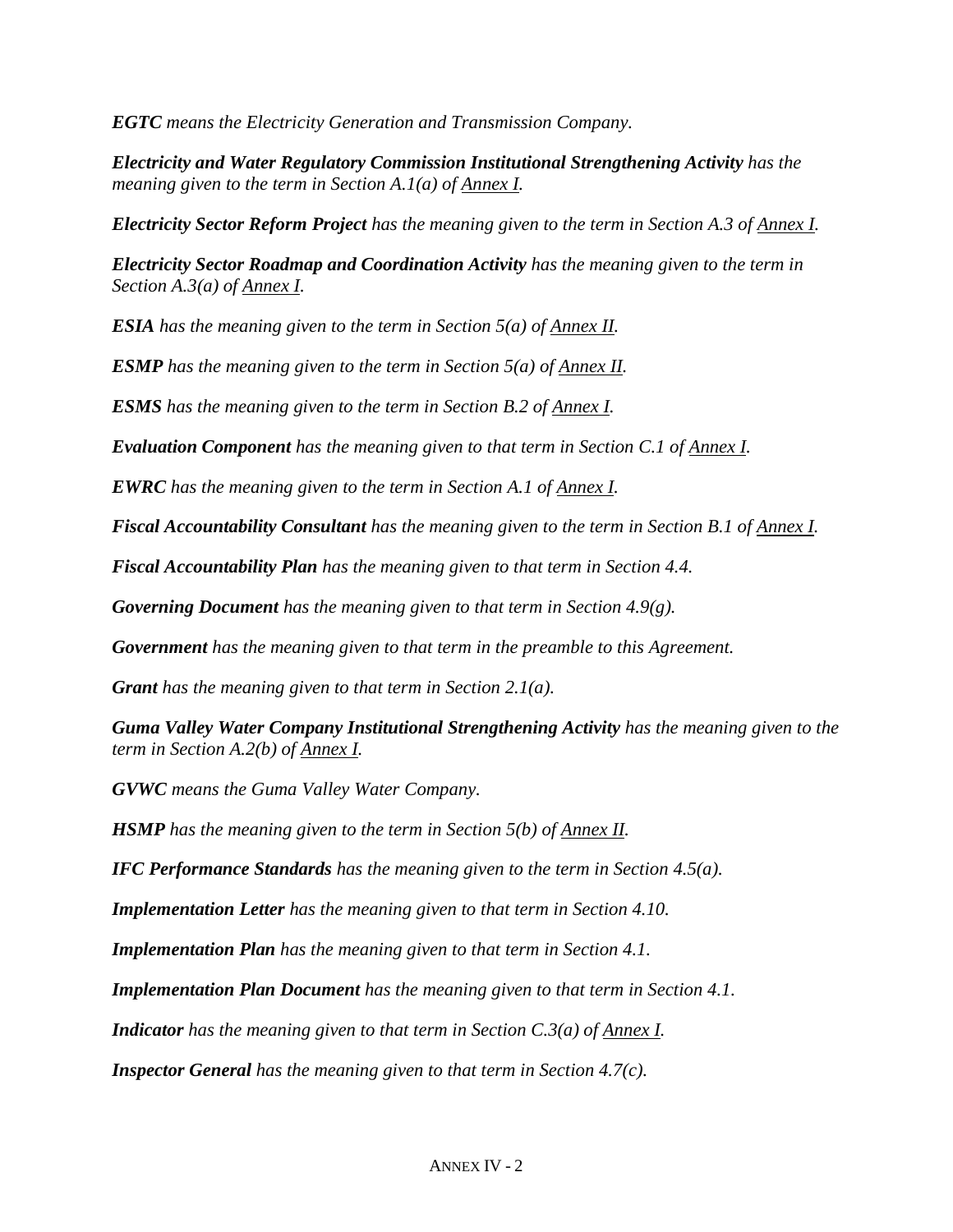*Institutional Strengthening Activity has the meaning given to the term in Section A.3(b) of Annex I.*

*Intellectual Property means all registered and unregistered trademarks, service marks, logos, names, trade names and all other trademark rights; all registered and unregistered copyrights; all patents, inventions, shop rights, know how, trade secrets, designs, drawings, art work, plans, prints, manuals, computer files, computer software, hard copy files, catalogues, specifications, and other proprietary technology and similar information; and all registrations for, and applications for registration of, any of the foregoing, that are financed, in whole or in part, using the Grant.* 

*KPI has the meaning given to that term in Section A.1(b) of Annex I.*

*Lien has the meaning given to that term in Section 3.2(g).*

*Local Account has the meaning given to that term in Section 5.1(c)(i).*

*M&E Plan has the meaning given to that term in Section 4.2.*

*M&E Policy has the meaning given to that term in Section 4.2.*

*Material Agreement has the meaning given to that term in Section 4.9(c).*

*MCC has the meaning given to that term in the preamble to this Agreement.*

*MCC Audit Guidelines has the meaning given to that term in Section 4.8(a).*

*MCC Cost Principles has the meaning given to that term in Section 4.4.*

*MCC Environmental Guidelines has the meaning given to that term in Section 2.4(b)(iii).*

*MCC Gender Integration Guidelines means MCC's Gender Integration Guidelines, as such may be posted on MCC's Website from time to time.*

*MCC Gender Policy means the MCC Gender Policy (including any guidance documents issued in connection with the guidelines) posted from time to time on the MCC Website or otherwise made available to the Government.*

*MCC Governance Guidelines has the meaning given to that term in Section 3.2(b).*

*MCC Marking Standards has the meaning given to that term in Section 3.2(k).*

*MCC Program Procurement Guidelines has the meaning given to that term in Section 4.3(a).*

*MCC Reporting Guidelines has the meaning given to that term in Section 4.6(a).*

*MCC Website has the meaning given to that term in Section 2.4(b)(iii).*

*MCCU has the meaning given to that term in Section 3.2(b).*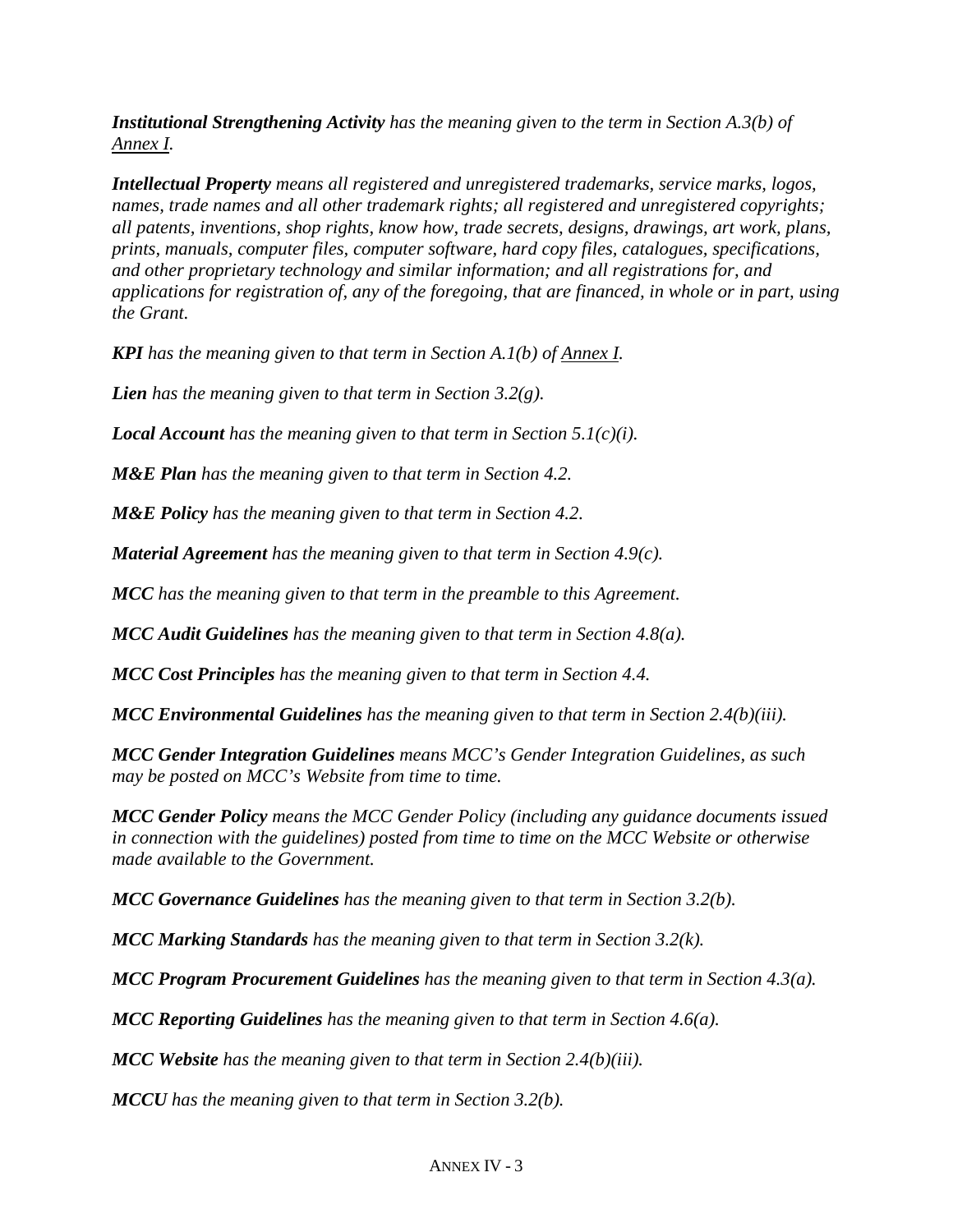*Montoring Component has the meaning given to that term in Section C.1 of Annex I.*

*NA has the meaning given to the term in Table 1.1 of Schedule A to Annex I.*

*Officer or Officers has the meaning given to that term in Section B.2 of Annex I*.

*Party or Parties has the meaning given to that term in the preamble to this Agreement.*

*Performance-Based Regulation Activity has the meaning given to the term in Section A.1(b) of Annex I.*

*Permitted Account has the meaning given to that term in Section 5.1(c)(i).*

*Principal Representative has the meaning given to that term in Section 7.3.*

*Procurement Consultant has the meaning given to the term in Section B.1 of Annex I.*

*Procurement Plan has the meaning given to that term in Section 4.1(b).* 

*Program has the meaning given to that term in the recitals to this Agreement.* 

*Program Asset means any assets, goods or property (real, tangible or intangible) purchased or financed in whole or in part (directly or indirectly) by the Grant, including any Intellectual Property.*

*Program Goal has the meaning given to that term in Section 1.1.* 

*Program Grant has the meaning given to that term in Section 4.3(b).*

*Program Guidelines means collectively the MCC Audit Guidelines, the MCC Cost Principles, the MCC Environmental Guidelines, the MCC Gender Policy, the MCC Gender Integration Guidelines and Operational Procedures, the MCC Governance Guidelines, the MCC Marking Standards, the MCC Program Procurement Guidelines, the MCC Reporting Guidelines, the M&E Policy, (including any successor to any of the foregoing) and any other guidelines, policies or guidance papers relating to the administration of a Threshold Program, and, in each case, as from time to time published on the MCC Website.*

*Program Objective has the meaning given to that term in Section 1.2.*

*Project or Projects has the meaning given to that term in Section 1.2.*

*Project Objective or Project Objectives has the meaning given to that term in Section 1.3.*

*Provider has the meaning given to that term in the MCC Audit Guidelines.*

*RAP has the meaning given to that term in Section B.2 of Annex I*.

*Records has the meaning given to that term in Section 4.7(a).*